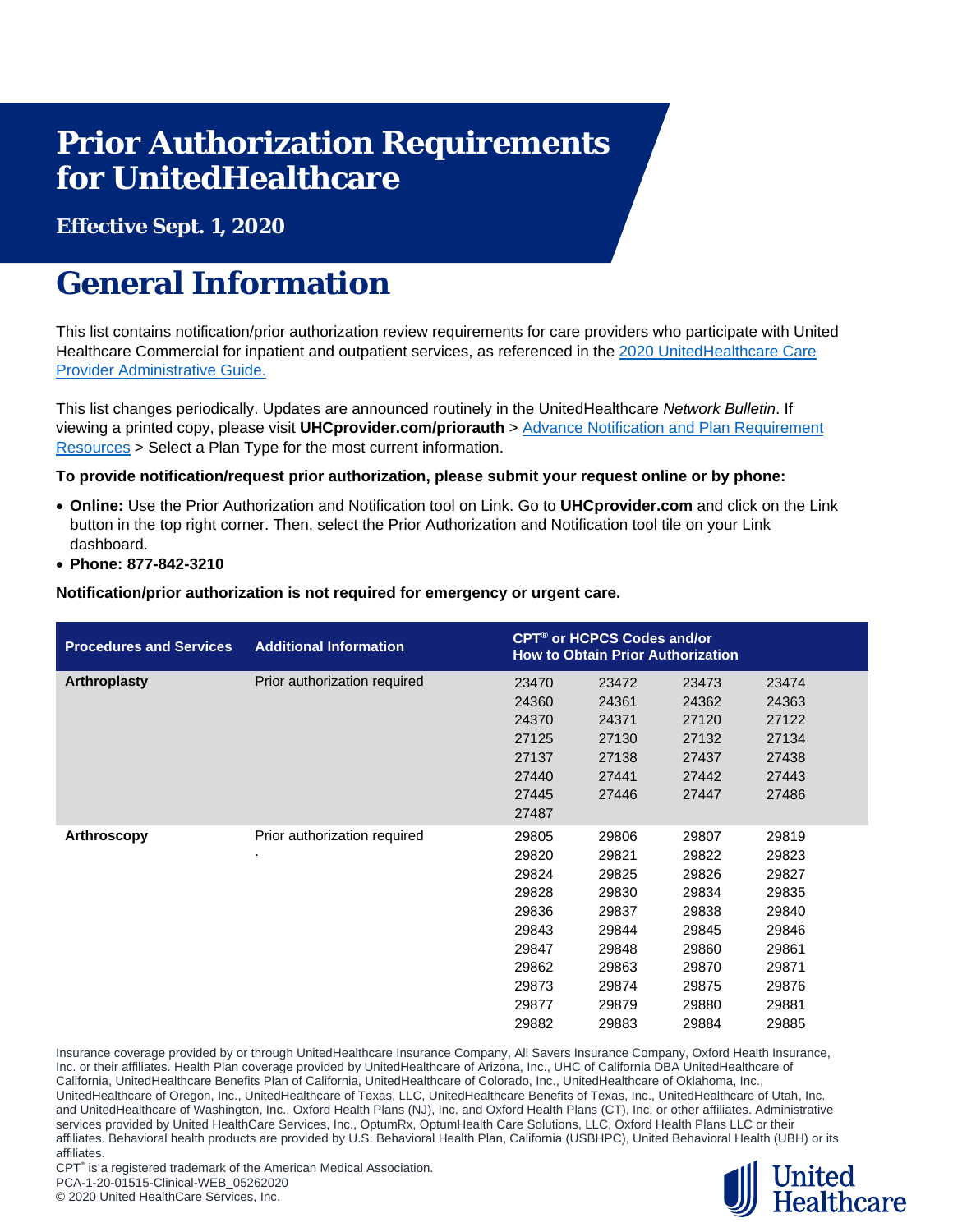| <b>Procedures and Services</b>                                                      | <b>Additional Information</b>                                                                | CPT <sup>®</sup> or HCPCS Codes and/or<br><b>How to Obtain Prior Authorization</b>                                                                                                                                               |                                  |                                  |                                                                                                                                                                               |  |
|-------------------------------------------------------------------------------------|----------------------------------------------------------------------------------------------|----------------------------------------------------------------------------------------------------------------------------------------------------------------------------------------------------------------------------------|----------------------------------|----------------------------------|-------------------------------------------------------------------------------------------------------------------------------------------------------------------------------|--|
| Arthroscopy (continued)                                                             |                                                                                              | 29886<br>29891<br>29895<br>29914                                                                                                                                                                                                 | 29887<br>29892<br>29897<br>29915 | 29888<br>29893<br>29898<br>29916 | 29889<br>29894<br>29899                                                                                                                                                       |  |
| <b>Bariatric surgery</b>                                                            | Notification/prior authorization required                                                    | 43644                                                                                                                                                                                                                            | 43645                            | 43659                            | 43770                                                                                                                                                                         |  |
| Bariatric surgery and<br>specific obesity-related                                   | There is a Center of Excellence                                                              | 43771                                                                                                                                                                                                                            | 43772                            | 43773                            | 43774                                                                                                                                                                         |  |
| services                                                                            | requirement for coverage of bariatric<br>surgery and services.                               | 43775                                                                                                                                                                                                                            | 43842                            | 43843                            | 43845                                                                                                                                                                         |  |
|                                                                                     | In certain situations, bariatric surgery                                                     | 43846                                                                                                                                                                                                                            | 43847                            | 43848                            | 43860*                                                                                                                                                                        |  |
|                                                                                     | and other obesity-related services<br>aren't covered by some benefit plans.                  | 43865*                                                                                                                                                                                                                           | 43886                            | 43887                            | 43888                                                                                                                                                                         |  |
|                                                                                     | For more information, please call<br>877-842-3210.                                           | Z68.45                                                                                                                                                                                                                           |                                  |                                  | *Notification/prior authorization required for the following<br>diagnosis codes: E66.01, E66.09, E66.1-E66.3, E66.8,<br>E66.9, Z68.1, Z68.20 - Z68.22, Z68.30-Z68.39, Z68.41- |  |
| <b>Behavioral health services</b>                                                   | Many of our benefit plans only provide<br>through a designated behavioral health<br>network. | For specific codes requiring prior authorization, please<br>coverage for behavioral health services call the number on the member's health plan ID card to<br>refer for mental health and substance abuse/substance<br>services. |                                  |                                  |                                                                                                                                                                               |  |
| Bone growth stimulator<br>Electronic stimulation or<br>ultrasound to heal fractures | Prior authorization required                                                                 | 20975                                                                                                                                                                                                                            | 20979                            |                                  |                                                                                                                                                                               |  |
| <b>Breast reconstruction</b>                                                        | Prior authorization required                                                                 | 19316                                                                                                                                                                                                                            | 19318                            | 19324                            | 19325                                                                                                                                                                         |  |
| (non-mastectomy)<br>Reconstruction of the breast                                    |                                                                                              | 19328                                                                                                                                                                                                                            | 19330                            | 19340                            | 19342                                                                                                                                                                         |  |
| except when following                                                               |                                                                                              | 19350<br>19366                                                                                                                                                                                                                   | 19357<br>19367                   | 19361<br>19368                   | 19364<br>19369                                                                                                                                                                |  |
| mastectomy                                                                          |                                                                                              | 19370                                                                                                                                                                                                                            | 19371                            | 19380                            | 19396                                                                                                                                                                         |  |
|                                                                                     |                                                                                              | L8600                                                                                                                                                                                                                            |                                  |                                  |                                                                                                                                                                               |  |
|                                                                                     |                                                                                              | Notification/prior authorization not required for the<br>following diagnosis codes:                                                                                                                                              |                                  |                                  |                                                                                                                                                                               |  |
|                                                                                     |                                                                                              | C50.019                                                                                                                                                                                                                          | C50.011                          | C50.012                          | C50.111                                                                                                                                                                       |  |
|                                                                                     |                                                                                              | C50.112                                                                                                                                                                                                                          | C50.119                          | C50.211                          | C50.212                                                                                                                                                                       |  |
|                                                                                     |                                                                                              | C50.219                                                                                                                                                                                                                          | C50.311                          | C50.312                          | C50.319                                                                                                                                                                       |  |
|                                                                                     |                                                                                              | C50.411                                                                                                                                                                                                                          | C50.412                          | C50.419                          | C50.511                                                                                                                                                                       |  |
|                                                                                     |                                                                                              | C50.512                                                                                                                                                                                                                          | C50.519                          | C50.611                          | C50.612                                                                                                                                                                       |  |
|                                                                                     |                                                                                              | C50.619                                                                                                                                                                                                                          | C50.811                          | C50.812                          | C50.819                                                                                                                                                                       |  |
|                                                                                     |                                                                                              | C50.911                                                                                                                                                                                                                          | C50.912                          | C50.919                          | C50.029                                                                                                                                                                       |  |
|                                                                                     |                                                                                              | C50.021                                                                                                                                                                                                                          | C50.022                          | C50.121                          | C50.122                                                                                                                                                                       |  |
|                                                                                     |                                                                                              | C50.129                                                                                                                                                                                                                          | C50.221                          | C50.222                          | C50.229                                                                                                                                                                       |  |
|                                                                                     |                                                                                              | C50.321                                                                                                                                                                                                                          | C50.322                          | C50.329                          | C50.421                                                                                                                                                                       |  |
|                                                                                     |                                                                                              | C50.422                                                                                                                                                                                                                          | C50.429                          | C50.521                          | C50.522                                                                                                                                                                       |  |
|                                                                                     |                                                                                              | C50.529                                                                                                                                                                                                                          | C50.621                          | C50.622                          | C50.629                                                                                                                                                                       |  |
|                                                                                     |                                                                                              | C50.821                                                                                                                                                                                                                          | C50.822                          | C50.829                          | C50.921                                                                                                                                                                       |  |
|                                                                                     |                                                                                              | C50.922                                                                                                                                                                                                                          | C50.929                          | C79.81                           | D05.90                                                                                                                                                                        |  |
|                                                                                     |                                                                                              | D05.00                                                                                                                                                                                                                           | D05.01                           | D05.02                           | D05.10                                                                                                                                                                        |  |
|                                                                                     |                                                                                              | D05.11                                                                                                                                                                                                                           | D05.12                           | D05.80                           | D05.81                                                                                                                                                                        |  |
|                                                                                     |                                                                                              | D05.82                                                                                                                                                                                                                           | D05.91                           | D05.92                           | Z85.3                                                                                                                                                                         |  |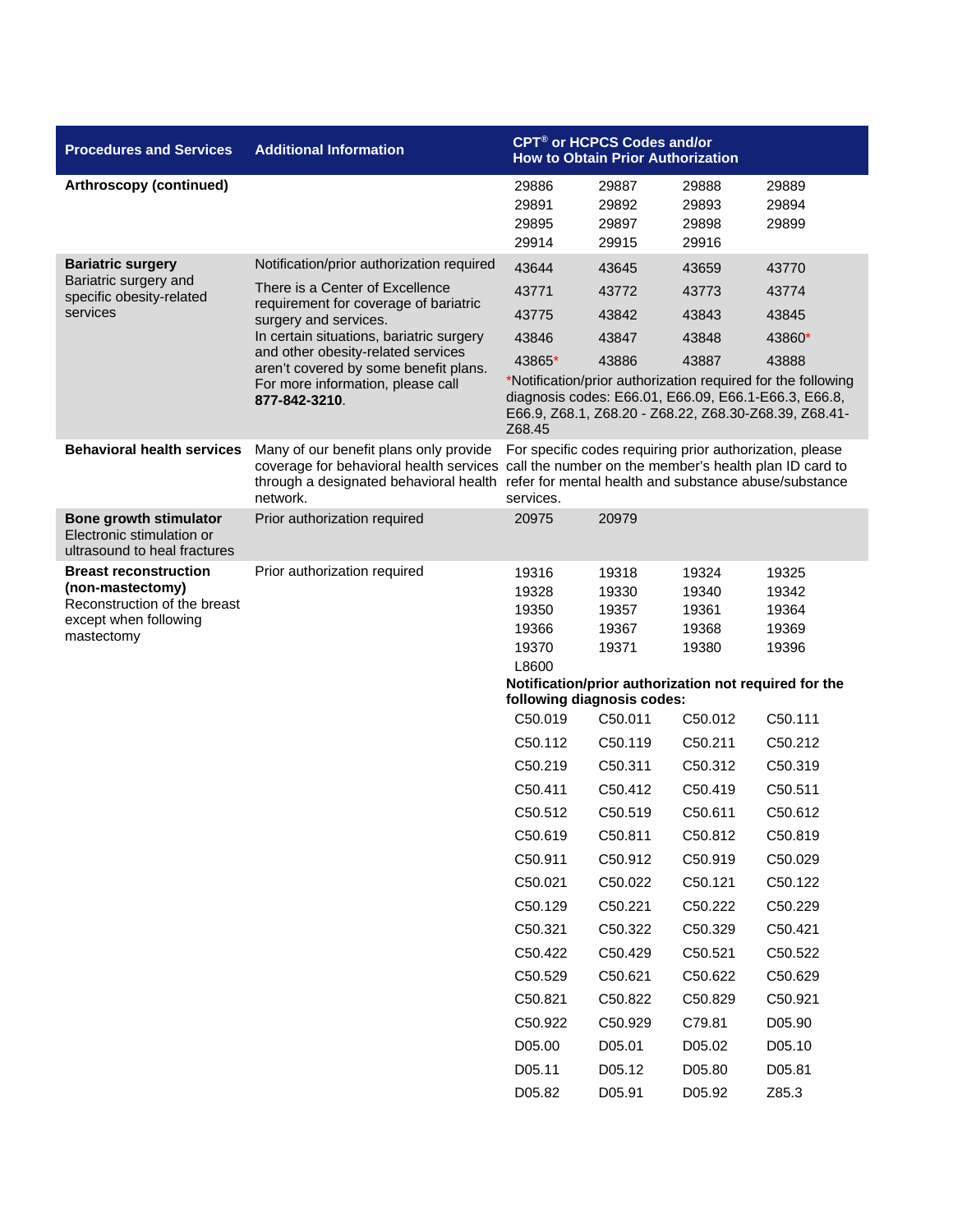| <b>Procedures and Services</b>                                  | <b>Additional Information</b>                                                                                                                                                                                                                                                                                                                                                                       | CPT <sup>®</sup> or HCPCS Codes and/or<br><b>How to Obtain Prior Authorization</b>                                                                                                                                                                                                                                                                                                                                                                                                                                                                                                                                                                                                                                                                                                                                                                                                                                      |  |  |  |  |  |
|-----------------------------------------------------------------|-----------------------------------------------------------------------------------------------------------------------------------------------------------------------------------------------------------------------------------------------------------------------------------------------------------------------------------------------------------------------------------------------------|-------------------------------------------------------------------------------------------------------------------------------------------------------------------------------------------------------------------------------------------------------------------------------------------------------------------------------------------------------------------------------------------------------------------------------------------------------------------------------------------------------------------------------------------------------------------------------------------------------------------------------------------------------------------------------------------------------------------------------------------------------------------------------------------------------------------------------------------------------------------------------------------------------------------------|--|--|--|--|--|
| <b>Breast reconstruction</b><br>(non-mastectomy)<br>(continued) |                                                                                                                                                                                                                                                                                                                                                                                                     | Z90.10<br>Z90.11<br>Z90.12<br>Z90.13<br>Z42.1                                                                                                                                                                                                                                                                                                                                                                                                                                                                                                                                                                                                                                                                                                                                                                                                                                                                           |  |  |  |  |  |
| <b>Cancer supportive care</b>                                   | Prior authorization required for colony-<br>stimulating factor drugs and bone-<br>modifying agent administered in an<br>outpatient setting for a cancer<br>diagnosis<br>*Codes J1442, J1447, J2505, Q5101,<br>Q5108, Q5110, Q5111 and Q5120 also<br>require prior authorization for non-<br>oncology DX. See Injectable<br>medications section below.                                               | Injectable colony-stimulating factor drugs that<br>require prior authorization:<br>Filgrastim (Neupogen <sup>®</sup> )<br>$J1442*$<br>Filgrastim-aafi (Nivestym™)<br>Q5110*<br>Filgrastim-sndz (Zarxio <sup>®</sup> )<br>Q5101*<br>Pegfilgrastim (Neulasta®)<br>$J2505*$<br>Pegfilgrastim-bmez (Ziextenzo®)<br>Q5120*<br>Pegfilgrastim-cbqv (UDENYCA™)<br>Q5111*<br>Pegfilgrastim-jmdb (Fulphila™)<br>Q5108*<br>Sargramostim (Leukine <sup>®</sup> )<br>J2820<br>Tbo-filgrastim (Granix <sup>®</sup> )<br>$J1447*$<br>Bone-modifying agent that requires prior<br>authorization:<br>Denosumab (Xgeva®)<br>J0897<br>For prior authorization requests, please submit requests<br>online by using the Prior Authorization and Notification<br>tool on Link. Go to UHCprovider.com and click on the<br>Link button in the top right corner. Then, select the Prior<br>Authorization and Notification tool tile on your Link |  |  |  |  |  |
| Cardiology                                                      | Notification/prior authorization required<br>for participating physicians for<br>inpatient, outpatient and office-based<br>electrophysiology implants prior to<br>performance<br>Notification/prior authorization required<br>for participating physicians for<br>outpatient and office-based diagnostic<br>catheterizations, echocardiograms and<br>stress echocardiograms prior to<br>performance | dashboard. Or, call 888-397-8129.<br>For notification/prior authorization, please submit<br>requests online by using the Prior Authorization and<br>Notification tool on Link. Go to UHCprovider.com and<br>click on the Link button in the top right corner. Then,<br>select the Prior Authorization and Notification tool tile on<br>your Link dashboard. Or, call 866-889-8054.<br>For more details and the CPT codes that require<br>notification/prior authorization, please visit<br>UHCprovider.com/priorauth > Cardiology ><br>Commercial.                                                                                                                                                                                                                                                                                                                                                                      |  |  |  |  |  |
| <b>Cardiovascular</b>                                           | Prior authorization required<br>For Vascular codes, prior authorization<br>required for lower extremity angiogram                                                                                                                                                                                                                                                                                   | Cardiology<br>33285<br>37220***<br>37221***<br>37224***<br>37225***<br>37226***<br>37227***<br>37228***                                                                                                                                                                                                                                                                                                                                                                                                                                                                                                                                                                                                                                                                                                                                                                                                                 |  |  |  |  |  |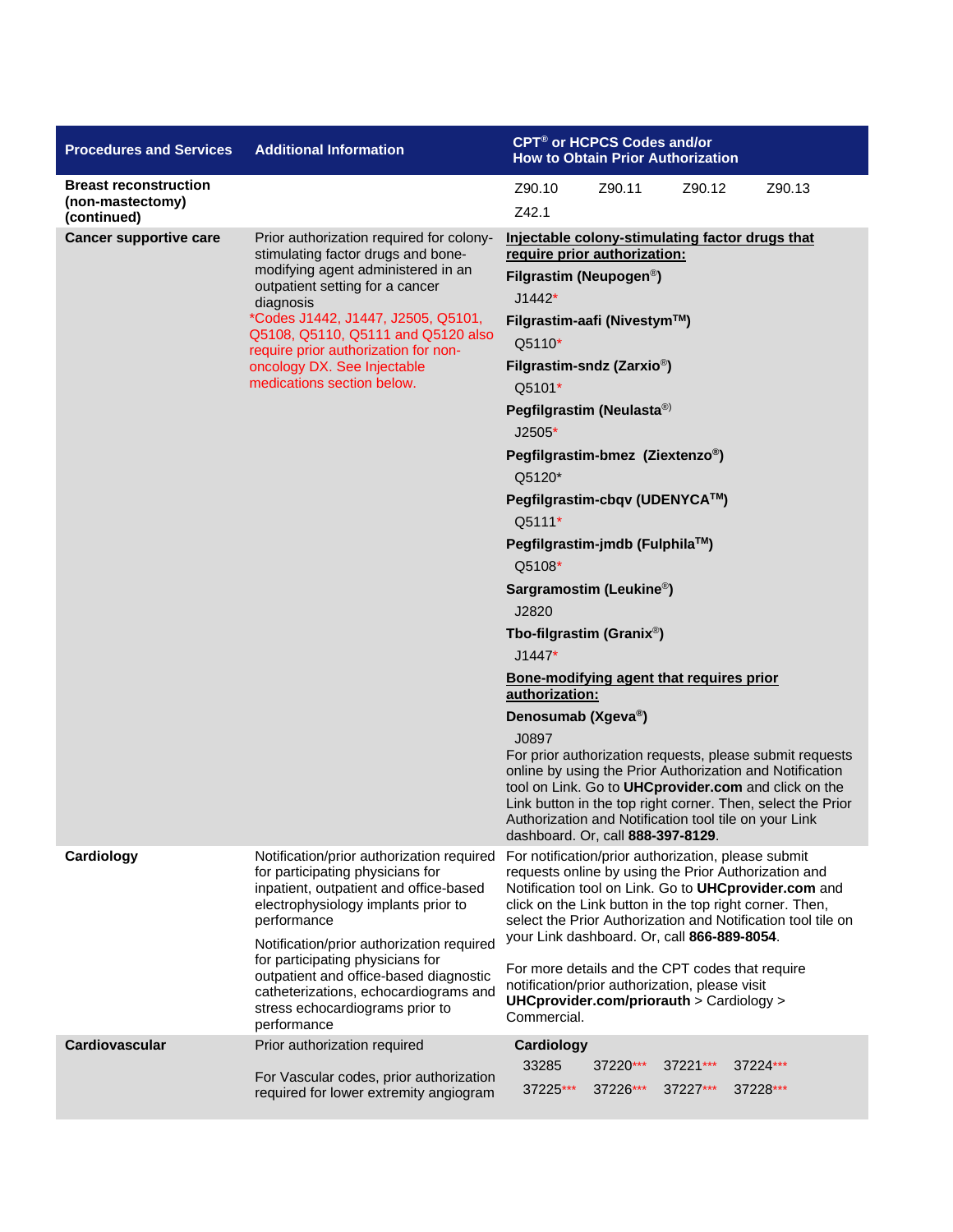| <b>Procedures and Services</b>    | <b>Additional Information</b> |                                                                                                                                                                                                                                                                                                                                                                                  | CPT® or HCPCS Codes and/or<br><b>How to Obtain Prior Authorization</b> |         |         |  |  |  |
|-----------------------------------|-------------------------------|----------------------------------------------------------------------------------------------------------------------------------------------------------------------------------------------------------------------------------------------------------------------------------------------------------------------------------------------------------------------------------|------------------------------------------------------------------------|---------|---------|--|--|--|
| <b>Cardiovascular (continued)</b> |                               | 37229***                                                                                                                                                                                                                                                                                                                                                                         | 93580**                                                                | 93656   | E0616   |  |  |  |
|                                   |                               | <b>Vascular</b><br>75710*                                                                                                                                                                                                                                                                                                                                                        | 75716*                                                                 |         |         |  |  |  |
|                                   |                               | *** For care providers in lowa, prior authorization<br>requirement will be effective for for dates of service on or<br>after Oct. 1, 2020<br>** Prior authorization is required for patients ages 18 and<br>older. See the Congenital Heart Disease section in this<br>document for patients under age 18<br>*Prior authorization required for the following diagnosis<br>codes: |                                                                        |         |         |  |  |  |
|                                   |                               | E08.51                                                                                                                                                                                                                                                                                                                                                                           | E08.52                                                                 | E08.59  | E08.621 |  |  |  |
|                                   |                               | E09.51                                                                                                                                                                                                                                                                                                                                                                           | E09.52                                                                 | E09.59  | E09.621 |  |  |  |
|                                   |                               | E10.51                                                                                                                                                                                                                                                                                                                                                                           | E10.52                                                                 | E10.59  | E10.621 |  |  |  |
|                                   |                               | E11.51                                                                                                                                                                                                                                                                                                                                                                           | E11.52                                                                 | E11.59  | E11.621 |  |  |  |
|                                   |                               | E13.51                                                                                                                                                                                                                                                                                                                                                                           | E13.52                                                                 | E13.59  | E13.621 |  |  |  |
|                                   |                               | 170.201                                                                                                                                                                                                                                                                                                                                                                          | 170.202                                                                | 170.203 | 170.208 |  |  |  |
|                                   |                               | 170.209                                                                                                                                                                                                                                                                                                                                                                          | 170.211                                                                | 170.212 | 170.213 |  |  |  |
|                                   |                               | 170.218                                                                                                                                                                                                                                                                                                                                                                          | 170.219                                                                | 170.221 | 170.222 |  |  |  |
|                                   |                               | 170.223                                                                                                                                                                                                                                                                                                                                                                          | 170.228                                                                | 170.229 | 170.231 |  |  |  |
|                                   |                               | 170.232                                                                                                                                                                                                                                                                                                                                                                          | 170.233                                                                | 170.234 | 170.235 |  |  |  |
|                                   |                               | 170.238                                                                                                                                                                                                                                                                                                                                                                          | 170.239                                                                | 170.241 | 170.242 |  |  |  |
|                                   |                               | 170.243                                                                                                                                                                                                                                                                                                                                                                          | 170.244                                                                | 170.245 | 170.248 |  |  |  |
|                                   |                               | 170.249                                                                                                                                                                                                                                                                                                                                                                          | 170.25                                                                 | 170.261 | 170.262 |  |  |  |
|                                   |                               | 170.263                                                                                                                                                                                                                                                                                                                                                                          | 170.268                                                                | 170.269 | 170.291 |  |  |  |
|                                   |                               | 170.292                                                                                                                                                                                                                                                                                                                                                                          | 170.293                                                                | 170.298 | 170.299 |  |  |  |
|                                   |                               | 170.301                                                                                                                                                                                                                                                                                                                                                                          | 170.302                                                                | 170.303 | 170.308 |  |  |  |
|                                   |                               | 170.309                                                                                                                                                                                                                                                                                                                                                                          | 170.311                                                                | 170.312 | 170.313 |  |  |  |
|                                   |                               | 170.318                                                                                                                                                                                                                                                                                                                                                                          | 170.319                                                                | 170.321 | 170.322 |  |  |  |
|                                   |                               | 170.323                                                                                                                                                                                                                                                                                                                                                                          | 170.329                                                                | 170.331 | 170.332 |  |  |  |
|                                   |                               | 170.333                                                                                                                                                                                                                                                                                                                                                                          | 170.334                                                                | 170.335 | 170.338 |  |  |  |
|                                   |                               | 170.339                                                                                                                                                                                                                                                                                                                                                                          | 170.341                                                                | 170.342 | 170.343 |  |  |  |
|                                   |                               | 170.344                                                                                                                                                                                                                                                                                                                                                                          | 170.345                                                                | 170.348 | 170.349 |  |  |  |
|                                   |                               | 170.35                                                                                                                                                                                                                                                                                                                                                                           | 170.361                                                                | 170.362 | 170.363 |  |  |  |
|                                   |                               | 170.369                                                                                                                                                                                                                                                                                                                                                                          | 170.391                                                                | 170.392 | 170.393 |  |  |  |
|                                   |                               | 170.399                                                                                                                                                                                                                                                                                                                                                                          | 170.401                                                                | 170.402 | 170.403 |  |  |  |
|                                   |                               | 170.408                                                                                                                                                                                                                                                                                                                                                                          | 170.409                                                                | 170.411 | 170.412 |  |  |  |
|                                   |                               | 170.413                                                                                                                                                                                                                                                                                                                                                                          | 170.418                                                                | 170.421 | 170.422 |  |  |  |
|                                   |                               | 170.423                                                                                                                                                                                                                                                                                                                                                                          | 170.428                                                                | 170.429 | 170.431 |  |  |  |
|                                   |                               | 170.432                                                                                                                                                                                                                                                                                                                                                                          | 170.433                                                                | 170.434 | 170.435 |  |  |  |
|                                   |                               | 170.438                                                                                                                                                                                                                                                                                                                                                                          | 170.439                                                                | 170.441 | 170.442 |  |  |  |
|                                   |                               | 170.443                                                                                                                                                                                                                                                                                                                                                                          | 170.444                                                                | 170.445 | 170.448 |  |  |  |
|                                   |                               | 170.449                                                                                                                                                                                                                                                                                                                                                                          | 170.461                                                                | 170.462 | 170.463 |  |  |  |
|                                   |                               | 170.468                                                                                                                                                                                                                                                                                                                                                                          | 170.469                                                                | 170.491 | 170.492 |  |  |  |
|                                   |                               | 170.493                                                                                                                                                                                                                                                                                                                                                                          | 170.498                                                                | 170.499 | 170.501 |  |  |  |
|                                   |                               | 170.502                                                                                                                                                                                                                                                                                                                                                                          | 170.503                                                                | 170.508 | 170.509 |  |  |  |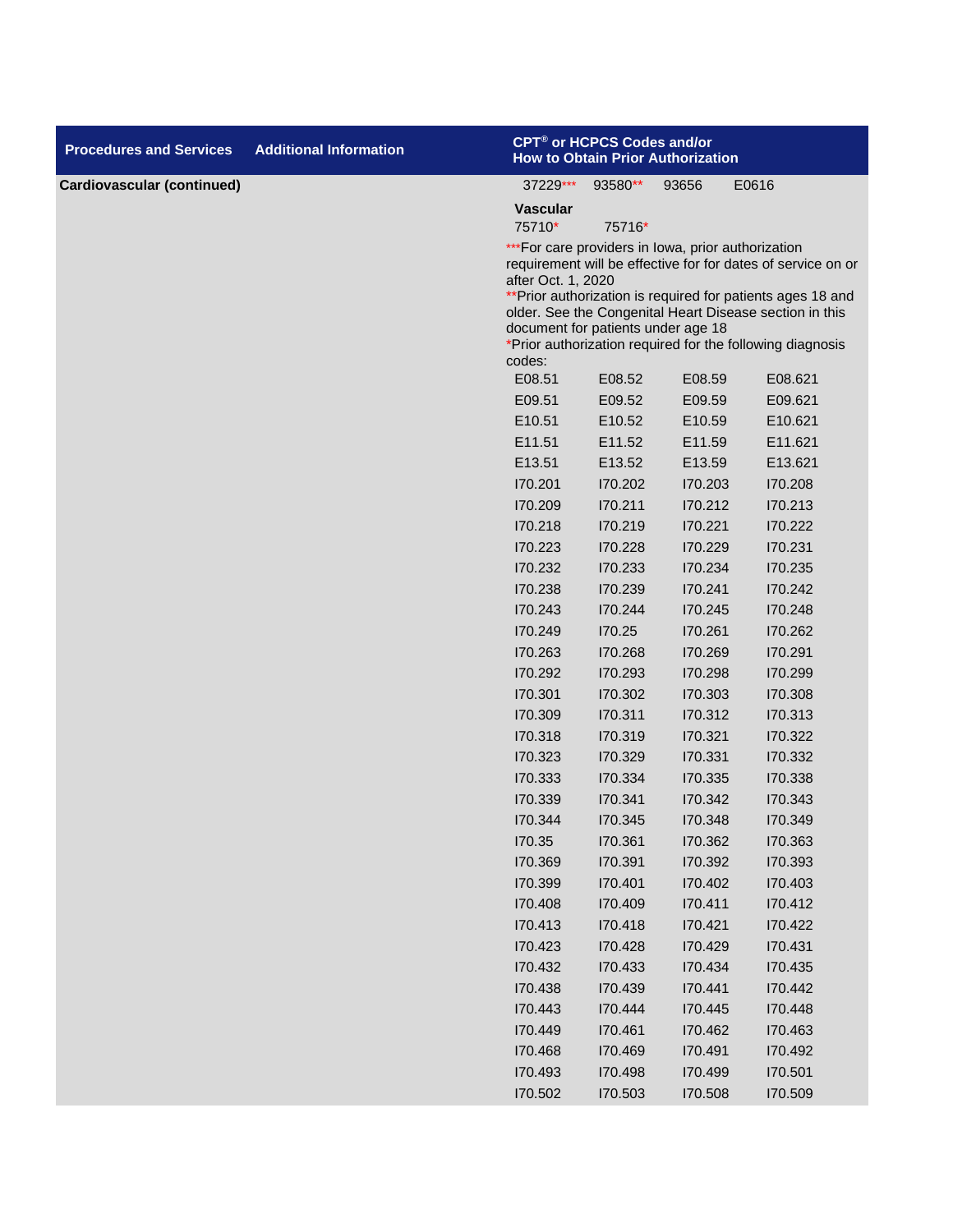| <b>Procedures and Services</b> | <b>Additional Information</b> |         | CPT® or HCPCS Codes and/or<br><b>How to Obtain Prior Authorization</b> |         |                |
|--------------------------------|-------------------------------|---------|------------------------------------------------------------------------|---------|----------------|
| Cardiovascular                 |                               | 170.511 | 170.512                                                                | 170.513 | 170.518        |
| (continued)                    |                               | 170.519 | 170.521                                                                | 170.522 | 170.523        |
|                                |                               | 170.528 | 170.529                                                                | 170.531 | 170.532        |
|                                |                               | 170.533 | 170.534                                                                | 170.535 | 170.538        |
|                                |                               | 170.539 | 170.541                                                                | 170.542 | 170.543        |
|                                |                               | 170.544 | 170.545                                                                | 170.548 | 170.549        |
|                                |                               | 170.561 | 170.562                                                                | 170.563 | <b>170.568</b> |
|                                |                               | 170.569 | 170.591                                                                | 170.592 | 170.593        |
|                                |                               | 170.598 | I70.599                                                                | 170.601 | 170.602        |
|                                |                               | 170.603 | 170.608                                                                | 170.609 | 170.611        |
|                                |                               | 170.612 | 170.613                                                                | 170.618 | 170.619        |
|                                |                               | 170.621 | 170.622                                                                | 170.623 | 170.628        |
|                                |                               | 170.629 | 170.631                                                                | 170.632 | 170.633        |
|                                |                               | 170.634 | 170.635                                                                | 170.638 | 170.639        |
|                                |                               | 170.641 | 170.642                                                                | 170.643 | 170.644        |
|                                |                               | 170.645 | 170.648                                                                | 170.649 | 170.661        |
|                                |                               | 170.662 | 170.663                                                                | 170.668 | 170.669        |
|                                |                               | 170.691 | 170.692                                                                | 170.693 | 170.698        |
|                                |                               | 170.699 | 170.701                                                                | 170.702 | 170.703        |
|                                |                               | 170.708 | 170.709                                                                | 170.711 | 170.712        |
|                                |                               | 170.713 | 170.718                                                                | 170.719 | 170.721        |
|                                |                               | 170.722 | 170.723                                                                | 170.728 | 170.729        |
|                                |                               | 170.731 | 170.732                                                                | 170.733 | 170.734        |
|                                |                               | 170.735 | 170.738                                                                | 170.739 | 170.741        |
|                                |                               | 170.742 | 170.743                                                                | 170.744 | 170.745        |
|                                |                               | 170.748 | 170.749                                                                | 170.761 | 170.762        |
|                                |                               | 170.763 | 170.768                                                                | 170.769 | 170.791        |
|                                |                               | 170.792 | 170.793                                                                | 170.798 | 170.799        |
|                                |                               | 170.8   | 170.90                                                                 | 170.91  | 170.92         |
|                                |                               | 172.3   | 172.4                                                                  | 172.8   | 172.9          |
|                                |                               | 173.89  | 173.9                                                                  | I74.3   | 174.4          |
|                                |                               | I74.5   | 174.8                                                                  | 174.9   | 175.021        |
|                                |                               | 175.022 | 175.023                                                                | 175.029 | 175.89         |
|                                |                               | 177.1   | 177.2                                                                  | 177.70  | 177.72         |
|                                |                               | 177.77  | 177.79                                                                 | 196     | L03.115        |
|                                |                               | L03.116 | L97.319                                                                | L97.329 | L97.419        |
|                                |                               | L97.429 | L97.511                                                                | L97.512 | L97.513        |
|                                |                               | L97.519 | L97.521                                                                | L97.522 | L97.529        |
|                                |                               | L97.819 | L97.828                                                                | L97.829 | L97.909        |
|                                |                               | L97.919 | L97.929                                                                | L98.491 | L98.499        |
|                                |                               | M79.604 | M79.605                                                                | M79.606 | M79.609        |
|                                |                               | M79.651 | M79.652                                                                | M79.659 | M79.661        |
|                                |                               | M79.662 | M79.669                                                                | M79.671 | M79.672        |
|                                |                               | M79.673 | M79.674                                                                | M79.675 | M79.676        |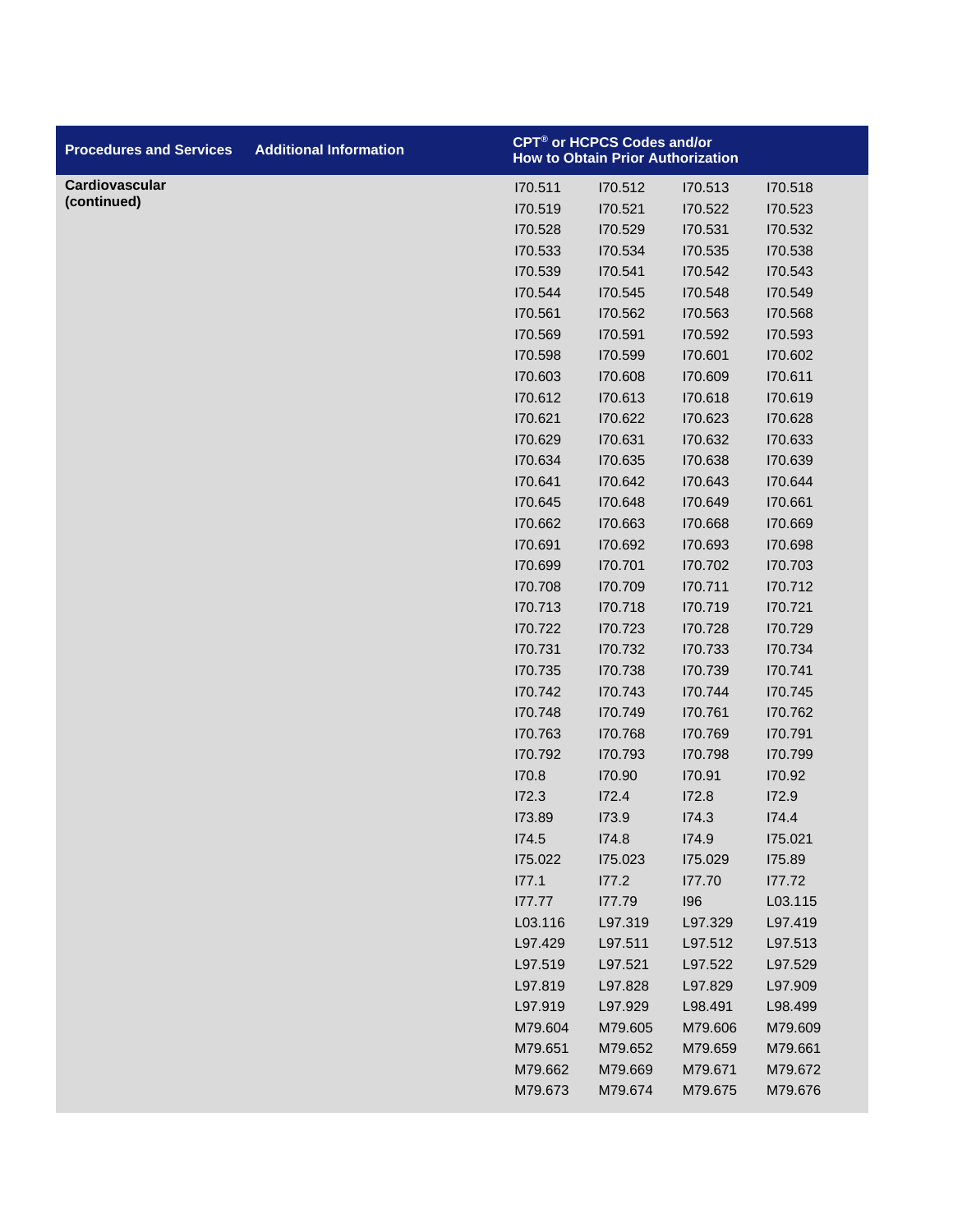| <b>Procedures and Services</b>                                                                                                                                                                                           | <b>Additional Information</b>                                                                                                                                                                              |                                                                                                                                                                                                                                                                                                                                                                                                                                                                                                                                                                                                                                                                                                                                 | CPT <sup>®</sup> or HCPCS Codes and/or<br><b>How to Obtain Prior Authorization</b>                |                                                                                                    |                                                                                                                    |
|--------------------------------------------------------------------------------------------------------------------------------------------------------------------------------------------------------------------------|------------------------------------------------------------------------------------------------------------------------------------------------------------------------------------------------------------|---------------------------------------------------------------------------------------------------------------------------------------------------------------------------------------------------------------------------------------------------------------------------------------------------------------------------------------------------------------------------------------------------------------------------------------------------------------------------------------------------------------------------------------------------------------------------------------------------------------------------------------------------------------------------------------------------------------------------------|---------------------------------------------------------------------------------------------------|----------------------------------------------------------------------------------------------------|--------------------------------------------------------------------------------------------------------------------|
| <b>Cardiovascular (continued)</b>                                                                                                                                                                                        |                                                                                                                                                                                                            | M86.661<br>M86.672<br>Q27.32<br>Q87.2<br>S81.801A<br>S91.302A<br>T82.319A<br>T82.399A<br>T82.868A                                                                                                                                                                                                                                                                                                                                                                                                                                                                                                                                                                                                                               | M86.662<br>M86.679<br>Q27.39<br>R93.6<br>S81.802A<br>S91.309A<br>T82.338A<br>T82.818A<br>T82.898A | M86.669<br>M86.8X7<br>Q27.8<br>S35.511A<br>S81.809A<br>T82.312A<br>T82.392A<br>T82.856A<br>Z95.820 | M86.671<br>Q27.30<br>Q27.9<br>S35.512A<br>S91.301A<br>T82.318A<br>T82.398A<br>T82.858A<br>Z98.62                   |
| <b>Cartilage implants</b>                                                                                                                                                                                                | Prior authorization required                                                                                                                                                                               | 27412<br>J7330                                                                                                                                                                                                                                                                                                                                                                                                                                                                                                                                                                                                                                                                                                                  | 29866<br>S2112                                                                                    | 29867                                                                                              | 29868                                                                                                              |
| <b>Cerebral seizure</b><br>monitoring-<br><b>Inpatient video</b><br>Electroencephalogram<br>(EEG)                                                                                                                        | Prior authorization required for<br>inpatient services<br>Prior authorization is not required for<br>outpatient hospital or ambulatory<br>surgical center                                                  | 95700<br>95714<br>95720                                                                                                                                                                                                                                                                                                                                                                                                                                                                                                                                                                                                                                                                                                         | 95711<br>95715<br>95722                                                                           | 95712<br>95716<br>95724                                                                            | 95713<br>95718<br>95726                                                                                            |
| <b>Chemotherapy services</b>                                                                                                                                                                                             | Notification/prior authorization required<br>for injectable chemotherapy drugs<br>administered in an outpatient setting,<br>including intravenous, intravesical and<br>intrathecal, for a cancer diagnosis | Injectable chemotherapy drugs that require prior<br>authorization:<br>• Chemotherapy injectable drugs (J9000-J9999),<br>Leucovorin (J0640), Levoleucovorin (J0641, J0642)<br>• Chemotherapy injectable drugs that have a Q code<br>• Chemotherapy injectable drugs that have not yet<br>received an assigned code and will be billed under a<br>miscellaneous Healthcare Common Procedure<br>Coding System (HCPCS) code<br>For prior authorization requests, please submit requests<br>online by using the Prior Authorization and Notification<br>tool on Link. Go to UHCprovider.com and click on the<br>Link button in the top right corner. Then, select the Prior<br>Authorization and Notification tool tile on your Link |                                                                                                   |                                                                                                    |                                                                                                                    |
| <b>Clinical trials</b><br>A rigorously controlled study<br>of a new drug, medical<br>device or other treatment on<br>eligible human subjects<br>subject to oversight by an<br><b>Institutional Review Board</b><br>(IRB) | Prior authorization required                                                                                                                                                                               | S9988                                                                                                                                                                                                                                                                                                                                                                                                                                                                                                                                                                                                                                                                                                                           | S9990                                                                                             | S9991                                                                                              |                                                                                                                    |
| <b>Cochlear and other</b><br>auditory implants<br>A medical device within the<br>inner ear and an external<br>portion to help persons with<br>profound sensorineural<br>deafness achieve<br>conversational speech        | Prior authorization required                                                                                                                                                                               | 69710<br>69930<br>L8691                                                                                                                                                                                                                                                                                                                                                                                                                                                                                                                                                                                                                                                                                                         | 69714<br>L8614<br>L8692                                                                           | 69715<br>L8619                                                                                     | 69718<br>L8690                                                                                                     |
| <b>Congenital heart disease</b><br>Congenital heart disease-<br>related services, including<br>pre-treatment evaluation                                                                                                  | Prior authorization required                                                                                                                                                                               | plan ID card.                                                                                                                                                                                                                                                                                                                                                                                                                                                                                                                                                                                                                                                                                                                   |                                                                                                   |                                                                                                    | For prior authorization, please call 888-936-7246 or the<br>notification number on the back of the member's health |
|                                                                                                                                                                                                                          |                                                                                                                                                                                                            | <b>Congenital heart disease codes:</b><br>33251                                                                                                                                                                                                                                                                                                                                                                                                                                                                                                                                                                                                                                                                                 | 33254                                                                                             | 33255                                                                                              | 33256                                                                                                              |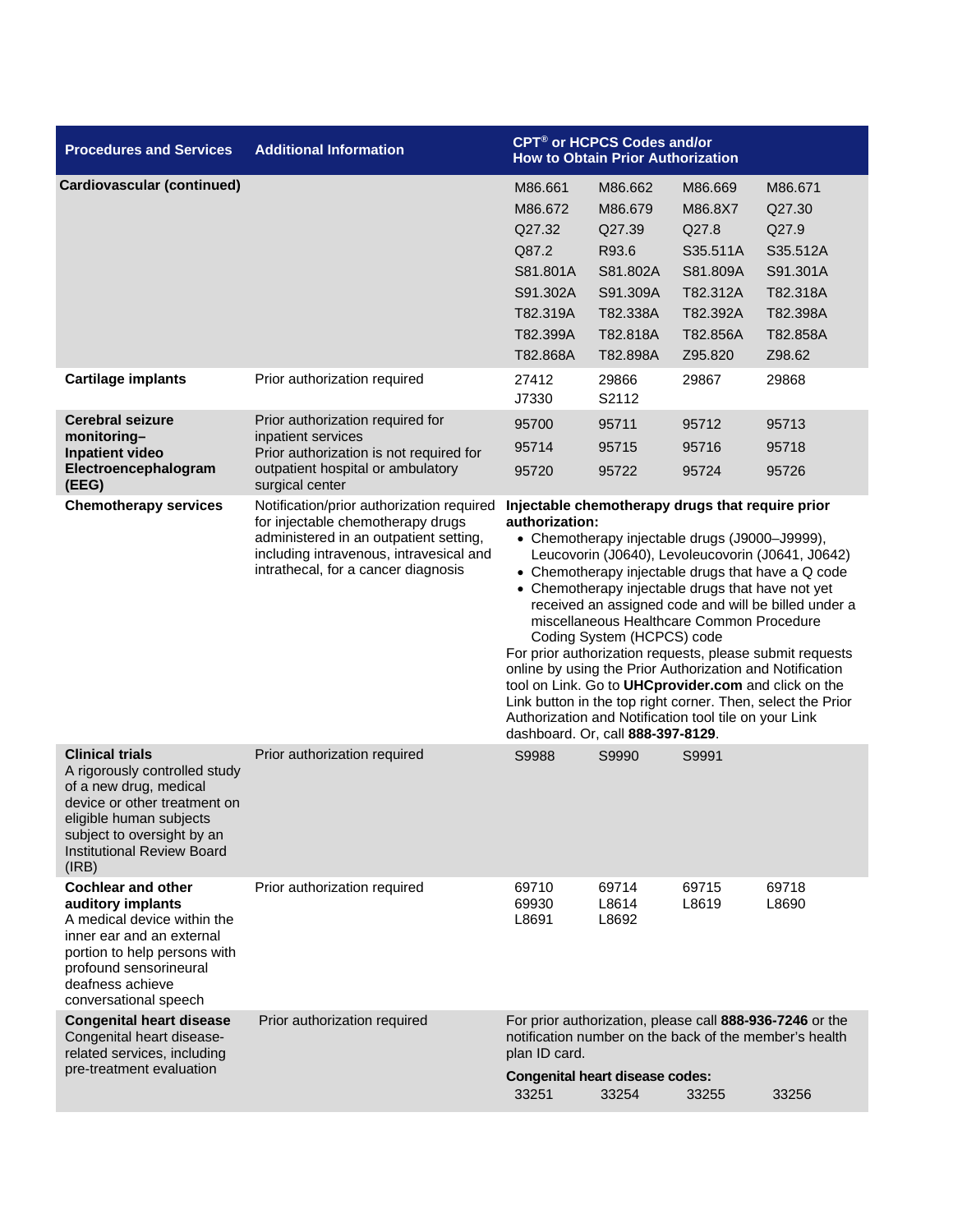| <b>Procedures and Services</b>                          | <b>Additional Information</b>          |       | <b>CPT<sup>®</sup> or HCPCS Codes and/or</b><br><b>How to Obtain Prior Authorization</b> |                                                      |       |
|---------------------------------------------------------|----------------------------------------|-------|------------------------------------------------------------------------------------------|------------------------------------------------------|-------|
| <b>Congenital heart disease</b>                         |                                        | 33257 | 33258                                                                                    | 33259                                                | 33261 |
| (continued)                                             |                                        | 33404 | 33414                                                                                    | 33415                                                | 33416 |
|                                                         |                                        | 33417 | 33476                                                                                    | 33478                                                | 33500 |
|                                                         |                                        | 33501 | 33502                                                                                    | 33503                                                | 33504 |
|                                                         |                                        | 33505 | 33506                                                                                    | 33507                                                | 33600 |
|                                                         |                                        | 33602 | 33606                                                                                    | 33608                                                | 33610 |
|                                                         |                                        | 33611 | 33612                                                                                    | 33615                                                | 33617 |
|                                                         |                                        | 33619 | 33641                                                                                    | 33645                                                | 33647 |
|                                                         |                                        | 33660 | 33665                                                                                    | 33670                                                | 33675 |
|                                                         |                                        | 33676 | 33677                                                                                    | 33681                                                | 33684 |
|                                                         |                                        | 33688 | 33690                                                                                    | 33692                                                | 33694 |
|                                                         |                                        | 33697 | 33702                                                                                    | 33710                                                | 33720 |
|                                                         |                                        | 33722 | 33724                                                                                    | 33726                                                | 33730 |
|                                                         |                                        | 33732 | 33735                                                                                    | 33736                                                | 33737 |
|                                                         |                                        | 33750 | 33755                                                                                    | 33762                                                | 33764 |
|                                                         |                                        | 33766 | 33767                                                                                    | 33768                                                | 33770 |
|                                                         |                                        | 33771 | 33774                                                                                    | 33775                                                | 33776 |
|                                                         |                                        | 33777 | 33778                                                                                    | 33779                                                | 33780 |
|                                                         |                                        | 33781 | 33786                                                                                    | 33788                                                | 33802 |
|                                                         |                                        | 33803 | 33820                                                                                    | 33822                                                | 33840 |
|                                                         |                                        | 33845 | 33851                                                                                    | 33852                                                | 33853 |
|                                                         |                                        | 33917 | 33920                                                                                    | 33924                                                | 93501 |
|                                                         |                                        | 93524 | 93526                                                                                    | 93527                                                | 93528 |
|                                                         |                                        | 93529 | 93530                                                                                    | 93531                                                | 93532 |
|                                                         |                                        | 93533 | 93541                                                                                    | 93542                                                | 93543 |
|                                                         |                                        | 93544 | 93545                                                                                    | 93555                                                | 93556 |
|                                                         |                                        | 93561 | 93562                                                                                    | 93580*                                               | 93581 |
|                                                         |                                        |       | patients ages 18 and older                                                               | *See the Cardiovascular section of this document for |       |
| <b>Continuous Glucose</b>                               | Prior authorization required with Type | A4226 | A9276                                                                                    | A9277                                                | A9278 |
| <b>Monitor</b>                                          | 2 Diabetes Diagnosis                   | E0787 | K0553                                                                                    | K0554                                                |       |
| <b>Cosmetic and</b>                                     | Prior authorization required           | 11960 | 11971                                                                                    | 15820                                                | 15821 |
| reconstructive procedures                               |                                        | 15822 | 15823                                                                                    | 15830                                                | 15847 |
| Cosmetic procedures that                                |                                        | 15877 | 17106                                                                                    | 17107                                                | 17108 |
| change or improve physical                              |                                        | 17999 | 21137                                                                                    | 21138                                                | 21139 |
| appearance without                                      |                                        | 21172 | 21175                                                                                    | 21179                                                | 21180 |
| significantly improving or<br>restoring physiological   |                                        | 21181 | 21182                                                                                    | 21183                                                | 21184 |
| function.                                               |                                        | 21230 | 21235                                                                                    | 21256                                                | 21260 |
|                                                         |                                        | 21261 | 21263                                                                                    | 21267                                                | 21268 |
| Reconstructive procedures                               |                                        | 21275 | 21280                                                                                    | 21282                                                | 21295 |
| that treat a medical                                    |                                        | 21740 | 21742                                                                                    | 21743                                                | 28344 |
| condition or improve or<br>restore physiologic function |                                        | 30540 | 30545                                                                                    | 30560                                                | 30620 |
|                                                         |                                        | 67900 | 67901                                                                                    | 67902                                                | 67903 |
|                                                         |                                        | 67904 | 67906                                                                                    | 67908                                                | 67909 |
|                                                         |                                        |       |                                                                                          |                                                      |       |
|                                                         |                                        | 67911 | 67912                                                                                    | 67914                                                | 67915 |
|                                                         |                                        | 67916 | 67917                                                                                    | 67921                                                | 67922 |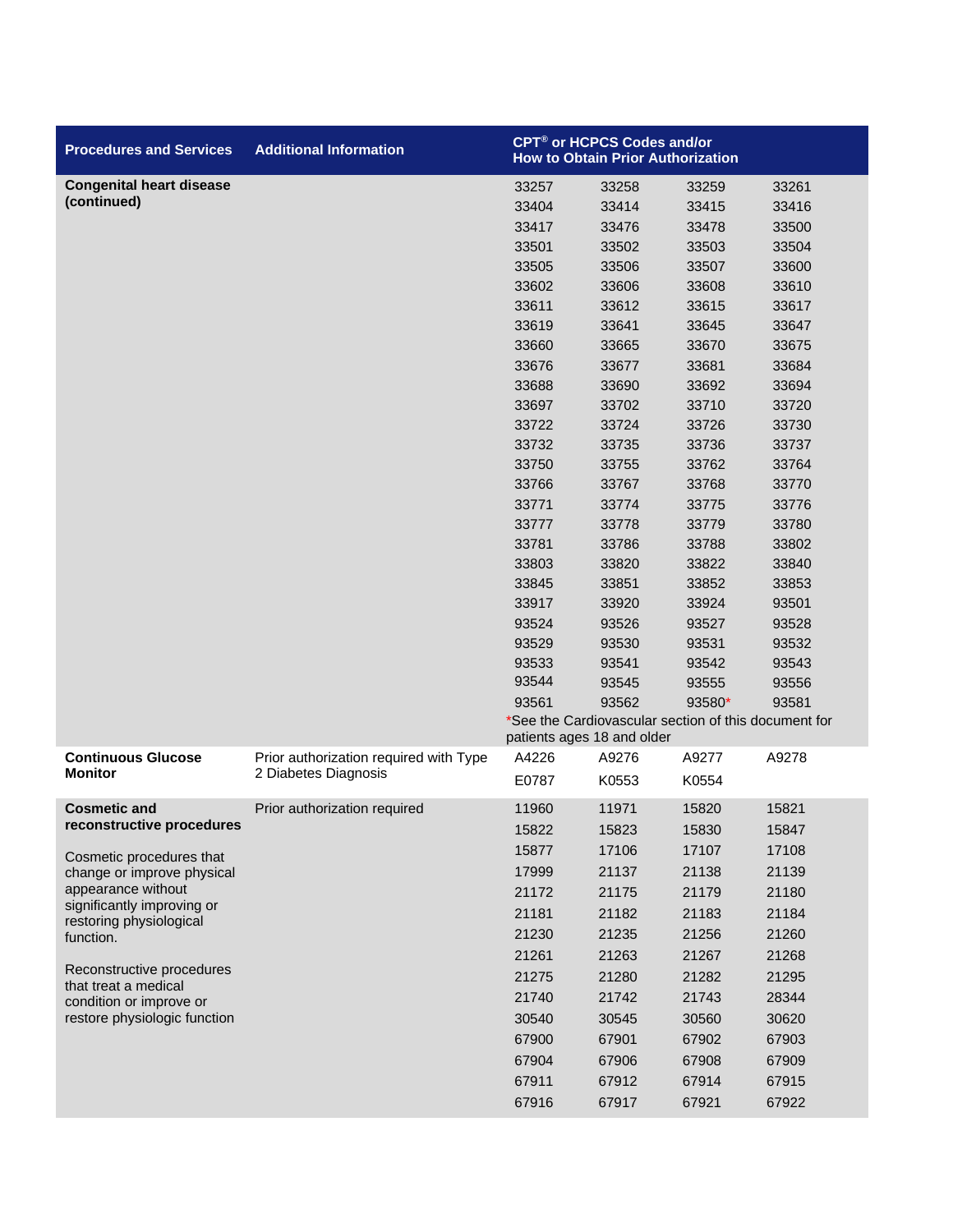| <b>Procedures and Services</b>                                                                                                                                | <b>Additional Information</b>                                                                                                                                                                                                                                                                                                                                                                                                                                                                                                                                                                                               |                                                                                                                                                                                                                              | CPT <sup>®</sup> or HCPCS Codes and/or<br><b>How to Obtain Prior Authorization</b>                                                                                                                 |                                                                                                                                                                                           |                                                                                                                                                                                           |  |
|---------------------------------------------------------------------------------------------------------------------------------------------------------------|-----------------------------------------------------------------------------------------------------------------------------------------------------------------------------------------------------------------------------------------------------------------------------------------------------------------------------------------------------------------------------------------------------------------------------------------------------------------------------------------------------------------------------------------------------------------------------------------------------------------------------|------------------------------------------------------------------------------------------------------------------------------------------------------------------------------------------------------------------------------|----------------------------------------------------------------------------------------------------------------------------------------------------------------------------------------------------|-------------------------------------------------------------------------------------------------------------------------------------------------------------------------------------------|-------------------------------------------------------------------------------------------------------------------------------------------------------------------------------------------|--|
| <b>Cosmetic and</b><br>reconstructive procedures<br>(continued)                                                                                               |                                                                                                                                                                                                                                                                                                                                                                                                                                                                                                                                                                                                                             | 67923<br>67966                                                                                                                                                                                                               | 67924<br>Q2026                                                                                                                                                                                     | 67950                                                                                                                                                                                     | 67961                                                                                                                                                                                     |  |
| <b>Durable medical</b><br>equipment (DME)                                                                                                                     | Notification/prior authorization required<br>only for DME codes listed with a retail<br>purchase or cumulative rental cost of<br>more than \$1,000<br>Prosthetics are not DME - see<br>Orthotics and prosthetics.<br>Some home health care services may<br>qualify under the durable medical<br>equipment requirement but are not<br>subject to the \$1,000 retail purchase or<br>cumulative retail rental cost threshold -<br>see Home health services.<br>Power mobility devices and<br>accessories, lymphedema pumps and<br>pneumatic compressors require<br>notification/prior authorization<br>regardless of the cost. | A7025<br>E0266<br>E0300<br>E0329<br>E0620<br>E0770<br>E1002<br>E1006<br>E1016<br>E1399<br>E1830<br>E2504<br>E2511<br>K0012<br>K0849<br>K0853<br>K0857<br>K0861<br>K0868<br>K0877<br>K0884<br>K0891                           | A7026<br>E0277<br>E0302<br>E0466<br>E0745<br>E0784<br>E1003<br>E1007<br>E1018<br>E1802<br>E1840<br>E2506<br>E2512<br>K0014<br>K0850<br>K0854<br>K0858<br>K0862<br>K0869<br>K0878<br>K0885<br>S1040 | E0194<br>E0296<br>E0304<br>E0471<br>E0764<br>E0984<br>E1004<br>E1008<br>E1236<br>E1805<br>E2402<br>E2508<br>E2599<br>K0812<br>K0851<br>K0855<br>K0859<br>K0863<br>K0870<br>K0879<br>K0886 | E0265<br>E0297<br>E0328<br>E0483<br>E0766<br>E0986<br>E1005<br>E1010<br>E1238<br>E1825<br>E2502<br>E2510<br>K0005<br>K0848<br>K0852<br>K0856<br>K0860<br>K0864<br>K0871<br>K0880<br>K0890 |  |
| <b>End-stage renal disease</b><br>(ESRD) dialysis services<br>Services for treating end-<br>stage renal disease,<br>including outpatient dialysis<br>services | Prior authorization required when<br>members are referred to an out-of-<br>network care provider for dialysis<br>services<br>Prior authorization not required for<br>ESRD when a member travels outside<br>of the service area<br>Please note: Your agreement with us<br>may include restrictions on referring<br>members outside of the<br>UnitedHealthcare network.                                                                                                                                                                                                                                                       | For notification/prior authorization, please call<br>877-842-3210.<br>To enroll or refer a member to the UnitedHealthcare<br>ESRD Disease Management Program, please contact the<br>Kidney Resource Service at 866-561-7518. |                                                                                                                                                                                                    |                                                                                                                                                                                           |                                                                                                                                                                                           |  |
| <b>Foot surgery</b>                                                                                                                                           | Prior authorization required                                                                                                                                                                                                                                                                                                                                                                                                                                                                                                                                                                                                | 28285<br>28296                                                                                                                                                                                                               | 28289<br>28297                                                                                                                                                                                     | 28291<br>28298                                                                                                                                                                            | 28292<br>28299                                                                                                                                                                            |  |
| <b>Functional endoscopic</b><br>sinus surgery (FESS)                                                                                                          | Prior authorization required                                                                                                                                                                                                                                                                                                                                                                                                                                                                                                                                                                                                | 31240<br>31256<br>31276                                                                                                                                                                                                      | 31253<br>31257<br>31287                                                                                                                                                                            | 31254<br>31259<br>31288                                                                                                                                                                   | 31255<br>31267                                                                                                                                                                            |  |
| Gender dysphoria<br>treatment                                                                                                                                 | Prior authorization required                                                                                                                                                                                                                                                                                                                                                                                                                                                                                                                                                                                                | Notification or prior authorization required for the<br>following regardless of diagnosis code:<br>55970<br>55980<br>Notification or prior authorization required for the<br>following when submitted with a diagnosis code  |                                                                                                                                                                                                    |                                                                                                                                                                                           |                                                                                                                                                                                           |  |

**F64.0, F64.1, F64.2, F64.8, F64.9 or Z87.890:**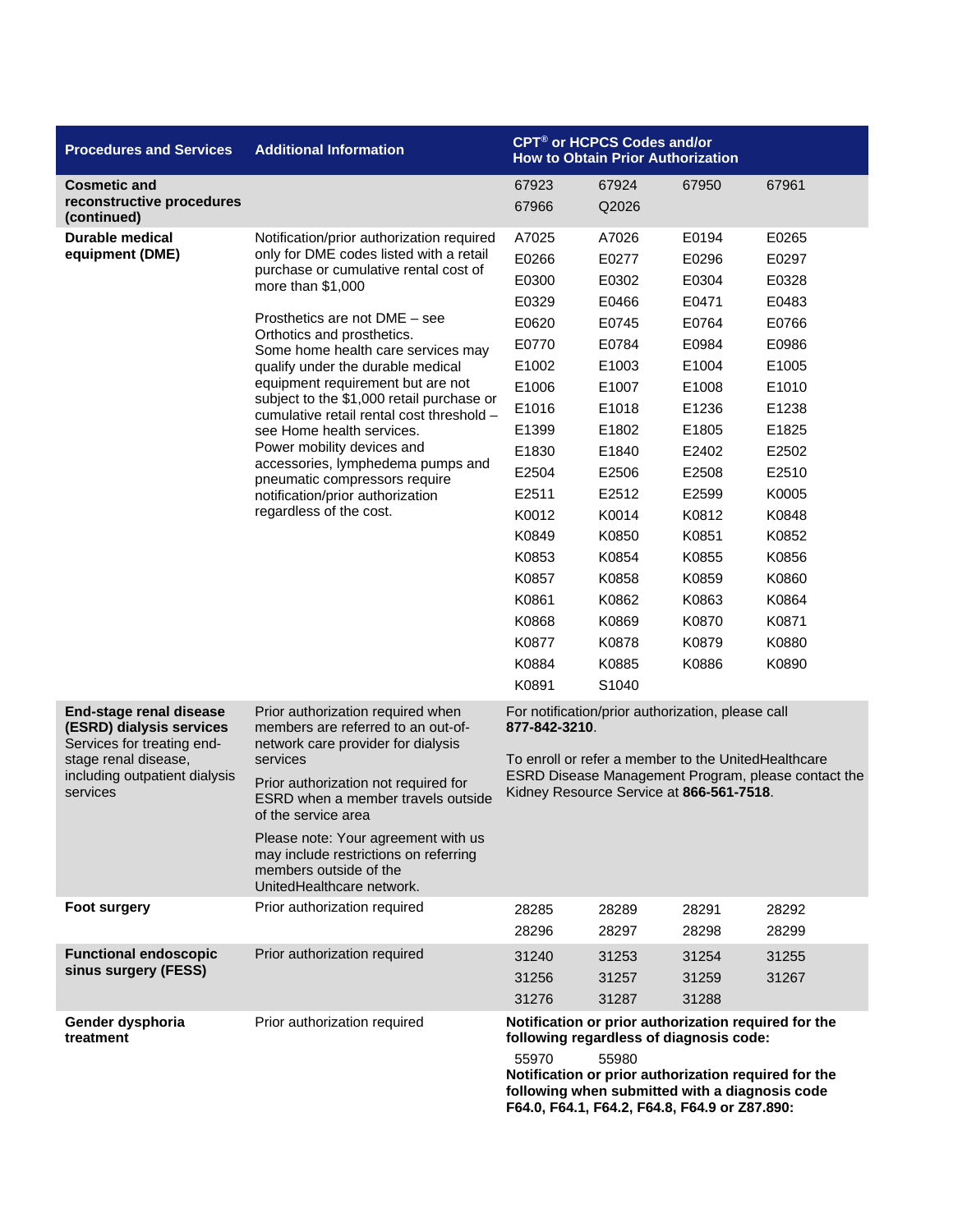| <b>Procedures and Services</b>                          | <b>Additional Information</b>                                                                                                                                                                                                                                    |       | CPT <sup>®</sup> or HCPCS Codes and/or | <b>How to Obtain Prior Authorization</b> |       |
|---------------------------------------------------------|------------------------------------------------------------------------------------------------------------------------------------------------------------------------------------------------------------------------------------------------------------------|-------|----------------------------------------|------------------------------------------|-------|
| Gender dysphoria                                        |                                                                                                                                                                                                                                                                  | 14000 | 14001                                  | 14041                                    | 15734 |
| treatment<br>(continued)                                |                                                                                                                                                                                                                                                                  | 15738 | 15750                                  | 15757                                    | 15758 |
|                                                         |                                                                                                                                                                                                                                                                  | 19303 | 53410                                  | 53430                                    | 54125 |
|                                                         |                                                                                                                                                                                                                                                                  | 54520 | 54660                                  | 54690                                    | 55175 |
|                                                         |                                                                                                                                                                                                                                                                  | 55180 | 56625                                  | 56800                                    | 56805 |
|                                                         |                                                                                                                                                                                                                                                                  | 57110 | 57335                                  | 58260                                    | 58262 |
|                                                         |                                                                                                                                                                                                                                                                  | 58290 | 58291                                  | 58292                                    | 58661 |
|                                                         |                                                                                                                                                                                                                                                                  | 58720 | 58940                                  | 64856                                    | 64892 |
|                                                         |                                                                                                                                                                                                                                                                  | 64896 |                                        |                                          |       |
| <b>Genetic and molecular</b><br>testing to include BRCA | Prior authorization required for genetic<br>and molecular testing performed in an                                                                                                                                                                                | 81105 | 81106                                  | 81107                                    | 81108 |
| gene testing                                            | outpatient setting                                                                                                                                                                                                                                               | 81109 | 81110                                  | 81111                                    | 81120 |
|                                                         | Care providers requesting laboratory                                                                                                                                                                                                                             | 81121 | 81161                                  | 81162                                    | 81163 |
|                                                         | testing will be required to complete the                                                                                                                                                                                                                         | 81164 | 81165                                  | 81166                                    | 81167 |
|                                                         | prior authorization/notification process,                                                                                                                                                                                                                        | 81170 | 81171                                  | 81172                                    | 81173 |
|                                                         | which includes indicating the laboratory<br>and test name. Payment will be                                                                                                                                                                                       | 81174 | 81175                                  | 81176                                    | 81177 |
|                                                         | authorized for those CPT codes                                                                                                                                                                                                                                   | 81178 | 81179                                  | 81180                                    | 81181 |
|                                                         | registered with the Genetic and<br><b>Molecular Testing Prior</b><br>Authorization/Notification Program for<br>each specified genetic test.<br>Notification/prior authorization required<br>for BRCA testing before DNA<br>sequencing is performed. The ordering | 81182 | 81183                                  | 81184                                    | 81185 |
|                                                         |                                                                                                                                                                                                                                                                  | 81186 | 81187                                  | 81188                                    | 81189 |
|                                                         |                                                                                                                                                                                                                                                                  | 81190 | 81200                                  | 81201                                    | 81202 |
|                                                         |                                                                                                                                                                                                                                                                  | 81203 | 81204                                  | 81205                                    | 81206 |
|                                                         |                                                                                                                                                                                                                                                                  | 81207 | 81208                                  | 81209                                    | 81210 |
|                                                         | care provider must notify the laboratory<br>conducting the test and the laboratory                                                                                                                                                                               | 81212 | 81215                                  | 81216                                    | 81217 |
|                                                         | will notify UnitedHealthcare.                                                                                                                                                                                                                                    | 81218 | 81219                                  | 81220                                    | 81221 |
|                                                         |                                                                                                                                                                                                                                                                  | 81222 | 81223                                  | 81224                                    | 81225 |
|                                                         |                                                                                                                                                                                                                                                                  | 81226 | 81227                                  | 81228                                    | 81229 |
|                                                         |                                                                                                                                                                                                                                                                  | 81230 | 81231                                  | 81232                                    | 81233 |
|                                                         |                                                                                                                                                                                                                                                                  | 81234 | 81235                                  | 81236                                    | 81237 |
|                                                         |                                                                                                                                                                                                                                                                  | 81238 | 81239                                  | 81240                                    | 81241 |
|                                                         |                                                                                                                                                                                                                                                                  | 81242 | 81243                                  | 81244                                    | 81245 |
|                                                         |                                                                                                                                                                                                                                                                  | 81246 | 81247                                  | 81248                                    | 81249 |
|                                                         |                                                                                                                                                                                                                                                                  | 81250 | 81251                                  | 81252                                    | 81253 |
|                                                         |                                                                                                                                                                                                                                                                  | 81254 | 81255                                  | 81256                                    | 81257 |
|                                                         |                                                                                                                                                                                                                                                                  | 81258 | 81259                                  | 81260                                    | 81261 |
|                                                         |                                                                                                                                                                                                                                                                  | 81262 | 81263                                  | 81264                                    | 81265 |
|                                                         |                                                                                                                                                                                                                                                                  | 81266 | 81267                                  | 81268                                    | 81269 |
|                                                         |                                                                                                                                                                                                                                                                  | 81270 | 81271                                  | 81272                                    | 81273 |
|                                                         |                                                                                                                                                                                                                                                                  | 81274 | 81275                                  | 81276                                    | 81283 |
|                                                         |                                                                                                                                                                                                                                                                  | 81284 | 81285                                  | 81286                                    | 81287 |
|                                                         |                                                                                                                                                                                                                                                                  | 81288 | 81289                                  | 81290                                    | 81291 |
|                                                         |                                                                                                                                                                                                                                                                  | 81292 | 81293                                  | 81294                                    | 81295 |
|                                                         |                                                                                                                                                                                                                                                                  | 81296 | 81297                                  | 81298                                    | 81299 |
|                                                         |                                                                                                                                                                                                                                                                  |       |                                        |                                          |       |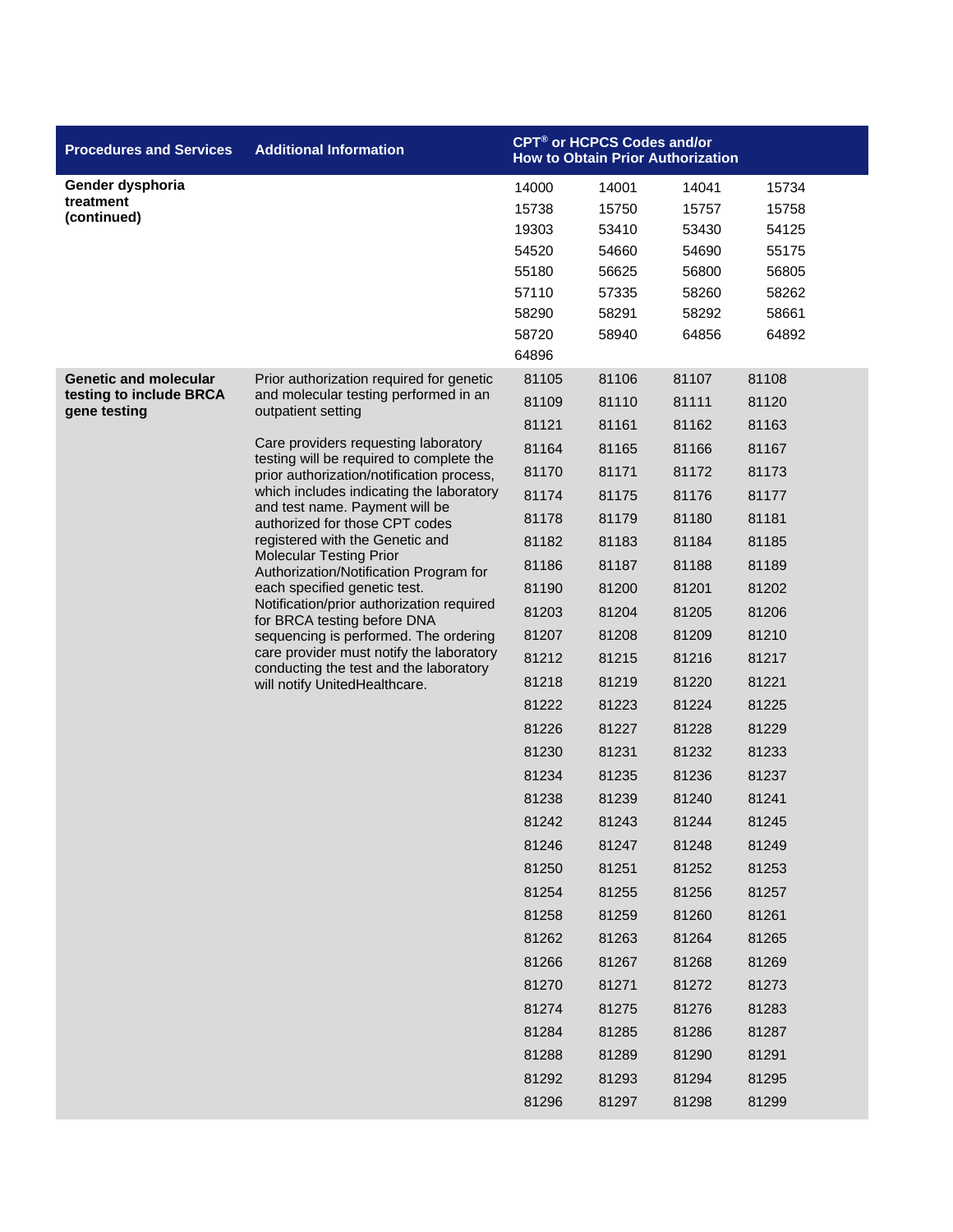| <b>Procedures and Services</b>          | <b>Additional Information</b> | CPT <sup>®</sup> or HCPCS Codes and/or |       | <b>How to Obtain Prior Authorization</b> |       |
|-----------------------------------------|-------------------------------|----------------------------------------|-------|------------------------------------------|-------|
| <b>Genetic and molecular</b>            |                               | 81300                                  | 81301 | 81302                                    | 81303 |
| testing to include BRCA<br>gene testing |                               | 81304                                  | 81305 | 81306                                    | 81307 |
| (continued)                             |                               | 81308                                  | 81309 | 81310                                    | 81311 |
|                                         |                               | 81312                                  | 81313 | 81314                                    | 81315 |
|                                         |                               | 81316                                  | 81317 | 81318                                    | 81319 |
|                                         |                               | 81320                                  | 81321 | 81322                                    | 81323 |
|                                         |                               | 81324                                  | 81325 | 81326                                    | 81327 |
|                                         |                               | 81328                                  | 81329 | 81330                                    | 81331 |
|                                         |                               | 81332                                  | 81333 | 81334                                    | 81335 |
|                                         |                               | 81336                                  | 81337 | 81340                                    | 81341 |
|                                         |                               | 81342                                  | 81343 | 81344                                    | 81345 |
|                                         |                               | 81346                                  | 81350 | 81355                                    | 81361 |
|                                         |                               | 81362                                  | 81363 | 81364                                    | 81370 |
|                                         |                               | 81371                                  | 81372 | 81373                                    | 81374 |
|                                         |                               | 81375                                  | 81376 | 81377                                    | 81378 |
|                                         |                               | 81379                                  | 81380 | 81381                                    | 81382 |
|                                         |                               | 81383                                  | 81400 | 81401                                    | 81402 |
|                                         |                               | 81403                                  | 81404 | 81405                                    | 81406 |
|                                         |                               | 81407                                  | 81408 | 81410                                    | 81411 |
|                                         |                               | 81412                                  | 81413 | 81414                                    | 81415 |
|                                         |                               | 81416                                  | 81417 | 81420                                    | 81430 |
|                                         |                               | 81431                                  | 81432 | 81433                                    | 81434 |
|                                         |                               | 81435                                  | 81436 | 81437                                    | 81438 |
|                                         |                               | 81439                                  | 81440 | 81442                                    | 81445 |
|                                         |                               | 81448                                  | 81460 | 81465                                    | 81470 |
|                                         |                               | 81471                                  | 81479 | 81507                                    | 81518 |
|                                         |                               | 81519                                  | 81520 | 81521                                    | 81522 |
|                                         |                               | 81545                                  | 81595 | 81599                                    | 87480 |
|                                         |                               | 87481                                  | 87482 | 87505                                    | 87506 |
|                                         |                               | 87507                                  | 87510 | 87511                                    | 87512 |
|                                         |                               | 87623                                  | 87660 | 87661                                    | 87797 |
|                                         |                               | 87798                                  | 87799 | 87800                                    | 87801 |
|                                         |                               | 0001U                                  | 0004M | 0006M                                    | 0007M |
|                                         |                               | 0012U                                  | 0013U | 0014U                                    | 0016U |
|                                         |                               | 0017U                                  | 0018U | 0022U                                    | 0023U |
|                                         |                               | 0026U                                  | 0027U | 0030U                                    | 0031U |
|                                         |                               | 0032U                                  | 0033U | 0034U                                    | 0040U |
|                                         |                               | 0046U                                  | 0049U | 0055U                                    | 0060U |
|                                         |                               | 0068U                                  | 0070U | 0071U                                    | 0072U |
|                                         |                               | 0073U                                  | 0074U | 0075U                                    | 0076U |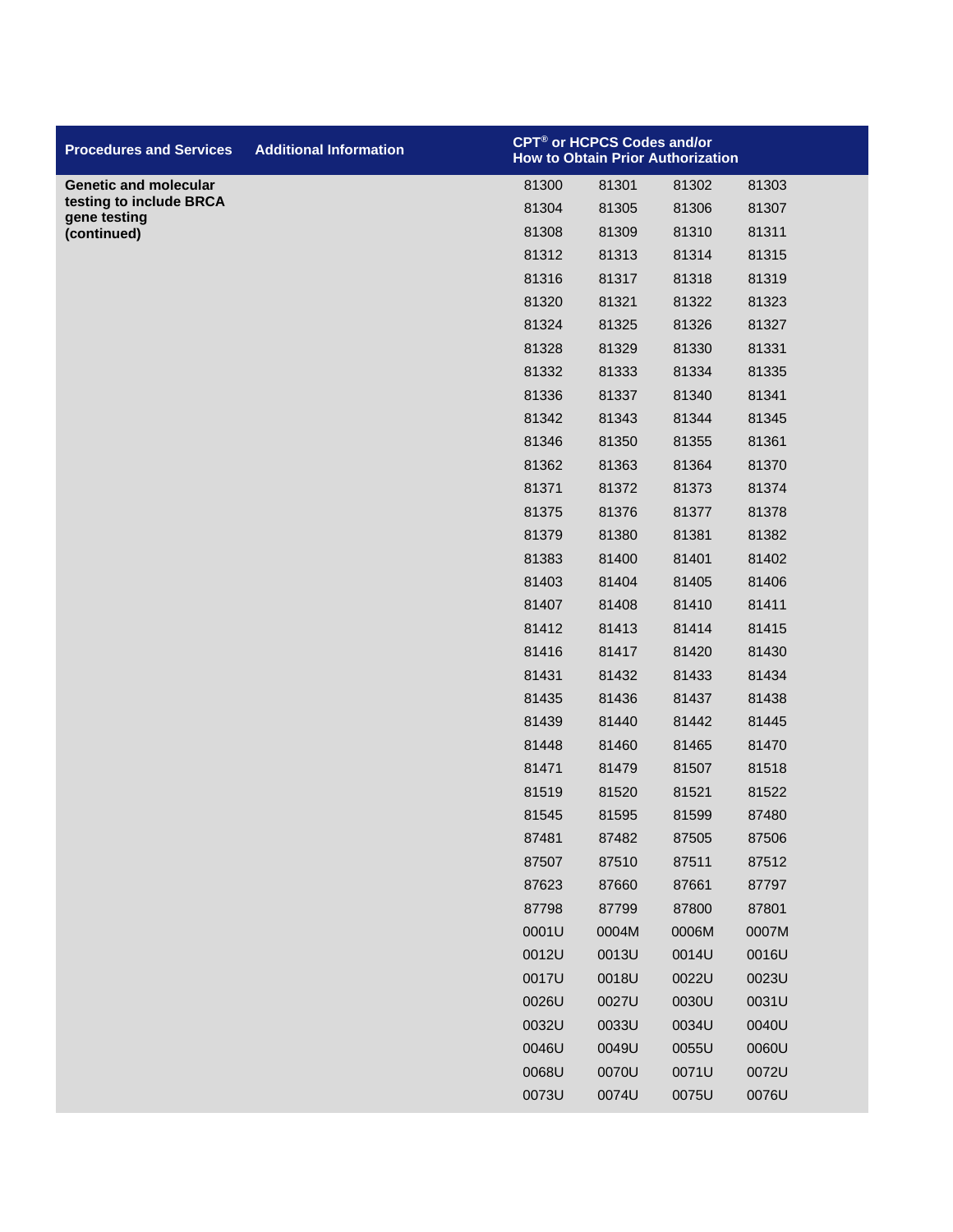| <b>Procedures and Services</b>                         | <b>Additional Information</b>                                                                         | CPT <sup>®</sup> or HCPCS Codes and/or<br><b>How to Obtain Prior Authorization</b> |       |       |                                                         |  |
|--------------------------------------------------------|-------------------------------------------------------------------------------------------------------|------------------------------------------------------------------------------------|-------|-------|---------------------------------------------------------|--|
| <b>Genetic and molecular</b>                           |                                                                                                       | 0084U                                                                              | 0087U | 0088U | 0097U                                                   |  |
| testing to include BRCA<br>gene testing<br>(continued) |                                                                                                       | 0101U                                                                              | 0102U | 0103U | 0111U                                                   |  |
|                                                        |                                                                                                       | 0129U                                                                              | 0130U | 0131U | 0132U                                                   |  |
|                                                        |                                                                                                       | 0133U                                                                              | 0134U | 0135U | 0136U                                                   |  |
|                                                        |                                                                                                       | 0137U                                                                              | 0138U | 0154U | 0155U                                                   |  |
|                                                        |                                                                                                       | 0157U                                                                              | 0158U | 0159U | 0160U                                                   |  |
|                                                        |                                                                                                       | 0161U                                                                              | 0162U | 0168U | 0169U                                                   |  |
|                                                        |                                                                                                       | 0170U                                                                              | 0171U | 0172U | 0173U                                                   |  |
|                                                        |                                                                                                       | 0175U                                                                              | 0177U | 0179U | 0180U                                                   |  |
|                                                        |                                                                                                       | 0181U                                                                              | 0182U | 0183U | 0184U                                                   |  |
|                                                        |                                                                                                       | 0185U                                                                              | 0186U | 0187U | 0188U                                                   |  |
|                                                        |                                                                                                       | 0189U                                                                              | 0190U | 0191U | 0192U                                                   |  |
|                                                        |                                                                                                       | 0193U                                                                              | 0194U | 0195U | 0196U                                                   |  |
|                                                        |                                                                                                       | 0197U                                                                              | 0198U | 0199U | 0200U                                                   |  |
|                                                        |                                                                                                       | 0201U                                                                              | S3870 |       |                                                         |  |
| Home health care - Non-<br>nutritional                 | Notification/prior authorization required<br>only in outpatient settings, to include<br>member's home | T1000                                                                              | T1002 | T1003 |                                                         |  |
| <b>Hysterectomy - Inpatient</b><br>only                | Prior authorization required for<br>inpatient vaginal hysterectomies                                  | 58270                                                                              | 58275 | 58293 | 58294                                                   |  |
| <b>Vaginal hysterectomies</b>                          | Prior authorization not required for<br>outpatient vaginal hysterectomies                             |                                                                                    |       |       |                                                         |  |
| Hysterectomy - Inpatient<br>and outpatient procedures  | Prior authorization required                                                                          | 58150                                                                              | 58152 | 58180 | 58541                                                   |  |
| <b>Abdominal and</b>                                   |                                                                                                       | 58542                                                                              | 58543 | 58544 | 58550                                                   |  |
| laparoscopic surgeries                                 |                                                                                                       | 58552                                                                              | 58553 | 58554 | 58570                                                   |  |
|                                                        |                                                                                                       | 58571                                                                              | 58572 | 58573 |                                                         |  |
| <b>Infertility</b>                                     | Prior authorization required                                                                          | 55870                                                                              | 58321 | 58322 | 58323                                                   |  |
| Diagnostic and treatment<br>services related to the    |                                                                                                       | 58345                                                                              | 58752 | 58760 | 58970                                                   |  |
| inability to achieve                                   |                                                                                                       | 58974                                                                              | 58976 | 76948 | 89250                                                   |  |
| pregnancy                                              |                                                                                                       | 89251                                                                              | 89253 | 89254 | 89255                                                   |  |
|                                                        |                                                                                                       | 89257                                                                              | 89258 | 89259 | 89260                                                   |  |
|                                                        |                                                                                                       | 89261                                                                              | 89264 | 89268 | 89272                                                   |  |
|                                                        |                                                                                                       | 89280                                                                              | 89281 | 89290 | 89291                                                   |  |
|                                                        |                                                                                                       | 89335                                                                              | 89337 | 89342 | 89343                                                   |  |
|                                                        |                                                                                                       | 89344                                                                              | 89346 | 89352 | 89353                                                   |  |
|                                                        |                                                                                                       | 89354                                                                              | 89356 | 0058T | S4011                                                   |  |
|                                                        |                                                                                                       | S4013                                                                              | S4014 | S4015 | S4016                                                   |  |
|                                                        |                                                                                                       | S4022                                                                              | S4023 | S4025 | S4026                                                   |  |
|                                                        |                                                                                                       | S4028                                                                              | S4030 | S4031 | S4035                                                   |  |
|                                                        |                                                                                                       | S4037                                                                              |       |       | The following codes only require prior authorization if |  |
|                                                        |                                                                                                       | the DX code is also listed:                                                        |       |       |                                                         |  |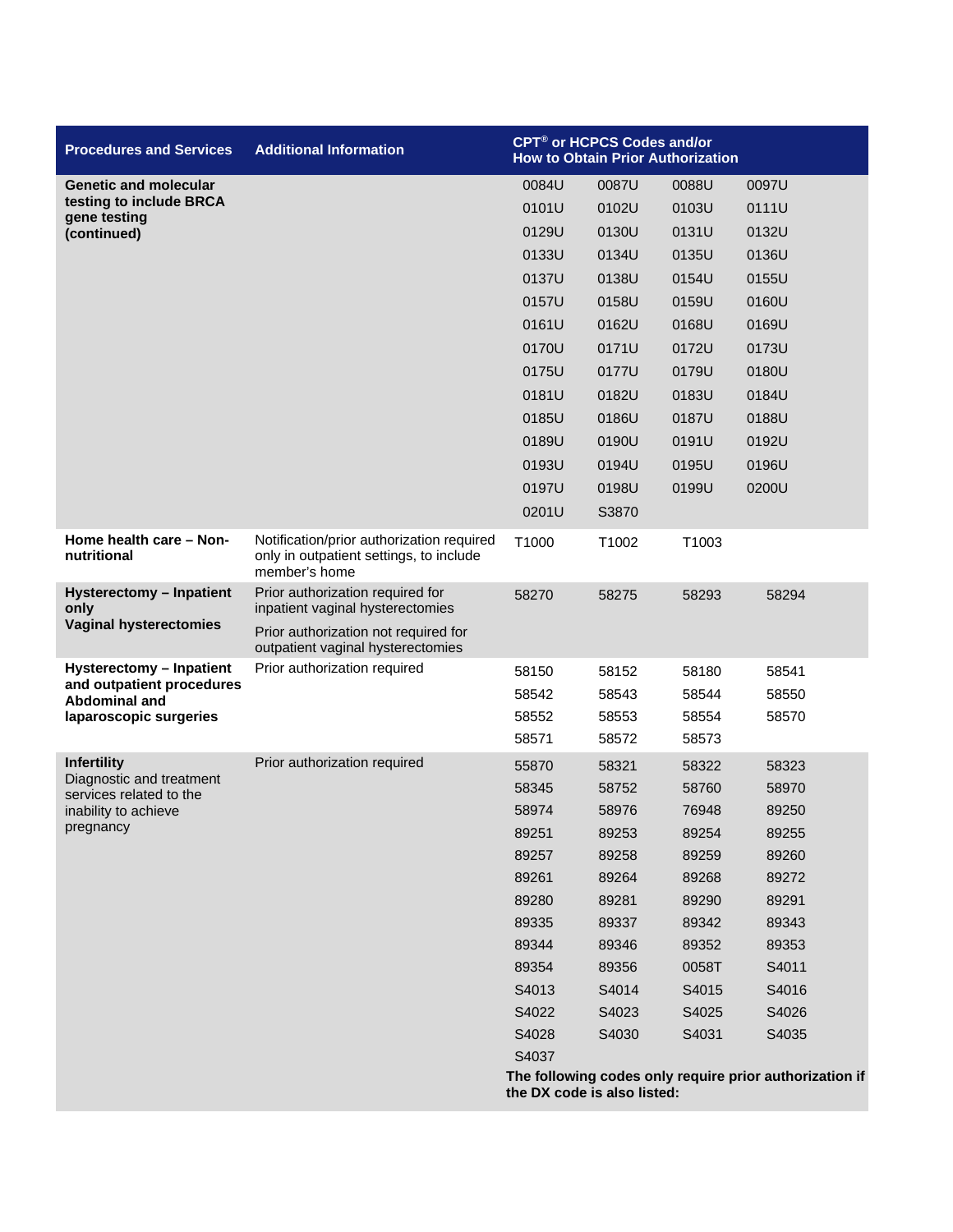| <b>Procedures and Services</b>                                              | <b>Additional Information</b>                                                                                                                                                                                                                                           | CPT <sup>®</sup> or HCPCS Codes and/or<br><b>How to Obtain Prior Authorization</b> |                                                                                               |         |         |  |
|-----------------------------------------------------------------------------|-------------------------------------------------------------------------------------------------------------------------------------------------------------------------------------------------------------------------------------------------------------------------|------------------------------------------------------------------------------------|-----------------------------------------------------------------------------------------------|---------|---------|--|
| Infertility (continued)                                                     |                                                                                                                                                                                                                                                                         | 52402                                                                              | 54500                                                                                         | 54505   | 55550   |  |
|                                                                             |                                                                                                                                                                                                                                                                         | 58140                                                                              | 58145                                                                                         | 58146   | 58545   |  |
|                                                                             |                                                                                                                                                                                                                                                                         | 58546                                                                              | 58660                                                                                         | 58662   | 58670   |  |
|                                                                             |                                                                                                                                                                                                                                                                         | 58672                                                                              | 58673                                                                                         | 58740   | 58770   |  |
|                                                                             |                                                                                                                                                                                                                                                                         | 89398                                                                              |                                                                                               |         |         |  |
|                                                                             |                                                                                                                                                                                                                                                                         | DX codes:                                                                          |                                                                                               |         |         |  |
|                                                                             |                                                                                                                                                                                                                                                                         | E23.0                                                                              | N46.01                                                                                        | N46.021 | N46.022 |  |
|                                                                             |                                                                                                                                                                                                                                                                         | N46.023                                                                            | N46.024                                                                                       | N46.025 | N46.029 |  |
|                                                                             |                                                                                                                                                                                                                                                                         | N46.11                                                                             | N46.121                                                                                       | N46.122 | N46.123 |  |
|                                                                             |                                                                                                                                                                                                                                                                         | N46.124                                                                            | N46.125                                                                                       | N46.129 | N46.8   |  |
|                                                                             |                                                                                                                                                                                                                                                                         | N46.9                                                                              | N97.0                                                                                         | N97.1   | N97.2   |  |
|                                                                             |                                                                                                                                                                                                                                                                         | N97.8                                                                              | N97.8                                                                                         | N97.9   | N98.1   |  |
| Injectable medications                                                      | Prior authorization required                                                                                                                                                                                                                                            | Alpha1-Proteinase                                                                  |                                                                                               |         |         |  |
| A drug capable of being<br>injected intravenously<br>through an intravenous | To submit a prior authorization request                                                                                                                                                                                                                                 | J0256                                                                              | J0257                                                                                         |         |         |  |
|                                                                             | and, for UHC Commercial Non-PAR                                                                                                                                                                                                                                         | Anemia                                                                             |                                                                                               |         |         |  |
| infusion, subcutaneously or                                                 | providers, to submit a Pre-                                                                                                                                                                                                                                             | J0896                                                                              | J1439                                                                                         | Q0138   |         |  |
| intra-muscularly                                                            | Determination request, the provider<br>must log into UHCProvider.com and<br>click on the Link button in the upper<br>right corner.<br>Submit the request using the Specialty<br>Pharmacy Transactions tile on the Link<br>Dashboard.<br>For questions about this online | Asthma –                                                                           |                                                                                               |         |         |  |
|                                                                             |                                                                                                                                                                                                                                                                         | J0517                                                                              | Nucala <sup>®</sup> /Xolair <sup>®</sup> /Cinqair <sup>®</sup> /Fasenra <sup>®</sup><br>J2182 | J2357   | J2786   |  |
|                                                                             |                                                                                                                                                                                                                                                                         | <b>Blood modifying agents</b>                                                      |                                                                                               |         |         |  |
|                                                                             |                                                                                                                                                                                                                                                                         | J1300                                                                              | J1303                                                                                         | J0223   |         |  |
|                                                                             |                                                                                                                                                                                                                                                                         |                                                                                    | <b>Central Nervous System Agents</b>                                                          |         |         |  |
|                                                                             | authorization process, the provider<br>may call Optum: 888-397-8129                                                                                                                                                                                                     | J0222                                                                              | J1428                                                                                         | J1429   | J2326   |  |
|                                                                             | Hemophilia codes ONLY:                                                                                                                                                                                                                                                  | Enzyme deficiency - POS 19 and 22 only                                             |                                                                                               |         |         |  |
|                                                                             | To submit a prior authorization request                                                                                                                                                                                                                                 | J0180                                                                              | J0221                                                                                         | J1322   | J1458   |  |
|                                                                             | and, for UHC Commercial Non-PAR<br>providers to submit a Pre-                                                                                                                                                                                                           | J1743                                                                              | J1931                                                                                         | J2504   | J2840   |  |
|                                                                             | Determination request, the provider                                                                                                                                                                                                                                     | J3397                                                                              |                                                                                               |         |         |  |
|                                                                             | must Log into UHCProvider.com and<br>click on the Link button in the upper                                                                                                                                                                                              | <b>Enzyme replacement therapy</b>                                                  |                                                                                               |         |         |  |
|                                                                             | right corner.                                                                                                                                                                                                                                                           | J0567                                                                              | J1786                                                                                         | J3060   |         |  |
|                                                                             | Submit the request using the Specialty<br>Pharmacy Transactions tile on the Link                                                                                                                                                                                        |                                                                                    | <b>Erythropoiesis Stimulating Agents****</b>                                                  |         |         |  |
|                                                                             | Dashboard.                                                                                                                                                                                                                                                              | J0885                                                                              |                                                                                               |         |         |  |
|                                                                             | For questions about this online                                                                                                                                                                                                                                         |                                                                                    | Gaucher's disease - POS 19 and 22 only                                                        |         |         |  |
|                                                                             | authorization process, the provider<br>may call Optum: 888-397-8129                                                                                                                                                                                                     | J3385                                                                              |                                                                                               |         |         |  |
|                                                                             |                                                                                                                                                                                                                                                                         | F64.9 or Z87.890                                                                   | Gender dysphoria treatment with<br>diagnosis code F64.0, F64.1, F64.2, F64.8,                 |         |         |  |
|                                                                             |                                                                                                                                                                                                                                                                         | J1950                                                                              | J3315                                                                                         | J9155   | J9202   |  |
|                                                                             |                                                                                                                                                                                                                                                                         | J9217                                                                              | J9225                                                                                         | J9226   | J3316   |  |
|                                                                             |                                                                                                                                                                                                                                                                         | Gene therapy                                                                       |                                                                                               |         |         |  |
|                                                                             |                                                                                                                                                                                                                                                                         | J3398                                                                              | J3399                                                                                         |         |         |  |
|                                                                             |                                                                                                                                                                                                                                                                         | Hemophilia                                                                         |                                                                                               |         |         |  |
|                                                                             |                                                                                                                                                                                                                                                                         | J7170                                                                              | J7175                                                                                         | J7177   | J7178   |  |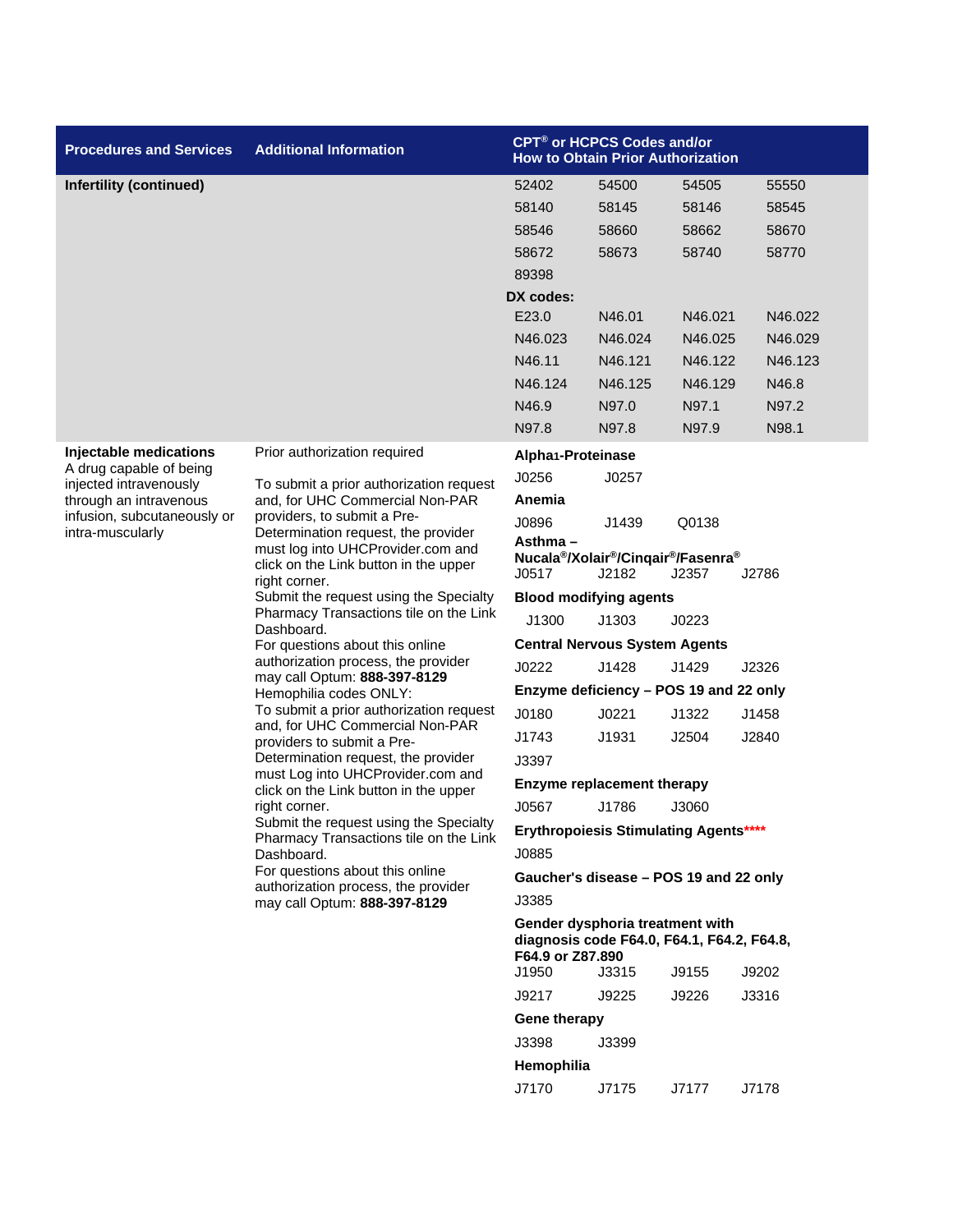| <b>Procedures and Services</b> | <b>Additional Information</b> | CPT <sup>®</sup> or HCPCS Codes and/or<br><b>How to Obtain Prior Authorization</b> |                                    |       |          |
|--------------------------------|-------------------------------|------------------------------------------------------------------------------------|------------------------------------|-------|----------|
| <b>Injectable medications</b>  |                               | J7179                                                                              | J7180                              | J7181 | J7182    |
| (continued)                    |                               | J7183                                                                              | J7185                              | J7186 | J7187    |
|                                |                               | J7188                                                                              | J7189                              | J7190 | J7191    |
|                                |                               | J7192                                                                              | J7193                              | J7194 | J7195    |
|                                |                               | J7198                                                                              | J7199                              | J7200 | J7201    |
|                                |                               | J7202                                                                              | J7203                              | J7204 | J7205    |
|                                |                               | J7207                                                                              | J7208                              | J7209 | J7210    |
|                                |                               | J7211                                                                              |                                    |       |          |
|                                |                               | H.P. Acthar®                                                                       |                                    |       |          |
|                                |                               | J0800                                                                              |                                    |       |          |
|                                |                               | Immune globulin                                                                    |                                    |       |          |
|                                |                               | 90283                                                                              | 90284                              | J1459 | J1555    |
|                                |                               | J1556                                                                              | J1557                              | J1558 | J1559    |
|                                |                               | J1561                                                                              | J1566                              | J1568 | J1569    |
|                                |                               | J1572                                                                              | J1575                              | J1599 |          |
|                                |                               | Immuno modulator                                                                   |                                    |       |          |
|                                |                               | J0638                                                                              | J0490                              | J9210 |          |
|                                |                               |                                                                                    | <b>Inflammatory - All POS</b>      |       |          |
|                                |                               | J0129                                                                              | J0717                              | J1602 | J1745    |
|                                |                               | J3262                                                                              | J3358                              | J3380 | Q5103    |
|                                |                               | Q5104                                                                              | Q5121                              |       |          |
|                                |                               | <b>Multiple sclerosis</b>                                                          |                                    |       |          |
|                                |                               | J0202                                                                              | J2350                              |       |          |
|                                |                               | <b>Opioid addiction</b>                                                            |                                    |       |          |
|                                |                               | J0570                                                                              | Q9991                              | Q9992 |          |
|                                |                               | Other codes                                                                        |                                    |       |          |
|                                |                               | J0584                                                                              | J1301                              | J1746 | J3111    |
|                                |                               | J3245                                                                              |                                    |       |          |
|                                |                               | Rituximab                                                                          |                                    |       |          |
|                                |                               | J9311                                                                              | J9312                              | Q5115 | Q5119    |
|                                |                               | <b>Sickle Cell disease</b>                                                         |                                    |       |          |
|                                |                               | J0791                                                                              |                                    |       |          |
|                                |                               | Sodium hyaluronate                                                                 |                                    |       |          |
|                                |                               | J7320                                                                              | J7321                              | J7322 | J7324    |
|                                |                               | J7325                                                                              | J7326                              | J7327 | J7329    |
|                                |                               | J7331                                                                              | J7332                              | J7333 |          |
|                                |                               |                                                                                    | Therapeutic Radiopharmaceuticals** |       |          |
|                                |                               | A9513                                                                              | A9590                              | A9606 | A9699    |
|                                |                               | <b>Unclassified</b>                                                                |                                    |       |          |
|                                |                               | C9399*                                                                             | J3490*                             |       | $J3590*$ |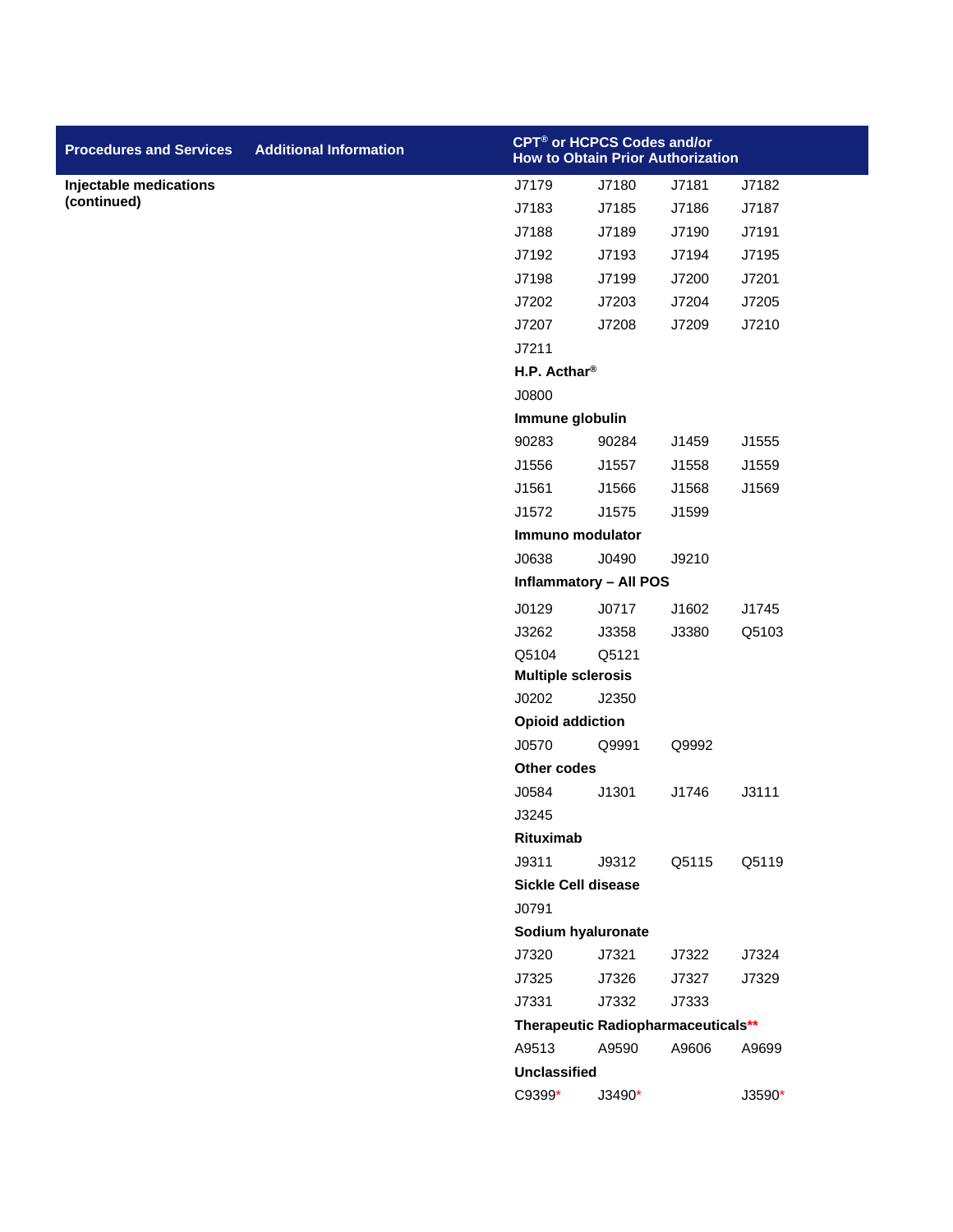| <b>Procedures and Services</b>                         | <b>Additional Information</b>                                                                                                                                                                                                                                                                                                                                          | CPT <sup>®</sup> or HCPCS Codes and/or<br><b>How to Obtain Prior Authorization</b>                                                                                                                                                                                                                                                                                                                                                                                                                                                                                                                                                                                                                                                                                                                                                                                                                                                                                                                                                                                                                                                                                                                                                                                                                                                                                                                                                                                                                                                                                                                           |       |       |                                                         |  |
|--------------------------------------------------------|------------------------------------------------------------------------------------------------------------------------------------------------------------------------------------------------------------------------------------------------------------------------------------------------------------------------------------------------------------------------|--------------------------------------------------------------------------------------------------------------------------------------------------------------------------------------------------------------------------------------------------------------------------------------------------------------------------------------------------------------------------------------------------------------------------------------------------------------------------------------------------------------------------------------------------------------------------------------------------------------------------------------------------------------------------------------------------------------------------------------------------------------------------------------------------------------------------------------------------------------------------------------------------------------------------------------------------------------------------------------------------------------------------------------------------------------------------------------------------------------------------------------------------------------------------------------------------------------------------------------------------------------------------------------------------------------------------------------------------------------------------------------------------------------------------------------------------------------------------------------------------------------------------------------------------------------------------------------------------------------|-------|-------|---------------------------------------------------------|--|
| Injectable medications<br>(continued)                  |                                                                                                                                                                                                                                                                                                                                                                        | White blood cell colony stimulating<br>factors<br>J1442                                                                                                                                                                                                                                                                                                                                                                                                                                                                                                                                                                                                                                                                                                                                                                                                                                                                                                                                                                                                                                                                                                                                                                                                                                                                                                                                                                                                                                                                                                                                                      | Q5101 |       |                                                         |  |
|                                                        |                                                                                                                                                                                                                                                                                                                                                                        |                                                                                                                                                                                                                                                                                                                                                                                                                                                                                                                                                                                                                                                                                                                                                                                                                                                                                                                                                                                                                                                                                                                                                                                                                                                                                                                                                                                                                                                                                                                                                                                                              | J1447 | J2505 |                                                         |  |
|                                                        |                                                                                                                                                                                                                                                                                                                                                                        | Q5111<br>Q5120<br>Q5108<br>Q5110<br>Please check our Review at Launch for New to Market<br>Medications policy for the most up-to-date information on<br>drugs newly approved by the Food & Drug Administration<br>(FDA) and included on our Review at Launch Medication<br>List. Pre-determination is highly recommended for the<br>drugs on the list. The Review at Launch for New to<br>Market Medications policy is available at<br>UHCprovider.com > Menu > Policies and Protocols ><br>Commercial Policies > Medical & Drug Policies and<br>Determination Guidelines for UnitedHealthcare<br><b>Commercial Plans.</b><br>* For unclassified codes C9399, J3490 and J3590,<br>notification/prior authorization is only required for<br>Cutaquig <sup>®</sup> , Revcovi <sup>™</sup> , and Spravato <sup>™</sup><br>** For prior authorization, please submit requests online<br>by using the Prior Authorization and Notification tool on<br>Link. Go to UHCprovider.com and click on the Link<br>button in the top right corner. Then, select the Specialty<br>Pharmacy Transactions tile on your Link dashboard. Or,<br>call 888-397-8129<br>*** For codes J1442, J1447, J2505, Q5101, Q5108,<br>Q5110, Q5111 and Q5120, prior authorization is required<br>for both oncology and non-oncology DX.<br>For oncology DX please see Cancer supportive care<br>section above.<br>For non-oncology DX submit online at<br><b>UHCProvider.com</b> > Link > Specialty Pharmacy<br>Transactions tile on your Link dashboard or call<br>877-842-3210<br>**** For code J0885 prior authorization is required for |       |       |                                                         |  |
| Inpatient admissions-<br>post- acute services          | Prior authorization and notification of<br>admission date required for these<br>facilities providing post-acute inpatient<br>services:<br>Acute care hospitals<br>Acute inpatient rehabilitation<br>$\bullet$<br>Critical access hospitals<br>$\bullet$<br>Long-term acute care hospitals<br>$\bullet$<br>Skilled nursing facilities                                   |                                                                                                                                                                                                                                                                                                                                                                                                                                                                                                                                                                                                                                                                                                                                                                                                                                                                                                                                                                                                                                                                                                                                                                                                                                                                                                                                                                                                                                                                                                                                                                                                              |       |       | Prior authorization is not required for ESRD diagnosis. |  |
| <b>Intensity modulated</b><br>radiation therapy (IMRT) | Prior authorization required<br>To provide notification/request prior<br>authorization, please complete the<br>appropriate UnitedHealthcare IMRT<br>clinical form and all supporting<br>information and fax to the number on<br>the form. The UnitedHealthcare IMRT<br>clinical form is available at<br>UHCprovider.com/priorauth ><br>Oncology > Commercial Intensity | 77385                                                                                                                                                                                                                                                                                                                                                                                                                                                                                                                                                                                                                                                                                                                                                                                                                                                                                                                                                                                                                                                                                                                                                                                                                                                                                                                                                                                                                                                                                                                                                                                                        | 77386 | G6015 | G6016                                                   |  |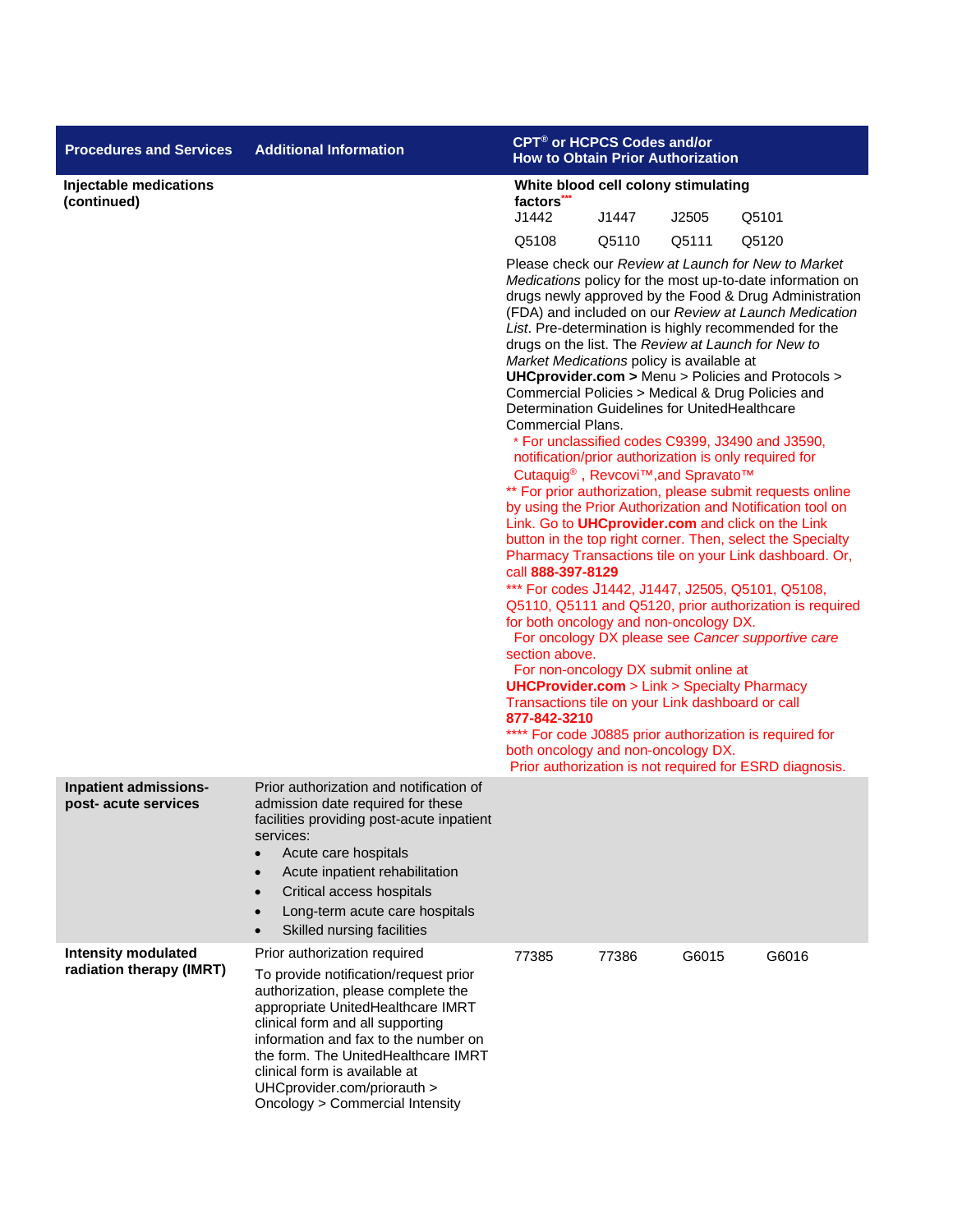| <b>Procedures and Services</b>                                                                                                              | <b>Additional Information</b>                                                                                                                                                                                                                                                                                                                                                                                                                                                                                                                                                                                                                                                                                                                                                                                                                                                                                                                                                                                                                                                                                                                      | CPT <sup>®</sup> or HCPCS Codes and/or<br><b>How to Obtain Prior Authorization</b>     |                                                                                        |                                                                                        |                                                                               |
|---------------------------------------------------------------------------------------------------------------------------------------------|----------------------------------------------------------------------------------------------------------------------------------------------------------------------------------------------------------------------------------------------------------------------------------------------------------------------------------------------------------------------------------------------------------------------------------------------------------------------------------------------------------------------------------------------------------------------------------------------------------------------------------------------------------------------------------------------------------------------------------------------------------------------------------------------------------------------------------------------------------------------------------------------------------------------------------------------------------------------------------------------------------------------------------------------------------------------------------------------------------------------------------------------------|----------------------------------------------------------------------------------------|----------------------------------------------------------------------------------------|----------------------------------------------------------------------------------------|-------------------------------------------------------------------------------|
| <b>Intensity modulated</b><br>radiation therapy (IMRT)<br>(continued)                                                                       | Modulated Radiation Therapy Prior<br>Authorization Program > IMRT Clinical<br>Cover Sheets.                                                                                                                                                                                                                                                                                                                                                                                                                                                                                                                                                                                                                                                                                                                                                                                                                                                                                                                                                                                                                                                        |                                                                                        |                                                                                        |                                                                                        |                                                                               |
| <b>MR-guided focused</b><br>ultrasound (MRgFUS) to<br>treat uterine fibroid<br>MR-guided focused<br>ultrasound procedures and<br>treatments | Prior authorization required<br>MR-guided focused ultrasound is a<br>covered service for certain benefit<br>plans, subject to the terms and<br>conditions of those benefit plans, which<br>generally are as follows:<br>A physician and/or facility must<br>$\bullet$<br>confirm coverage of the service for<br>the member.<br>A hospital and/or facility must be<br>contracted with UnitedHealthcare.<br>Members have no out-of-network<br>benefits for MRgFUS.<br>A member must consent in writing<br>to the procedure acknowledging<br>that UnitedHealthcare doesn't<br>believe sufficient clinical evidence<br>has been published in peer-<br>reviewed medical literature to<br>conclude the service is safe and/or<br>effective.<br>A member must agree in writing to<br>$\bullet$<br>not hold UnitedHealthcare<br>responsible if they're not satisfied<br>with the results.<br>A physician and facility must have<br>$\bullet$<br>demonstrated experience and<br>expertise in MRgFUS, as<br>determined by UnitedHealthcare.<br>A physician and facility must follow<br>U.S. Food & Drug Administration<br>(FDA)-labeled indications for use. | 0071T                                                                                  | 0072T                                                                                  |                                                                                        |                                                                               |
| Non-emergency air<br>transport<br>Non-urgent ambulance<br>transportation by air<br>between specified locations                              | Prior authorization required                                                                                                                                                                                                                                                                                                                                                                                                                                                                                                                                                                                                                                                                                                                                                                                                                                                                                                                                                                                                                                                                                                                       | A0430<br>S9960                                                                         | A0431<br>S9961                                                                         | A0435                                                                                  | A0436                                                                         |
| <b>Orthognathic surgery</b><br>Treatment of maxillofacial<br>functional impairment                                                          | Prior authorization required                                                                                                                                                                                                                                                                                                                                                                                                                                                                                                                                                                                                                                                                                                                                                                                                                                                                                                                                                                                                                                                                                                                       | 21121<br>21141<br>21146<br>21154<br>21188<br>21196<br>21208<br>21240<br>21246<br>21255 | 21123<br>21142<br>21147<br>21155<br>21193<br>21198<br>21209<br>21242<br>21247<br>21296 | 21125<br>21143<br>21150<br>21159<br>21194<br>21199<br>21210<br>21244<br>21248<br>21299 | 21127<br>21145<br>21151<br>21160<br>21195<br>21206<br>21215<br>21245<br>21249 |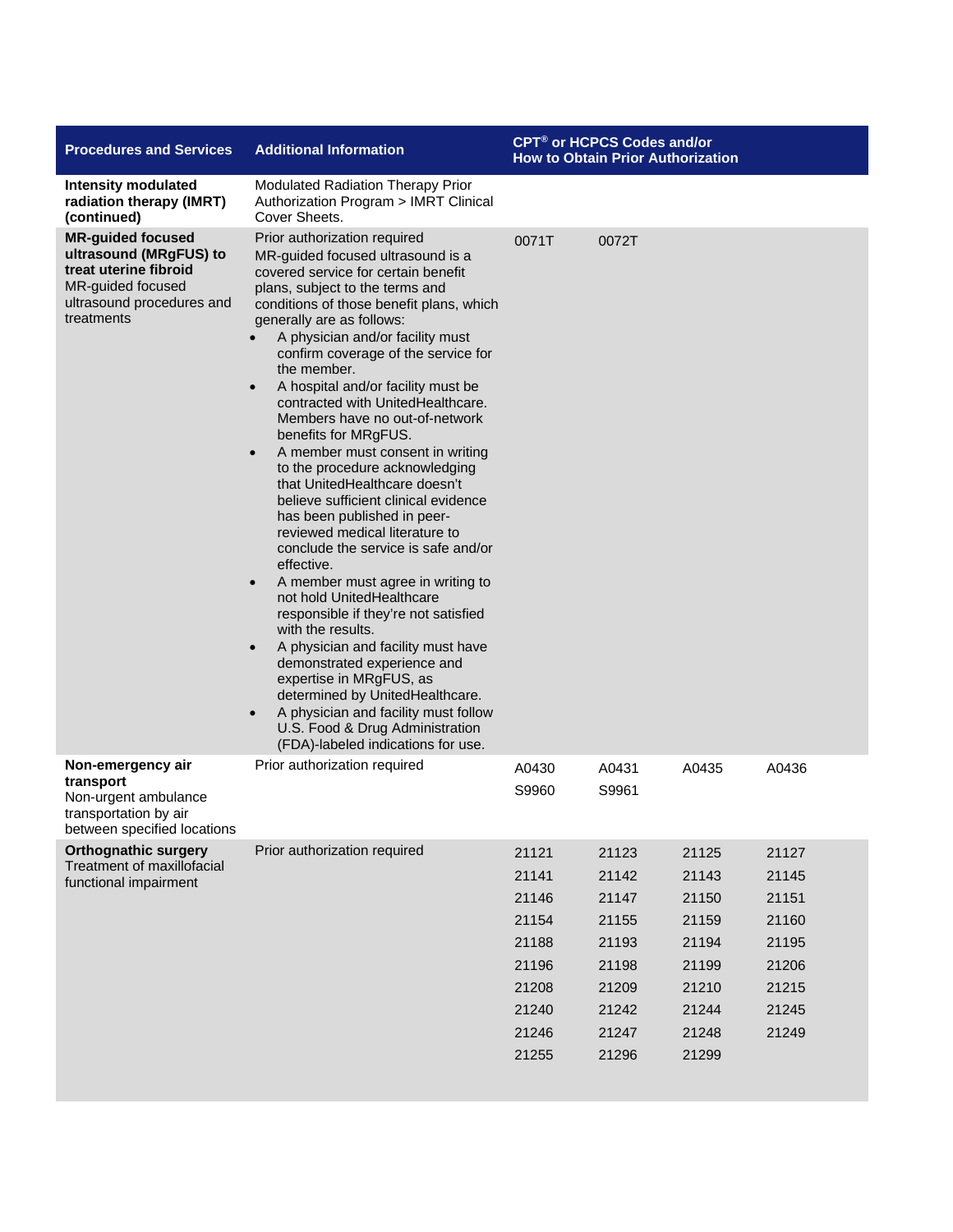| <b>Procedures and Services</b>                                                                                                                                                                                                  | <b>Additional Information</b>                                                                                                                                                                                                                                                                                                                                                                                                                                                                                                                                                                                 |                                                                                                                                                                                                                                                                                                     | CPT <sup>®</sup> or HCPCS Codes and/or<br><b>How to Obtain Prior Authorization</b> |                                                                               |                                                                                  |
|---------------------------------------------------------------------------------------------------------------------------------------------------------------------------------------------------------------------------------|---------------------------------------------------------------------------------------------------------------------------------------------------------------------------------------------------------------------------------------------------------------------------------------------------------------------------------------------------------------------------------------------------------------------------------------------------------------------------------------------------------------------------------------------------------------------------------------------------------------|-----------------------------------------------------------------------------------------------------------------------------------------------------------------------------------------------------------------------------------------------------------------------------------------------------|------------------------------------------------------------------------------------|-------------------------------------------------------------------------------|----------------------------------------------------------------------------------|
| <b>Orthotics</b>                                                                                                                                                                                                                | Prior authorization required only for<br>orthotics codes listed with a retail<br>purchase or cumulative rental cost of<br>more than \$1,000                                                                                                                                                                                                                                                                                                                                                                                                                                                                   | L0220<br>L0486<br>L <sub>1680</sub><br>L1720<br>L2005<br>L2037<br>L3253<br>L3901<br>L3975                                                                                                                                                                                                           | L0480<br>L0636<br>L1685<br>L1755<br>L2020<br>L2038<br>L3485<br>L3904<br>L3976      | L0482<br>L0638<br>L1700<br>L1844<br>L2034<br>L2330<br>L3766<br>L3961<br>L3977 | L0484<br>L <sub>1640</sub><br>L1710<br>L1846<br>L2036<br>L3251<br>L3900<br>L3971 |
| <b>Out-of-network services</b><br>A recommendation from a<br>network physician or other<br>health care provider to a<br>hospital, physician or other<br>health care provider who is<br>not contracted with<br>UnitedHealthcare  | Prior authorization required<br>Your agreement with UnitedHealthcare<br>may include restrictions on directing<br>members outside the health plan<br>network. Your patients who use non-<br>network physicians, health care<br>professionals or facilities may have<br>increased out-of-pocket expenses or<br>no coverage.                                                                                                                                                                                                                                                                                     |                                                                                                                                                                                                                                                                                                     |                                                                                    |                                                                               |                                                                                  |
| <b>Physical</b><br>Therapy/occupational<br>Therapy (PT/OT)                                                                                                                                                                      | Physical therapy and/or occupational<br>therapy visits performed by care<br>providers contracted by Optum<br>Physical Health require prior<br>authorization, which includes the plan<br>member's initial evaluation. After the<br>initial visit, care providers must<br>complete and submit a Patient<br>Summary Form (PSF) through<br>OptumHealth Physical Health's<br>website at:<br>myoptumhealthphysicalhealth.com.<br>PSFs should be sent within three days<br>of initiating a plan member's treatment<br>and must be received within 10 days<br>from the initial date of service listed on<br>the form. | For specific information on prior authorization<br>requirements based upon Provider Specialty or for<br>network status inquiries, please visit<br>myoptumhealthphysicalhealth.com > Tools and<br>Resources and use the UHC Quick Group Check. Or, call<br>OptumHealth Physical Health 888-329-5182. |                                                                                    |                                                                               |                                                                                  |
| <b>Potentially unproven</b><br>services (including<br>experimental/<br>investigational and/or<br>linked services)                                                                                                               | Prior authorization required                                                                                                                                                                                                                                                                                                                                                                                                                                                                                                                                                                                  | 26340<br>33364<br>33477                                                                                                                                                                                                                                                                             | 33361<br>33365<br>36514                                                            | 33362<br>33366<br>64722                                                       | 33363<br>33369<br>A9274                                                          |
| Services, including<br>medications, determined to<br>be ineffective in treating a<br>medical condition and/or to<br>have no beneficial effect<br>on health outcomes<br>Determination made when<br>there's insufficient clinical |                                                                                                                                                                                                                                                                                                                                                                                                                                                                                                                                                                                                               |                                                                                                                                                                                                                                                                                                     |                                                                                    |                                                                               |                                                                                  |
| evidence from well-<br>conducted randomized<br>controlled trials or cohort<br>studies in the prevailing                                                                                                                         |                                                                                                                                                                                                                                                                                                                                                                                                                                                                                                                                                                                                               |                                                                                                                                                                                                                                                                                                     |                                                                                    |                                                                               |                                                                                  |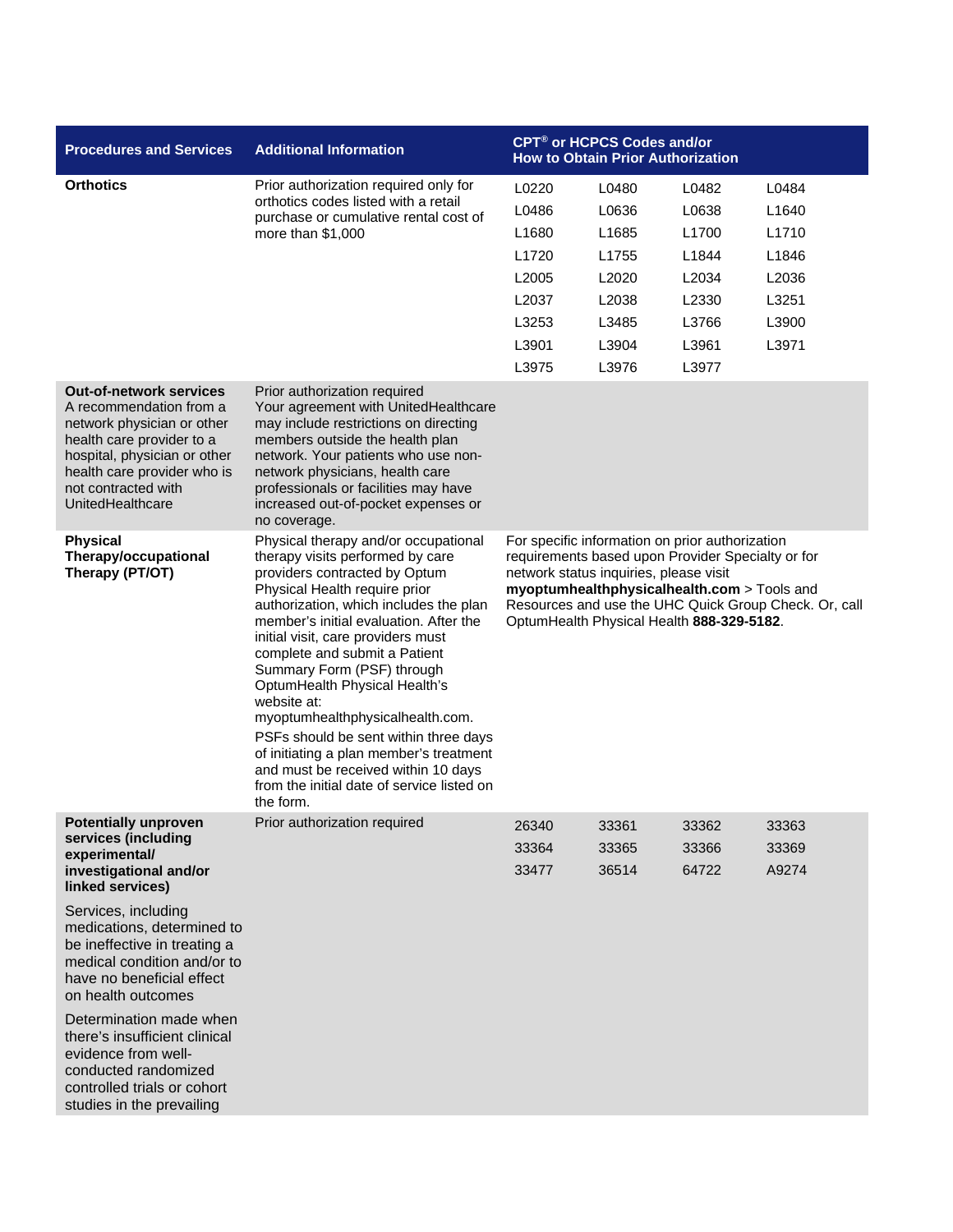### **Procedures and Services Additional Information CPT® or HCPCS Codes and/or**

## **How to Obtain Prior Authorization**

**Upon confirmation of pregnancy, please notify us for** 

#### published, peer-reviewed medical literature

**Pregnancy Voluntary notification for case and** disease management enrollment:

> Please provide us with voluntary notification of a pregnancy diagnosis. Notification allows UnitedHealthcare to enroll a pregnant member in the Healthy Pregnancy Program, our case and disease management program, before their baby's arrival. As part of these programs, members will have access to the Healthy Pregnancy app and other available resources. Voluntary notification doesn't indicate or imply coverage, which is determined according to the member's benefit plan. Please notify us only once per pregnancy. We're not requesting

notification for ancillary services, such as ultrasound and lab work. After notification, please contact us if the member is no longer appropriate for the Healthy Pregnancy Program – for example, if a pregnancy is terminated.

| ICD-10-CM codes:    |                      |                     |                    |
|---------------------|----------------------|---------------------|--------------------|
| O09.00              | O09.01               | O09.02              | O09.03             |
| O09.10              | O09.11               | O09.12              | O09.13             |
| O09.211             | O09.212              | O09.213             | O09.219            |
| O09.291             | O09.292              | O09.293             | O09.299            |
| O09.30              | O09.31               | O09.32              | O09.33             |
| O09.40              | O09.41               | O09.42              | O09.43             |
| O09.511             | O09.512              | O09.513             | O09.519            |
| O09.521             | O09.522              | O09.523             | O09.529            |
| O09.611             | O09.612              | O09.613             | O09.619            |
| O09.621             | O09.622              | O09.623             | O09.629            |
| O09.70              | O09.71               | O09.72              | O09.73             |
| O09.891             | O09.892              | O09.893             | O09.899            |
| O09.90              | O09.91               | O09.92              | O09.93             |
| O <sub>12.00</sub>  | 012.01               | O <sub>12.02</sub>  | O <sub>12.03</sub> |
| O <sub>12.10</sub>  | 012.11               | 012.12              | 012.13             |
| O12.20              | 012.21               | 012.22              | 012.23             |
| O21.0               | 021.1                | O <sub>21.8</sub>   | O21.9              |
| O24.011             | O24.012              | O24.013             | O24.111            |
| O <sub>24.112</sub> | O <sub>24</sub> .113 | O24.311             | O24.312            |
| O24.313             | O24.811              | 024.812             | O24.813            |
| O24.911             | O24.912              | O24.913             | O26.00             |
| O26.01              | O26.02               | O26.03              | O26.831            |
| O26.832             | O <sub>26.833</sub>  | O <sub>26.839</sub> | O30.001            |
| O30.002             | O30.003              | O30.011             | O30.012            |
| O30.013             | O30.031              | O30.032             | O30.033            |
| O30.041             | O30.042              | O30.043             | O30.091            |
| O30.092             | O30.093              | O30.101             | O30.102            |
| O30.103             | O30.111              | O30.112             | O30.113            |
| O30.121             | 030.122              | O30.123             | O30.191            |
| O30.192             | O30.193              | O30.201             | O30.202            |
| O30.203             | 030.211              | 030.212             | O30.213            |
| O30.221             | O30.222              | O30.223             | O30.291            |
| O30.292             | O30.293              | O30.91              | O30.92             |
| O30.93              | O47.00               | O47.02              | O47.03             |
| O47.1               | O47.9                | O60.00              | O60.02             |
| O60.03              | O99.011              | O99.012             | O99.013            |
| O99.280             | O99.89               | Z32.01              | Z33.1              |
| Z34.00              | Z34.01               | Z34.02              | Z34.03             |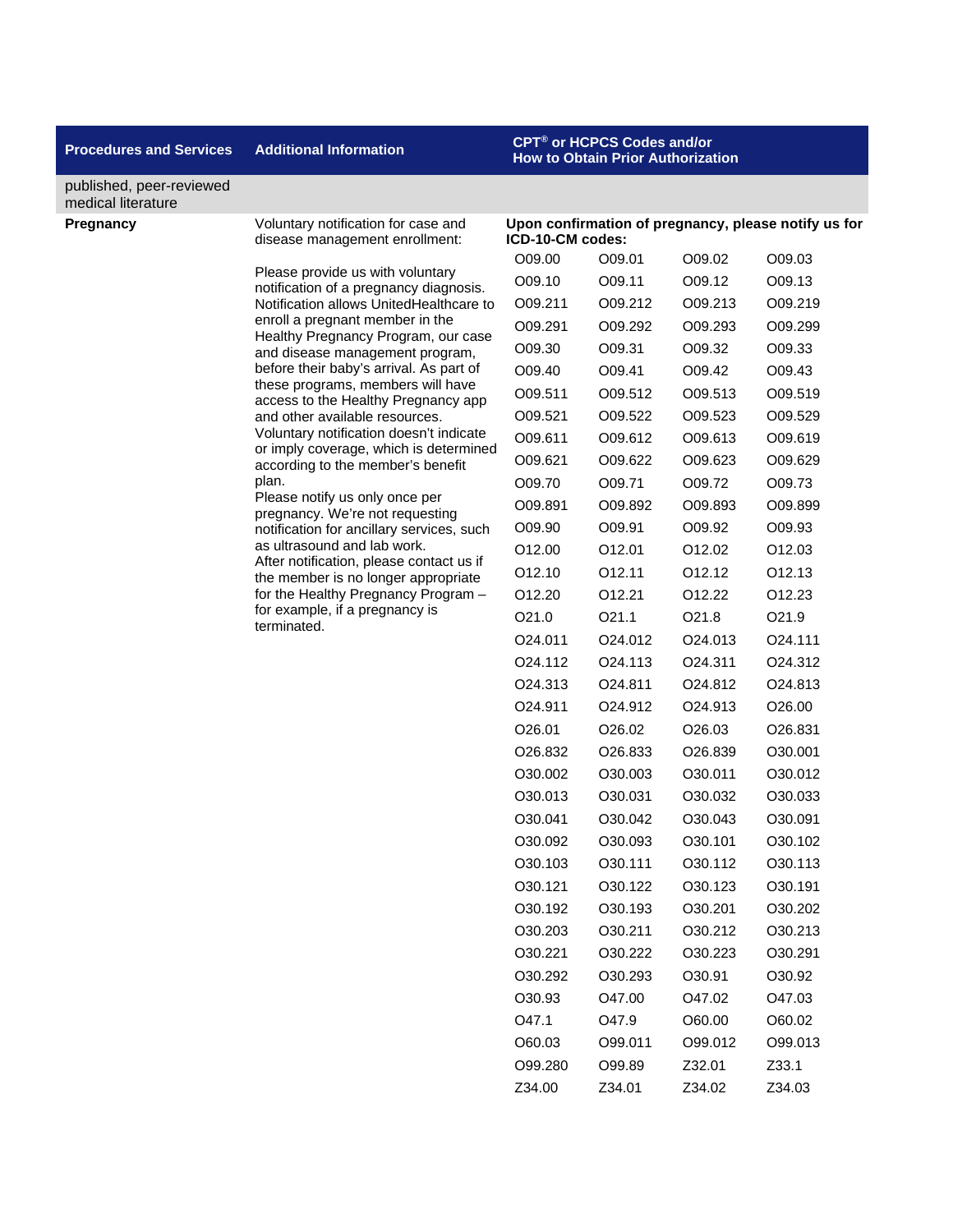| <b>Procedures and Services</b>                   | <b>Additional Information</b>                              | CPT <sup>®</sup> or HCPCS Codes and/or<br><b>How to Obtain Prior Authorization</b> |                  |                  |                  |
|--------------------------------------------------|------------------------------------------------------------|------------------------------------------------------------------------------------|------------------|------------------|------------------|
| <b>Pregnancy (continued)</b>                     |                                                            | Z34.80<br>Z34.90<br>Z36                                                            | Z34.81<br>Z34.91 | Z34.82<br>Z34.92 | Z34.83<br>Z34.93 |
| <b>Prosthetics</b>                               | Prior authorization required only for                      | L5010                                                                              | L5020            | L5050            | L5060            |
|                                                  | prosthetic codes listed with a retail                      | L5100                                                                              | L5105            | L5150            | L5160            |
|                                                  | purchase or cumulative rental cost of<br>more than \$1,000 | L5200                                                                              | L5210            | L5230            | L5250            |
|                                                  |                                                            | L5270                                                                              | L5280            | L5301            | L5321            |
|                                                  |                                                            | L5331                                                                              | L5400            | L5420            | L5530            |
|                                                  |                                                            | L5535                                                                              | L5540            | L5585            | L5590            |
|                                                  |                                                            | L5616                                                                              | L5639            | L5643            | L5649            |
|                                                  |                                                            | L5651                                                                              | L5681            | L5683            | L5703            |
|                                                  |                                                            | L5707                                                                              | L5724            | L5726            | L5728            |
|                                                  |                                                            | L5780                                                                              | L5795            | L5814            | L5818            |
|                                                  |                                                            | L5822                                                                              | L5824            | L5826            | L5828            |
|                                                  |                                                            | L5830                                                                              | L5840            | L5845            | L5848            |
|                                                  |                                                            | L5856                                                                              | L5858            | L5930            | L5960            |
|                                                  |                                                            | L5966                                                                              | L5968            | L5973            | L5979            |
|                                                  |                                                            | L5980                                                                              | L5981            | L5987            | L5988            |
|                                                  |                                                            | L5990                                                                              | L6000            | L6010            | L6020            |
|                                                  |                                                            | L6026                                                                              | L6050            | L6055            | L6120            |
|                                                  |                                                            | L6130                                                                              | L6200            | L6205            | L6310            |
|                                                  |                                                            | L6320                                                                              | L6350            | L6360            | L6370            |
|                                                  |                                                            | L6400                                                                              | L6450            | L6570            | L6580            |
|                                                  |                                                            | L6582                                                                              | L6584            | L6586            | L6588            |
|                                                  |                                                            | L6590                                                                              | L6621            | L6624            | L6638            |
|                                                  |                                                            | L6648                                                                              | L6693            | L6696            | L6697            |
|                                                  |                                                            | L6707                                                                              | L6881            | L6882            | L6884            |
|                                                  |                                                            | L6885                                                                              | L6900            | L6905            | L6910            |
|                                                  |                                                            | L6920                                                                              | L6925            | L6930            | L6935            |
|                                                  |                                                            | L6940                                                                              | L6945            | L6950            | L6955            |
|                                                  |                                                            | L6960                                                                              | L6965            | L6970            | L6975            |
|                                                  |                                                            | L7007                                                                              | L7008            | L7009            | L7040            |
|                                                  |                                                            | L7045                                                                              | L7170            | L7180            | L7181            |
|                                                  |                                                            | L7185                                                                              | L7186            | L7190            | L7191            |
|                                                  |                                                            | L7499                                                                              | L8042            | L8043            | L8044            |
|                                                  |                                                            | L8049                                                                              | V2629            |                  |                  |
| Proton beam therapy<br>Focused radiation therapy | Prior authorization required                               | 77520                                                                              | 77522            | 77523            | 77525            |
| using beams of protons                           | Please indicate whether proton beam                        |                                                                                    |                  |                  |                  |

Please indicate whether proton beam therapy is performed as part of a clinical trial – see Clinical trials.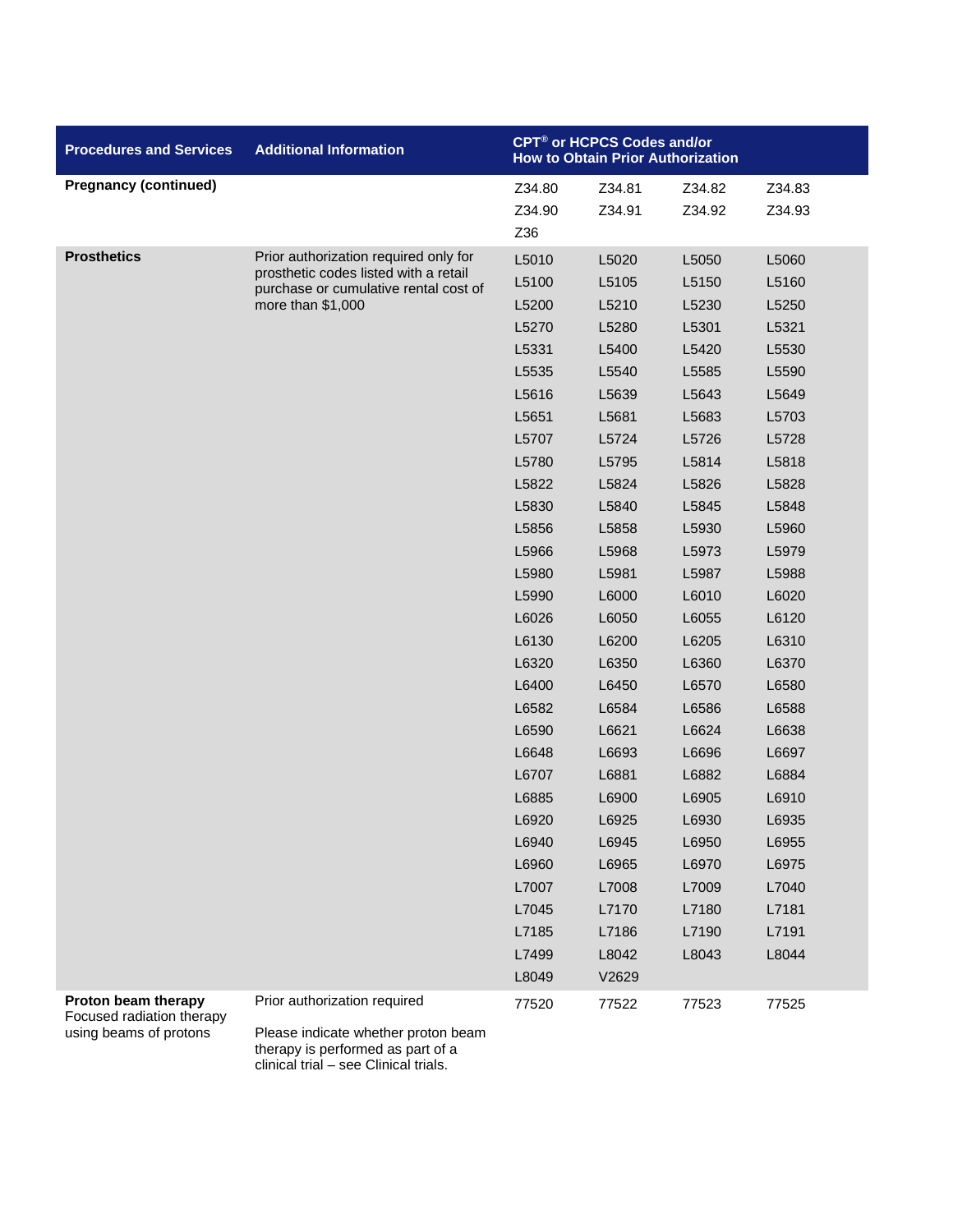| <b>Procedures and Services</b>                  | <b>Additional Information</b>                                                                                                                                                                                                                                       |                                                                                                                                                                                                                                                                                                                                                                                                                                                                                                                                                                                                                                                                                                          | <b>CPT<sup>®</sup> or HCPCS Codes and/or</b><br><b>How to Obtain Prior Authorization</b> |                         |                         |
|-------------------------------------------------|---------------------------------------------------------------------------------------------------------------------------------------------------------------------------------------------------------------------------------------------------------------------|----------------------------------------------------------------------------------------------------------------------------------------------------------------------------------------------------------------------------------------------------------------------------------------------------------------------------------------------------------------------------------------------------------------------------------------------------------------------------------------------------------------------------------------------------------------------------------------------------------------------------------------------------------------------------------------------------------|------------------------------------------------------------------------------------------|-------------------------|-------------------------|
| Radiology                                       | Prior authorization required for<br>participating physicians who request<br>these advanced outpatient imaging<br>procedures:<br>Certain CT, MRI, MRA and<br>PET scans<br>Nuclear medicine and nuclear<br>$\bullet$<br>cardiology procedures                         | Care providers ordering an Advanced Outpatient Imaging<br>Procedure are responsible for providing<br>notification/requesting prior authorization before<br>scheduling the procedure.<br>For notification/prior authorization, please submit<br>requests online by using the Prior Authorization and<br>Notification tool on Link. Go to UHCprovider.com and<br>click on the Link button in the top right corner. Then,<br>select the Prior Authorization and Notification tool tile on<br>your Link dashboard. Or, call 866-889-8054.<br>For more details and the CPT codes that require<br>notification/prior authorization, please visit<br><b>UHCprovider.com/priorauth</b> > Radiology > Commercial. |                                                                                          |                         |                         |
| Rhinoplasty                                     | Prior authorization required                                                                                                                                                                                                                                        | 30400                                                                                                                                                                                                                                                                                                                                                                                                                                                                                                                                                                                                                                                                                                    | 30410                                                                                    | 30420                   | 30430                   |
| Treatment of nasal<br>functional impairment and |                                                                                                                                                                                                                                                                     | 30435                                                                                                                                                                                                                                                                                                                                                                                                                                                                                                                                                                                                                                                                                                    | 30450                                                                                    | 30460                   | 30462                   |
| septal deviation                                |                                                                                                                                                                                                                                                                     | 30465                                                                                                                                                                                                                                                                                                                                                                                                                                                                                                                                                                                                                                                                                                    |                                                                                          |                         |                         |
| <b>Sinuplasty</b>                               | Prior authorization required                                                                                                                                                                                                                                        | 31295                                                                                                                                                                                                                                                                                                                                                                                                                                                                                                                                                                                                                                                                                                    | 31296                                                                                    | 31297                   | 31298                   |
| Site of service (SOS) -<br>Office-based program | Prior authorization required if<br>performed in an outpatient hospital<br>setting or ambulatory surgery center<br>Prior authorization not required if<br>performed in an office<br>Prior authorization not required for care<br>providers in AK, KY, MA, TX, UT, WI | Dermatologic<br>11402<br>11426<br><b>General surgery</b><br>19000<br><b>Musculoskeletal</b><br>27096<br><b>Neurologic</b><br>62270<br><b>OB/GYN</b><br>57460<br><b>Respiratory</b>                                                                                                                                                                                                                                                                                                                                                                                                                                                                                                                       | 11403<br>11442<br>64479<br>62321                                                         | 11406<br>64490<br>64633 | 11422<br>64493<br>64635 |
| Site of service (SOS) -                         | Prior authorization only required when                                                                                                                                                                                                                              | 31579                                                                                                                                                                                                                                                                                                                                                                                                                                                                                                                                                                                                                                                                                                    |                                                                                          |                         |                         |
| <b>Outpatient hospital</b>                      | requesting service in an outpatient                                                                                                                                                                                                                                 | <b>Carpal tunnel surgery</b><br>64721                                                                                                                                                                                                                                                                                                                                                                                                                                                                                                                                                                                                                                                                    |                                                                                          |                         |                         |
|                                                 | hospital setting                                                                                                                                                                                                                                                    | <b>Cataract surgery</b>                                                                                                                                                                                                                                                                                                                                                                                                                                                                                                                                                                                                                                                                                  |                                                                                          |                         |                         |
|                                                 | Prior authorization not required if                                                                                                                                                                                                                                 | 66821                                                                                                                                                                                                                                                                                                                                                                                                                                                                                                                                                                                                                                                                                                    | 66982                                                                                    | 66984                   |                         |
|                                                 | performed at a participating<br>Ambulatory Surgery Center (ASC)                                                                                                                                                                                                     |                                                                                                                                                                                                                                                                                                                                                                                                                                                                                                                                                                                                                                                                                                          | <b>Cosmetic and reconstructive</b>                                                       |                         |                         |
|                                                 |                                                                                                                                                                                                                                                                     | 13101                                                                                                                                                                                                                                                                                                                                                                                                                                                                                                                                                                                                                                                                                                    | 13132                                                                                    | 14040                   | 14060                   |
|                                                 | Prior authorization not required for care<br>providers in AK, KY, MA, TX, UT, WI                                                                                                                                                                                    | 14301                                                                                                                                                                                                                                                                                                                                                                                                                                                                                                                                                                                                                                                                                                    | 21552                                                                                    | 21931                   |                         |
|                                                 |                                                                                                                                                                                                                                                                     |                                                                                                                                                                                                                                                                                                                                                                                                                                                                                                                                                                                                                                                                                                          | Ear, nose and throat (ENT)                                                               |                         |                         |
|                                                 |                                                                                                                                                                                                                                                                     | procedures                                                                                                                                                                                                                                                                                                                                                                                                                                                                                                                                                                                                                                                                                               |                                                                                          |                         |                         |
|                                                 |                                                                                                                                                                                                                                                                     | 21320                                                                                                                                                                                                                                                                                                                                                                                                                                                                                                                                                                                                                                                                                                    | 30140                                                                                    | 30520                   | 69436                   |
|                                                 |                                                                                                                                                                                                                                                                     | 69631                                                                                                                                                                                                                                                                                                                                                                                                                                                                                                                                                                                                                                                                                                    |                                                                                          |                         |                         |
|                                                 |                                                                                                                                                                                                                                                                     |                                                                                                                                                                                                                                                                                                                                                                                                                                                                                                                                                                                                                                                                                                          | <b>Gynecologic procedures</b>                                                            |                         |                         |
|                                                 |                                                                                                                                                                                                                                                                     | 57522                                                                                                                                                                                                                                                                                                                                                                                                                                                                                                                                                                                                                                                                                                    | 58353                                                                                    | 58558                   | 58563                   |
|                                                 |                                                                                                                                                                                                                                                                     | 58565                                                                                                                                                                                                                                                                                                                                                                                                                                                                                                                                                                                                                                                                                                    |                                                                                          |                         |                         |
|                                                 |                                                                                                                                                                                                                                                                     | Hernia repair                                                                                                                                                                                                                                                                                                                                                                                                                                                                                                                                                                                                                                                                                            |                                                                                          |                         |                         |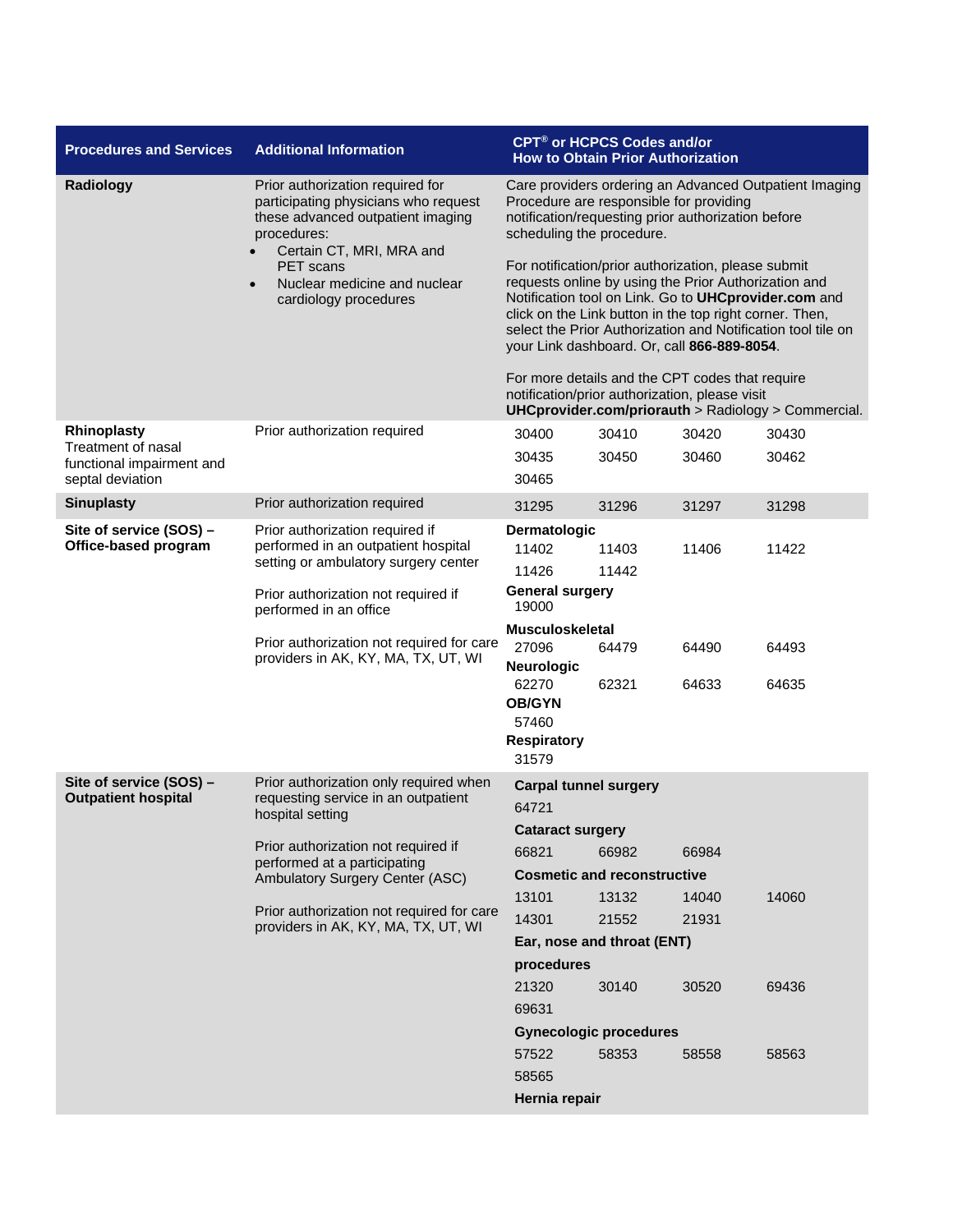| <b>Procedures and Services</b>                  | <b>Additional Information</b>                                                     |                            | CPT <sup>®</sup> or HCPCS Codes and/or<br><b>How to Obtain Prior Authorization</b> |       |       |  |
|-------------------------------------------------|-----------------------------------------------------------------------------------|----------------------------|------------------------------------------------------------------------------------|-------|-------|--|
| Site of service (SOS) -                         |                                                                                   | 49505                      | 49585                                                                              | 49587 | 49650 |  |
| <b>Outpatient hospital</b><br>(continued)       |                                                                                   | 49651                      | 49652                                                                              | 49653 | 49654 |  |
|                                                 |                                                                                   | 49655                      |                                                                                    |       |       |  |
|                                                 |                                                                                   | <b>Liver biopsy</b>        |                                                                                    |       |       |  |
|                                                 |                                                                                   | 47000                      |                                                                                    |       |       |  |
|                                                 |                                                                                   | <b>Miscellaneous</b>       |                                                                                    |       |       |  |
|                                                 |                                                                                   | 20680                      |                                                                                    |       |       |  |
|                                                 |                                                                                   | Ophthalmologic             |                                                                                    |       |       |  |
|                                                 |                                                                                   | 65426                      | 65730                                                                              | 65855 | 66170 |  |
|                                                 |                                                                                   | 66761                      | 67028                                                                              | 67036 | 67040 |  |
|                                                 |                                                                                   | 67228                      | 67311                                                                              | 67312 |       |  |
|                                                 |                                                                                   |                            | Tonsillectomy and adeniodectomy                                                    |       |       |  |
|                                                 |                                                                                   | 42820                      | 42821                                                                              | 42825 | 42826 |  |
|                                                 |                                                                                   | 42830                      |                                                                                    |       |       |  |
|                                                 |                                                                                   |                            | <b>Upper and lower gastrointestinal</b>                                            |       |       |  |
|                                                 |                                                                                   | endoscopy                  |                                                                                    |       |       |  |
|                                                 |                                                                                   | 43235                      | 43239                                                                              | 43249 | 45378 |  |
|                                                 |                                                                                   | 45380                      | 45384                                                                              | 45385 |       |  |
|                                                 |                                                                                   | <b>Urologic procedures</b> |                                                                                    |       |       |  |
|                                                 |                                                                                   | 50590                      | 52000                                                                              | 52005 | 52204 |  |
|                                                 |                                                                                   | 52224                      | 52234                                                                              | 52235 | 52260 |  |
|                                                 |                                                                                   | 52281                      | 52310                                                                              | 52332 | 52351 |  |
|                                                 |                                                                                   | 52352                      | 52353                                                                              | 52356 | 54161 |  |
|                                                 |                                                                                   | 55040                      | 55700                                                                              | 57288 |       |  |
| Site of service -<br><b>Outpatient hospital</b> | Prior authorization only required when                                            | <b>Auditory System</b>     |                                                                                    |       |       |  |
| expansion                                       | requesting service in an outpatient<br>hospital setting                           | 69100                      | 69110                                                                              | 69140 | 69145 |  |
|                                                 | Prior authorization not required if                                               | 69222                      | 69310                                                                              | 69320 | 69421 |  |
|                                                 | performed at a participating<br>Ambulatory Surgery Center (ASC)                   | 69424                      | 69433                                                                              | 69440 | 69450 |  |
|                                                 |                                                                                   | 69505                      | 69550                                                                              | 69602 | 69610 |  |
|                                                 | Prior authorization not required for care<br>providers in AK, KY, MA, RI, TX, UT, | 69620                      | 69632                                                                              | 69633 | 69635 |  |
|                                                 | WI                                                                                | 69636                      | 69641                                                                              | 69642 | 69643 |  |
|                                                 |                                                                                   | 69644                      | 69645                                                                              | 69646 | 69650 |  |
|                                                 |                                                                                   | 69660                      | 69661                                                                              | 69662 | 69666 |  |
|                                                 |                                                                                   | 69801                      | 69805                                                                              | 69806 |       |  |
|                                                 |                                                                                   |                            | <b>Cardiovascular System</b>                                                       |       |       |  |
|                                                 |                                                                                   | 33215                      | 33216                                                                              | 33241 | 35045 |  |
|                                                 |                                                                                   | 36000                      | 36010                                                                              | 36012 | 36215 |  |
|                                                 |                                                                                   | 36246                      | 36556                                                                              | 36569 | 36571 |  |
|                                                 |                                                                                   | 36581                      | 36582                                                                              | 36589 | 36590 |  |
|                                                 |                                                                                   | 36821                      | 36901                                                                              | 36902 | 37242 |  |
|                                                 |                                                                                   | 37248                      | 37607                                                                              | 37609 | 37761 |  |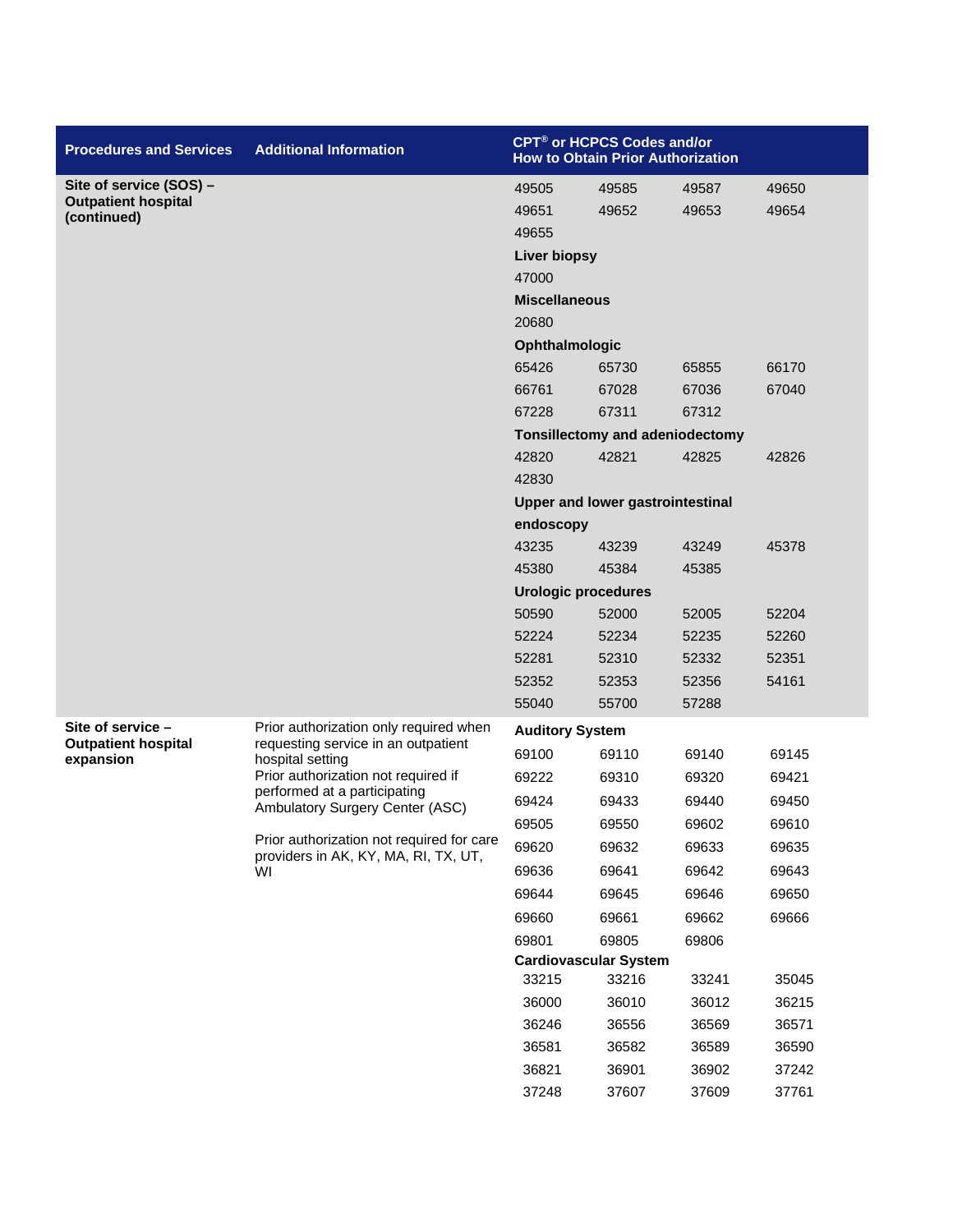| <b>Procedures and Services</b>    | <b>Additional Information</b> |                         | CPT <sup>®</sup> or HCPCS Codes and/or<br><b>How to Obtain Prior Authorization</b> |       |       |
|-----------------------------------|-------------------------------|-------------------------|------------------------------------------------------------------------------------|-------|-------|
| Site of service - Outpatient      |                               | 37765                   | 37766                                                                              | 37785 |       |
| hospital expansion<br>(continued) |                               | <b>Digestive System</b> |                                                                                    |       |       |
|                                   |                               | 40520                   | 40525                                                                              | 40530 | 40810 |
|                                   |                               | 40812                   | 40814                                                                              | 40816 | 41105 |
|                                   |                               | 41110                   | 41112                                                                              | 41113 | 41116 |
|                                   |                               | 41520                   | 41825                                                                              | 42100 | 42104 |
|                                   |                               | 42106                   | 42107                                                                              | 42140 | 42330 |
|                                   |                               | 42335                   | 42405                                                                              | 42408 | 42410 |
|                                   |                               | 42415                   | 42420                                                                              | 42425 | 42440 |
|                                   |                               | 42450                   | 42500                                                                              | 42650 | 42800 |
|                                   |                               | 42804                   | 42808                                                                              | 42810 | 42831 |
|                                   |                               | 42870                   | 43191                                                                              | 43195 | 43197 |
|                                   |                               | 43200                   | 43202                                                                              | 43214 | 43220 |
|                                   |                               | 43226                   | 43229                                                                              | 43233 | 43236 |
|                                   |                               | 43237                   | 43238                                                                              | 43240 | 43241 |
|                                   |                               | 43242                   | 43245                                                                              | 43246 | 43247 |
|                                   |                               | 43248                   | 43250                                                                              | 43251 | 43253 |
|                                   |                               | 43254                   | 43255                                                                              | 43259 | 43260 |
|                                   |                               | 43261                   | 43265                                                                              | 43270 | 43274 |
|                                   |                               | 43275                   | 43276                                                                              | 43450 | 43453 |
|                                   |                               | 44340                   | 44360                                                                              | 44361 | 44364 |
|                                   |                               | 44369                   | 44376                                                                              | 44377 | 44380 |
|                                   |                               | 44381                   | 44382                                                                              | 44385 | 44386 |
|                                   |                               | 44388                   | 44389                                                                              | 44392 | 44394 |
|                                   |                               | 44705                   | 45100                                                                              | 45171 | 45172 |
|                                   |                               | 45190                   | 45305                                                                              | 45334 | 45335 |
|                                   |                               | 45340                   | 45341                                                                              | 45342 | 45346 |
|                                   |                               | 45349                   | 45350                                                                              | 45379 | 45381 |
|                                   |                               | 45386                   | 45389                                                                              | 45390 | 45398 |
|                                   |                               | 45505                   | 45541                                                                              | 45560 | 45905 |
|                                   |                               | 45910                   | 45915                                                                              | 45990 | 46020 |
|                                   |                               | 46030                   | 46040                                                                              | 46045 | 46050 |
|                                   |                               | 46060                   | 46080                                                                              | 46083 | 46200 |
|                                   |                               | 46220                   | 46221                                                                              | 46230 | 46250 |
|                                   |                               | 46255                   | 46257                                                                              | 46258 | 46261 |
|                                   |                               | 46262                   | 46270                                                                              | 46275 | 46280 |
|                                   |                               | 46285                   | 46288                                                                              | 46320 | 46505 |
|                                   |                               | 46606                   | 46607                                                                              | 46610 | 46612 |
|                                   |                               | 46615                   | 46706                                                                              | 46707 | 46750 |
|                                   |                               | 46910                   | 46917                                                                              | 46924 | 46930 |
|                                   |                               | 46940                   | 46945                                                                              | 46946 | 46947 |
|                                   |                               | 46948                   | 49082                                                                              | 49083 | 49180 |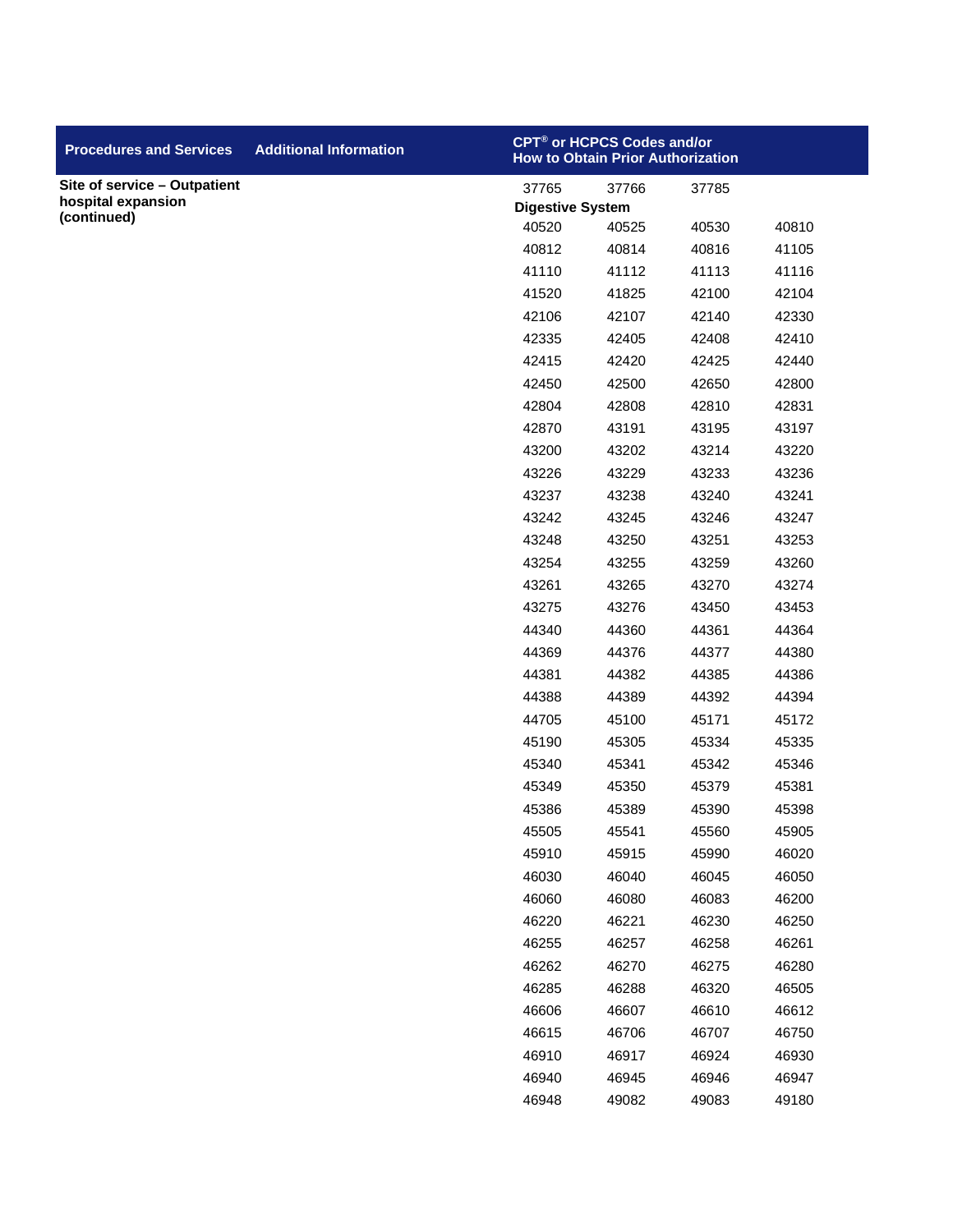| <b>Procedures and Services</b>                      | <b>Additional Information</b> |                         | CPT <sup>®</sup> or HCPCS Codes and/or<br><b>How to Obtain Prior Authorization</b> |       |       |
|-----------------------------------------------------|-------------------------------|-------------------------|------------------------------------------------------------------------------------|-------|-------|
| Site of service -                                   |                               | 49250                   | 49422                                                                              | 49521 | 49525 |
| <b>Outpatient hospital</b><br>expansion (continued) |                               | 49550                   | 49553                                                                              | 49570 | 49572 |
|                                                     |                               | 49656                   | 49900                                                                              |       |       |
|                                                     |                               | <b>Endocrine System</b> |                                                                                    |       |       |
|                                                     |                               | 62281                   |                                                                                    |       |       |
|                                                     |                               |                         | <b>Eye and Ocular Adnexa</b>                                                       |       |       |
|                                                     |                               | 65275                   | 65400                                                                              | 65420 | 65435 |
|                                                     |                               | 65436                   | 65710                                                                              | 65750 | 65755 |
|                                                     |                               | 65756                   | 65772                                                                              | 65778 | 65779 |
|                                                     |                               | 65780                   | 65800                                                                              | 65815 | 65820 |
|                                                     |                               | 65850                   | 65865                                                                              | 65875 | 65920 |
|                                                     |                               | 66172                   | 66185                                                                              | 66250 | 66682 |
|                                                     |                               | 66710                   | 66711                                                                              | 66825 | 66840 |
|                                                     |                               | 66850                   | 66852                                                                              | 66983 | 66985 |
|                                                     |                               | 66986                   | 66987                                                                              | 66988 | 67005 |
|                                                     |                               | 67015                   | 67025                                                                              | 67039 | 67041 |
|                                                     |                               | 67042                   | 67043                                                                              | 67101 | 67105 |
|                                                     |                               | 67107                   | 67108                                                                              | 67110 | 67113 |
|                                                     |                               | 67120                   | 67121                                                                              | 67145 | 67210 |
|                                                     |                               | 67218                   | 67220                                                                              | 67221 | 67314 |
|                                                     |                               | 67316                   | 67318                                                                              | 67345 | 67400 |
|                                                     |                               | 67412                   | 67414                                                                              | 67420 | 67445 |
|                                                     |                               | 67550                   | 67560                                                                              | 67700 | 67800 |
|                                                     |                               | 67801                   | 67805                                                                              | 67808 | 67840 |
|                                                     |                               | 67875                   | 67880                                                                              | 67935 | 67938 |
|                                                     |                               | 67971                   | 67973                                                                              | 67975 | 68100 |
|                                                     |                               | 68110                   | 68115                                                                              | 68135 | 68320 |
|                                                     |                               | 68440                   | 68700                                                                              | 68720 | 68750 |
|                                                     |                               | 68811                   | 68815<br><b>Female Genital System</b>                                              |       |       |
|                                                     |                               | 56405                   | 56420                                                                              | 56440 | 56441 |
|                                                     |                               | 56442                   | 56501                                                                              | 56515 | 56605 |
|                                                     |                               | 56620                   | 56700                                                                              | 56740 | 56810 |
|                                                     |                               | 56821                   | 57000                                                                              | 57061 | 57065 |
|                                                     |                               | 57100                   | 57105                                                                              | 57106 | 57130 |
|                                                     |                               | 57135                   | 57240                                                                              | 57250 | 57260 |
|                                                     |                               | 57268                   | 57282                                                                              | 57283 | 57287 |
|                                                     |                               | 57295                   | 57300                                                                              | 57410 | 57415 |
|                                                     |                               | 57420                   | 57421                                                                              | 57425 | 57452 |
|                                                     |                               | 57454                   | 57456                                                                              | 57461 | 57500 |
|                                                     |                               | 57505                   | 57510                                                                              | 57511 | 57513 |
|                                                     |                               | 57520                   | 57530                                                                              | 57700 | 57720 |
|                                                     |                               |                         |                                                                                    |       |       |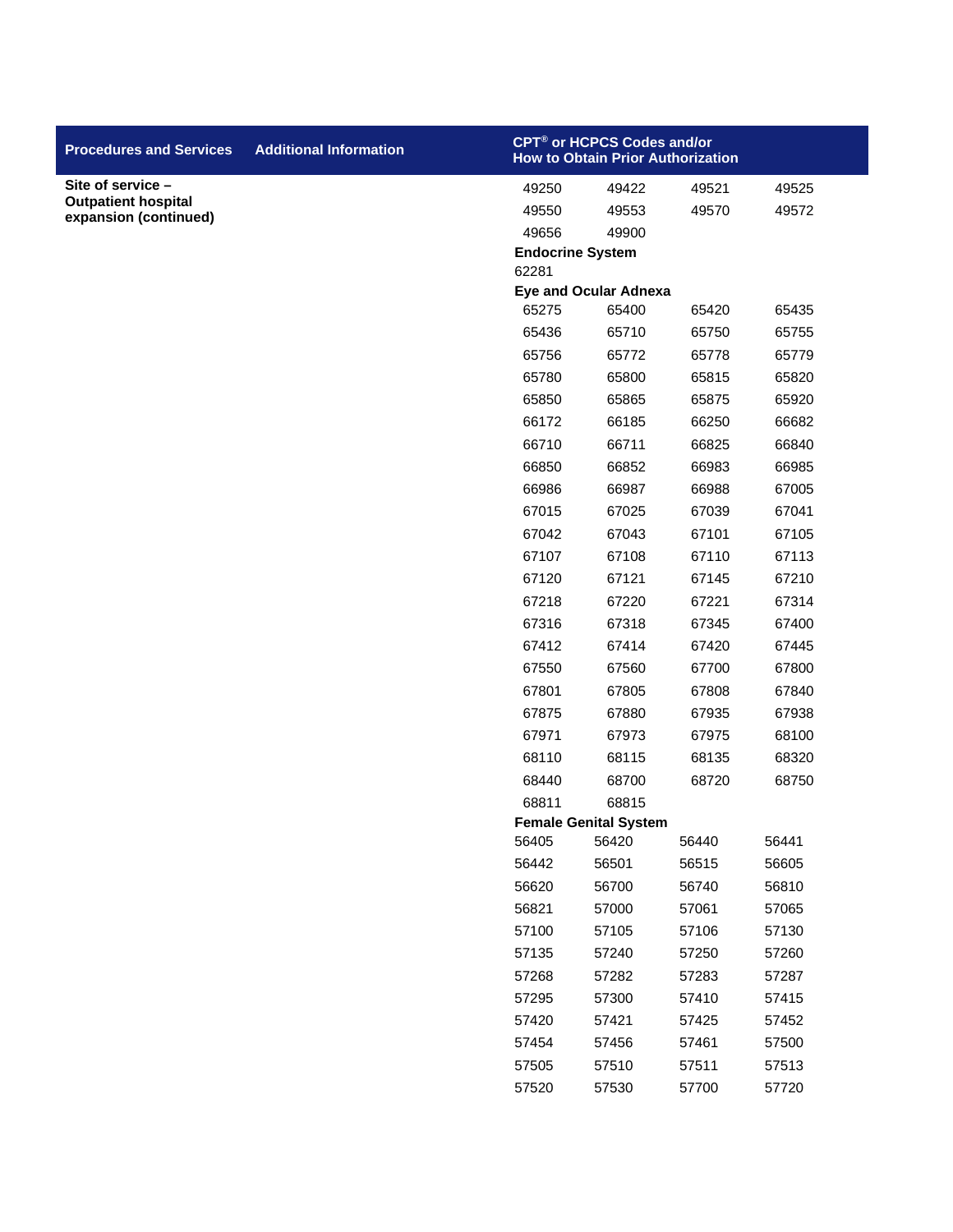| <b>Procedures and Services</b>                      | <b>Additional Information</b> |                                 | CPT <sup>®</sup> or HCPCS Codes and/or<br><b>How to Obtain Prior Authorization</b> |       |       |
|-----------------------------------------------------|-------------------------------|---------------------------------|------------------------------------------------------------------------------------|-------|-------|
| Site of service -                                   |                               | 57800                           | 58100                                                                              | 58120 | 58263 |
| <b>Outpatient hospital</b><br>expansion (continued) |                               | 58560                           | 58561                                                                              | 58562 | 58700 |
|                                                     |                               | 58925                           | 59150                                                                              | 59151 |       |
|                                                     |                               | Foot<br><b>Surgery</b><br>28295 |                                                                                    |       |       |
|                                                     |                               |                                 | <b>Hemic and Lymphatic Systems</b>                                                 |       |       |
|                                                     |                               | 38221                           | 38222                                                                              | 38500 | 38505 |
|                                                     |                               | 38510                           | 38520                                                                              | 38525 | 38740 |
|                                                     |                               | 38760                           |                                                                                    |       |       |
|                                                     |                               |                                 | <b>Integumentary System</b>                                                        |       |       |
|                                                     |                               | 10121                           | 10180                                                                              | 11000 | 11010 |
|                                                     |                               | 11012                           | 11440                                                                              | 11441 | 11443 |
|                                                     |                               | 11444                           | 11446                                                                              | 11450 | 11451 |
|                                                     |                               | 11462                           | 11463                                                                              | 11470 | 11471 |
|                                                     |                               | 11601                           | 11602                                                                              | 11603 | 11604 |
|                                                     |                               | 11620                           | 11621                                                                              | 11622 | 11623 |
|                                                     |                               | 11624                           | 11626                                                                              | 11640 | 11641 |
|                                                     |                               | 11642                           | 11643                                                                              | 11644 | 11646 |
|                                                     |                               | 11750                           | 11755                                                                              | 11760 | 11770 |
|                                                     |                               | 11772                           | 12031                                                                              | 12032 | 12034 |
|                                                     |                               | 12035                           | 12037                                                                              | 12041 | 12042 |
|                                                     |                               | 12051                           | 12052                                                                              | 13100 | 13120 |
|                                                     |                               | 13121                           | 13131                                                                              | 13151 | 13152 |
|                                                     |                               | 15100                           | 15120                                                                              | 15220 | 15240 |
|                                                     |                               | 15260                           | 15576                                                                              | 15760 | 15770 |
|                                                     |                               | 15850                           | 17000                                                                              | 17004 | 17110 |
|                                                     |                               | 17111                           | 17311                                                                              | 17313 | 19101 |
|                                                     |                               | 19110                           | 19112                                                                              | 19120 | 19125 |
|                                                     |                               |                                 | <b>Male Genital System</b>                                                         |       |       |
|                                                     |                               | 54001                           | 54055                                                                              | 54057 | 54060 |
|                                                     |                               | 54100                           | 54110                                                                              | 54150 | 54162 |
|                                                     |                               | 54163                           | 54164                                                                              | 54300 | 54360 |
|                                                     |                               | 54450                           | 54512                                                                              | 54530 | 54600 |
|                                                     |                               | 54620                           | 54640                                                                              | 54700 | 54830 |
|                                                     |                               | 54840                           | 54860                                                                              | 55041 | 55060 |
|                                                     |                               | 55100                           | 55110                                                                              | 55120 | 55500 |
|                                                     |                               | 55520                           | 55540<br><b>Musculoskeletal System</b>                                             |       |       |
|                                                     |                               | 20200                           | 20205                                                                              | 20220 | 20225 |
|                                                     |                               | 20240                           | 20245                                                                              | 20520 | 20525 |
|                                                     |                               | 20526                           | 20551                                                                              | 20552 | 20553 |
|                                                     |                               | 20600                           | 20604                                                                              | 20605 | 20606 |
|                                                     |                               |                                 |                                                                                    |       |       |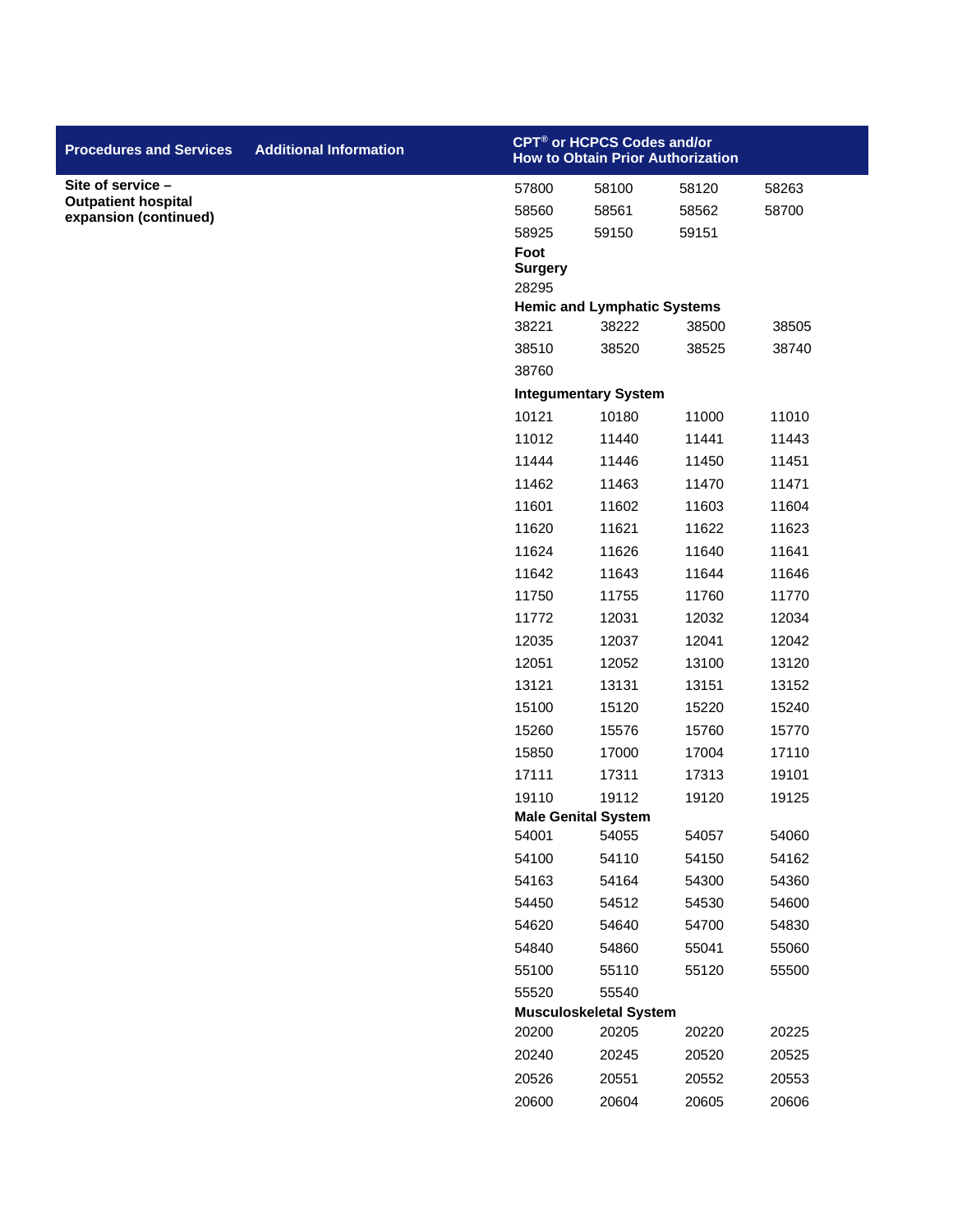| <b>Procedures and Services</b>                      | <b>Additional Information</b> |       | CPT <sup>®</sup> or HCPCS Codes and/or<br><b>How to Obtain Prior Authorization</b> |       |       |
|-----------------------------------------------------|-------------------------------|-------|------------------------------------------------------------------------------------|-------|-------|
| Site of service -                                   |                               | 20610 | 20611                                                                              | 20612 | 20693 |
| <b>Outpatient hospital</b><br>expansion (continued) |                               | 20694 | 20912                                                                              | 21011 | 21012 |
|                                                     |                               | 21013 | 21014                                                                              | 21030 | 21031 |
|                                                     |                               | 21040 | 21046                                                                              | 21048 | 21315 |
|                                                     |                               | 21325 | 21330                                                                              | 21335 | 21336 |
|                                                     |                               | 21337 | 21356                                                                              | 21365 | 21385 |
|                                                     |                               | 21390 | 21407                                                                              | 21550 | 21554 |
|                                                     |                               | 21555 | 21556                                                                              | 21557 | 21920 |
|                                                     |                               | 21930 | 21932                                                                              | 21933 | 22900 |
|                                                     |                               | 22901 | 22902                                                                              | 22903 | 23071 |
|                                                     |                               | 23075 | 23076                                                                              | 23140 | 23150 |
|                                                     |                               | 23405 | 23415                                                                              | 23430 | 23480 |
|                                                     |                               | 23615 | 23630                                                                              | 23700 | 24000 |
|                                                     |                               | 24006 | 24065                                                                              | 24066 | 24071 |
|                                                     |                               | 24073 | 24075                                                                              | 24076 | 24101 |
|                                                     |                               | 24102 | 24105                                                                              | 24110 | 24120 |
|                                                     |                               | 24130 | 24147                                                                              | 24200 | 24201 |
|                                                     |                               | 24300 | 24310                                                                              | 24340 | 24357 |
|                                                     |                               | 24358 | 24366                                                                              | 24515 | 24516 |
|                                                     |                               | 24586 | 24615                                                                              | 24665 | 24666 |
|                                                     |                               | 25000 | 25071                                                                              | 25073 | 25075 |
|                                                     |                               | 25076 | 25085                                                                              | 25105 | 25107 |
|                                                     |                               | 25109 | 25110                                                                              | 25111 | 25112 |
|                                                     |                               | 25118 | 25120                                                                              | 25130 | 25151 |
|                                                     |                               | 25210 | 25215                                                                              | 25230 | 25240 |
|                                                     |                               | 25260 | 25270                                                                              | 25275 | 25280 |
|                                                     |                               | 25290 | 25295                                                                              | 25350 | 25445 |
|                                                     |                               | 25545 | 25605                                                                              | 25606 | 25607 |
|                                                     |                               | 25608 | 25609                                                                              | 25624 | 25628 |
|                                                     |                               | 25645 | 25652                                                                              | 25810 | 25825 |
|                                                     |                               | 26011 | 26020                                                                              | 26045 | 26055 |
|                                                     |                               | 26070 | 26075                                                                              | 26080 | 26105 |
|                                                     |                               | 26110 | 26111                                                                              | 26113 | 26115 |
|                                                     |                               | 26116 | 26121                                                                              | 26123 | 26160 |
|                                                     |                               | 26180 | 26200                                                                              | 26210 | 26215 |
|                                                     |                               | 26236 | 26320                                                                              | 26356 | 26357 |
|                                                     |                               | 26392 | 26410                                                                              | 26418 | 26420 |
|                                                     |                               | 26426 | 26432                                                                              | 26433 | 26437 |
|                                                     |                               | 26440 | 26442                                                                              | 26445 | 26455 |
|                                                     |                               | 26480 | 26500                                                                              | 26502 | 26516 |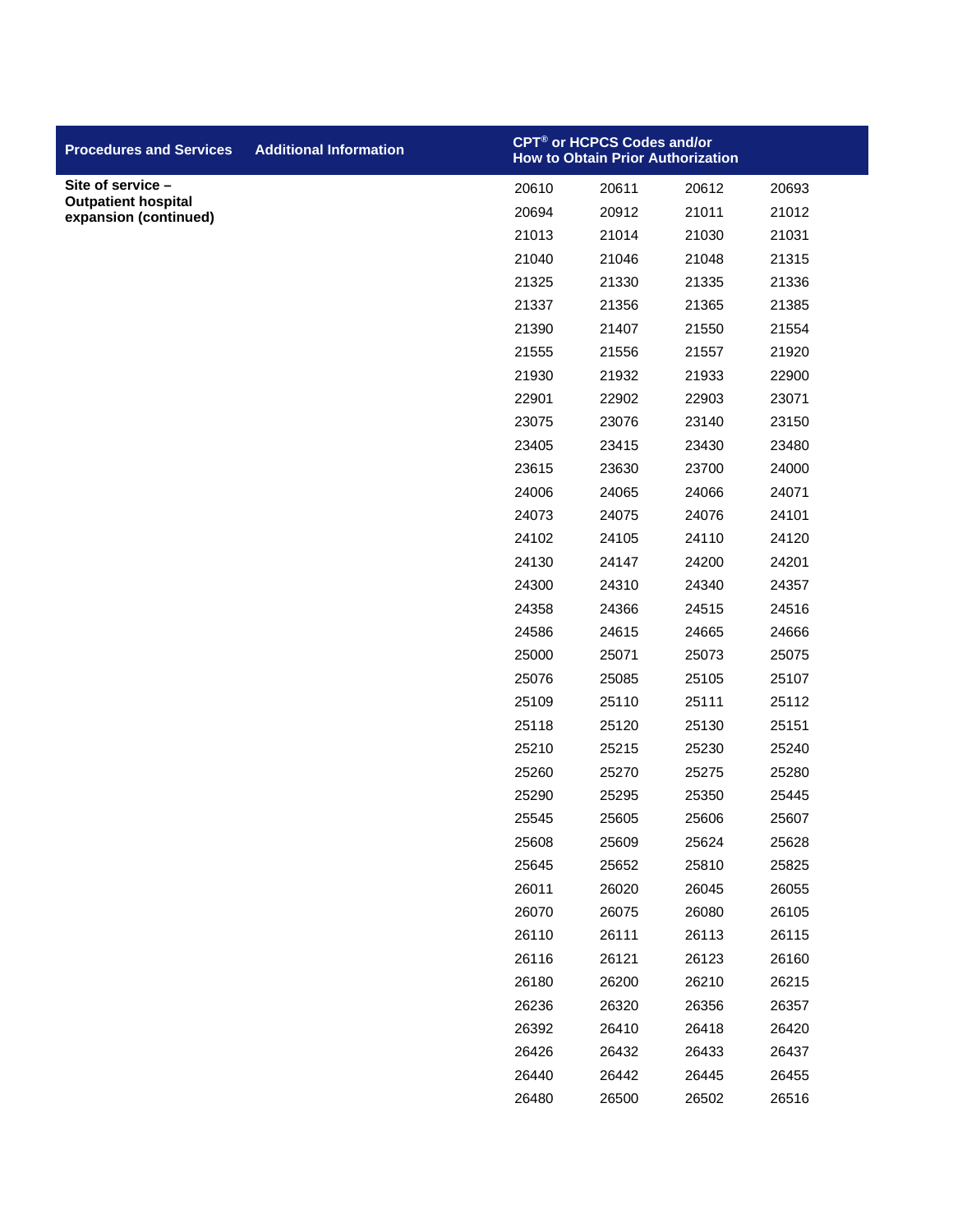| <b>Procedures and Services</b>                      | <b>Additional Information</b> | CPT® or HCPCS Codes and/or<br><b>How to Obtain Prior Authorization</b> |                |                |                |
|-----------------------------------------------------|-------------------------------|------------------------------------------------------------------------|----------------|----------------|----------------|
| Site of service -                                   |                               | 26520                                                                  | 26525          | 26530          | 26535          |
| <b>Outpatient hospital</b><br>expansion (continued) |                               | 26540                                                                  | 26541          | 26542          | 26567          |
|                                                     |                               | 26608                                                                  | 26615          | 26650          | 26665          |
|                                                     |                               | 26676                                                                  | 26715          | 26727          | 26735          |
|                                                     |                               | 26742                                                                  | 26746          | 26756          | 26765          |
|                                                     |                               | 26841                                                                  | 26842          | 26850          | 26860          |
|                                                     |                               | 26862                                                                  | 26910          | 26951          | 26952          |
|                                                     |                               | 27006                                                                  | 27043          | 27045          | 27047          |
|                                                     |                               | 27048                                                                  | 27062          | 27093          | 27095          |
|                                                     |                               | 27310                                                                  | 27323          | 27324          | 27327          |
|                                                     |                               | 27328                                                                  | 27329          | 27331          | 27332          |
|                                                     |                               | 27334                                                                  | 27335          | 27337          | 27339          |
|                                                     |                               | 27340                                                                  | 27345          | 27347          | 27372          |
|                                                     |                               | 27403                                                                  | 27407          | 27418          | 27570          |
|                                                     |                               | 27613                                                                  | 27614          | 27618          | 27619          |
|                                                     |                               | 27620                                                                  | 27626          | 27632          | 27634          |
|                                                     |                               | 27638                                                                  | 27640          | 27658          | 27665          |
|                                                     |                               | 27685                                                                  | 27705          | 27720          | 27756          |
|                                                     |                               | 27788                                                                  | 28005          | 28010          | 28011          |
|                                                     |                               | 28020                                                                  | 28022          | 28035          | 28039          |
|                                                     |                               | 28041                                                                  | 28043          | 28045          | 28047          |
|                                                     |                               | 28055                                                                  | 28060          | 28080          | 28086          |
|                                                     |                               | 28088                                                                  | 28090          | 28092          | 28100          |
|                                                     |                               | 28103                                                                  | 28104          | 28108          | 28110          |
|                                                     |                               | 28111                                                                  | 28112          | 28113          | 28118          |
|                                                     |                               | 28119                                                                  | 28120          | 28124          | 28126          |
|                                                     |                               | 28153                                                                  | 28160          | 28190          | 28192          |
|                                                     |                               | 28193                                                                  | 28208          | 28225          | 28234          |
|                                                     |                               | 28250                                                                  | 28272          | 28280          | 28286          |
|                                                     |                               | 28288                                                                  | 28306          | 28310          | 28312          |
|                                                     |                               | 28313                                                                  | 28315          | 28475          | 28476          |
|                                                     |                               | 28496                                                                  | 28515          | 28525          | 28645          |
|                                                     |                               | 28666                                                                  | 28675          | 28755          | 28760          |
|                                                     |                               | 28825                                                                  | 29800          | 29804          | 29906          |
|                                                     |                               | G0289                                                                  |                |                |                |
|                                                     |                               | <b>Nervous System</b>                                                  |                |                |                |
|                                                     |                               | 64561<br>64642                                                         | 64585<br>64644 | 64600<br>64646 | 64610<br>64647 |
|                                                     |                               | 64702                                                                  | 64718          | 64719          | 64774          |
|                                                     |                               | 64776                                                                  | 64782          | 64784          | 64788          |
|                                                     |                               |                                                                        |                |                |                |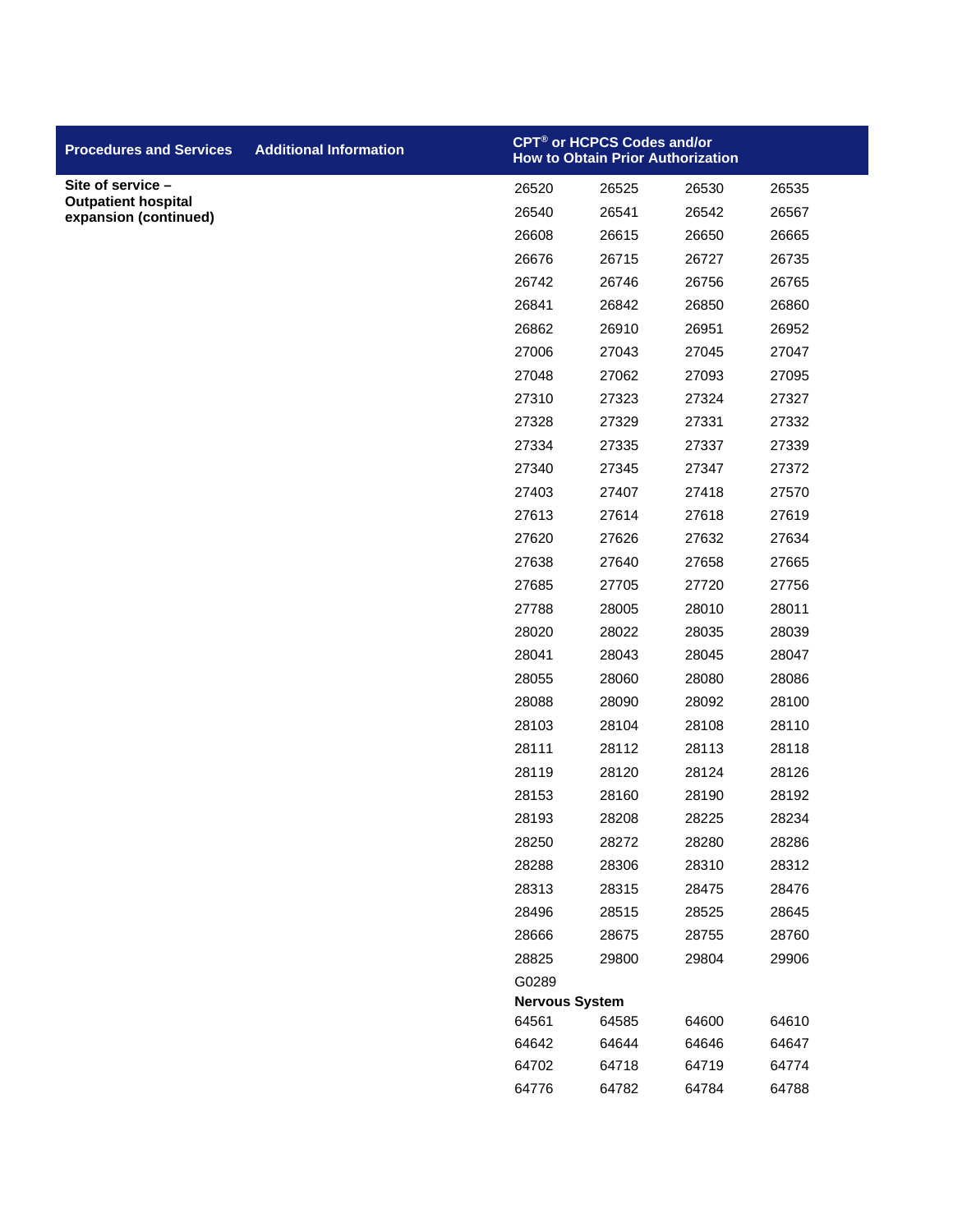| <b>Procedures and Services</b>                  | <b>Additional Information</b>                                                 | CPT® or HCPCS Codes and/or<br><b>How to Obtain Prior Authorization</b> |       |       |       |
|-------------------------------------------------|-------------------------------------------------------------------------------|------------------------------------------------------------------------|-------|-------|-------|
| Site of service -<br><b>Outpatient hospital</b> |                                                                               | 64795<br><b>Respiratory System</b>                                     | 64831 | 64835 |       |
| expansion (continued)                           |                                                                               | 30000                                                                  | 30020 | 30100 | 30110 |
|                                                 |                                                                               | 30115                                                                  | 30117 | 30118 | 30130 |
|                                                 |                                                                               | 30220                                                                  | 30310 | 30580 | 30630 |
|                                                 |                                                                               | 30801                                                                  | 30802 | 30930 | 31020 |
|                                                 |                                                                               | 31030                                                                  | 31032 | 31200 | 31205 |
|                                                 |                                                                               | 31525                                                                  | 31526 | 31528 | 31529 |
|                                                 |                                                                               | 31530                                                                  | 31535 | 31536 | 31540 |
|                                                 |                                                                               | 31541                                                                  | 31545 | 31570 | 31571 |
|                                                 |                                                                               | 31574                                                                  | 31575 | 31576 | 31578 |
|                                                 |                                                                               | 31591                                                                  | 31611 | 31622 | 31623 |
|                                                 |                                                                               | 31624                                                                  | 31625 | 31628 | 31652 |
|                                                 |                                                                               | 32405                                                                  | 32555 | 32557 |       |
|                                                 |                                                                               | <b>Urinary System</b>                                                  |       |       |       |
|                                                 |                                                                               | 50430                                                                  | 50435 | 50575 | 50688 |
|                                                 |                                                                               | 51102                                                                  | 51702 | 51710 | 51715 |
|                                                 |                                                                               | 51720                                                                  | 51726 | 51728 | 51729 |
|                                                 |                                                                               | 52001                                                                  | 52007 | 52214 | 52265 |
|                                                 |                                                                               | 52275                                                                  | 52276 | 52282 | 52283 |
|                                                 |                                                                               | 52285                                                                  | 52287 | 52300 | 52315 |
|                                                 |                                                                               | 52320                                                                  | 52325 | 52327 | 52330 |
|                                                 |                                                                               | 52341                                                                  | 52344 | 52354 | 52450 |
|                                                 |                                                                               | 52500                                                                  | 52630 | 52640 | 53020 |
|                                                 |                                                                               | 53230                                                                  | 53260 | 53265 | 53270 |
|                                                 |                                                                               | 53440                                                                  | 53445 | 53450 | 53500 |
|                                                 |                                                                               | 53605                                                                  | 53665 |       |       |
| Site of service -<br><b>Outpatient hospital</b> | Prior authorization only required when<br>requesting service in an outpatient | <b>Auditory System</b>                                                 |       |       |       |
| expansion                                       | hospital setting                                                              | 69637                                                                  |       |       |       |
| <b>Phase II</b>                                 |                                                                               | <b>Digestive System</b>                                                |       |       |       |
|                                                 | Prior authorization not required if<br>performed at a participating           | 46260                                                                  | 47562 | 47563 | 49320 |
|                                                 | Ambulatory Surgery Center (ASC)                                               | 49321                                                                  | 49322 | 49520 | 49560 |
|                                                 | Prior authorization not required for care                                     | 49565                                                                  |       |       |       |
|                                                 | providers in AK, KY, MA, RI, TX, UT,                                          | <b>Integumentary System</b>                                            |       |       |       |
|                                                 | WI                                                                            | 11771                                                                  | 15731 | 15736 |       |
|                                                 |                                                                               | <b>Male Genital System</b>                                             |       |       |       |
|                                                 |                                                                               | 54065                                                                  | 55706 | 55873 | 55875 |
|                                                 |                                                                               | 55876                                                                  |       |       |       |
|                                                 |                                                                               | <b>Musculoskeletal System</b>                                          |       |       |       |
|                                                 |                                                                               | 20650                                                                  | 20670 | 20690 | 20692 |
|                                                 |                                                                               | 20900                                                                  | 20902 | 20924 | 21010 |
|                                                 |                                                                               | 21070                                                                  | 23120 | 23130 | 23410 |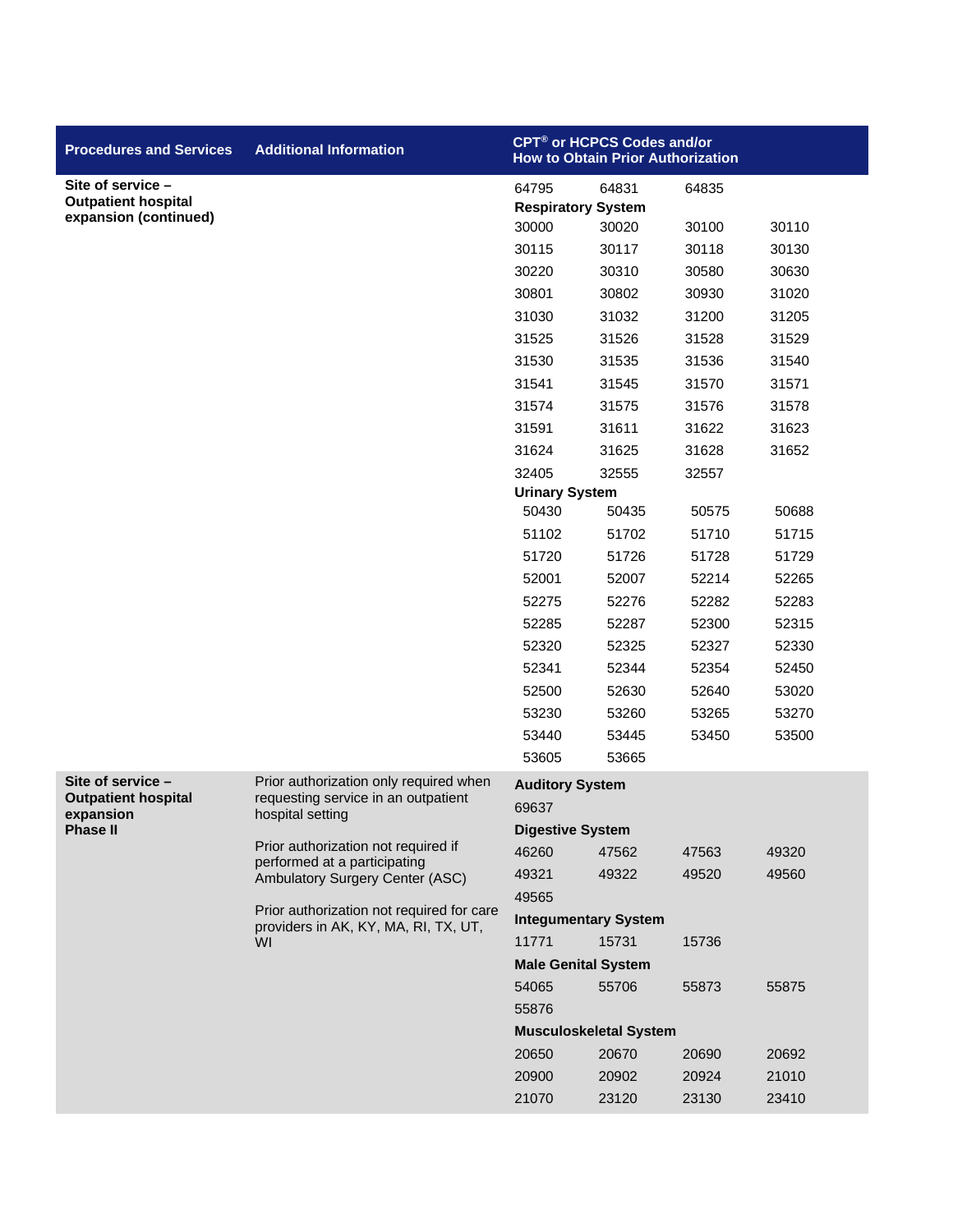| <b>Procedures and Services</b> | <b>Additional Information</b> | CPT <sup>®</sup> or HCPCS Codes and/or<br><b>How to Obtain Prior Authorization</b> |       |       |       |
|--------------------------------|-------------------------------|------------------------------------------------------------------------------------|-------|-------|-------|
|                                |                               | 23412                                                                              | 23420 | 23440 | 23450 |
|                                |                               | 23455                                                                              | 23460 | 23462 | 23465 |
|                                |                               | 23466                                                                              | 23550 | 23552 | 24149 |
|                                |                               | 24305                                                                              | 24341 | 24342 | 24343 |
|                                |                               | 24344                                                                              | 24345 | 24346 | 24359 |
|                                |                               | 24400                                                                              | 24430 | 24435 | 24605 |
|                                |                               | 25101                                                                              | 25115 | 25116 | 25310 |
|                                |                               | 25312                                                                              | 25320 | 25332 | 25337 |
|                                |                               | 25360                                                                              | 25365 | 25390 | 25391 |
|                                |                               | 25392                                                                              | 25400 | 25405 | 25415 |
|                                |                               | 25431                                                                              | 25440 | 25447 | 25800 |
|                                |                               | 25805                                                                              | 25820 | 25830 | 26350 |
|                                |                               | 26370                                                                              | 26531 | 26536 | 26591 |
|                                |                               | 27306                                                                              | 27350 | 27380 | 27381 |
|                                |                               | 27385                                                                              | 27386 | 27405 | 27420 |
|                                |                               | 27422                                                                              | 27427 | 27428 | 27429 |
|                                |                               | 27606                                                                              | 27610 | 27612 | 27615 |
|                                |                               | 27625                                                                              | 27630 | 27635 | 27650 |
|                                |                               | 27652                                                                              | 27654 | 27656 | 27659 |
|                                |                               | 27664                                                                              | 27675 | 27676 | 27680 |
|                                |                               | 27681                                                                              | 27687 | 27690 | 27691 |
|                                |                               | 27695                                                                              | 27696 | 27698 | 27870 |
|                                |                               | 28062                                                                              | 28122 | 28200 | 28202 |
|                                |                               | 28210                                                                              | 28220 | 28230 | 28232 |
|                                |                               | 28238                                                                              | 28270 | 28300 | 28304 |
|                                |                               | 28305                                                                              | 28308 | 28309 | 28320 |
|                                |                               | 28322                                                                              | 28705 | 28715 | 28725 |
|                                |                               | 28730                                                                              | 28735 | 28737 | 28740 |
|                                |                               | 28750                                                                              | 28810 | 28820 |       |
|                                |                               | <b>Nervous System</b>                                                              |       |       |       |
|                                |                               | 60280                                                                              | 60281 | 61070 | 62290 |
|                                |                               | 62291                                                                              | 62362 | 62365 | 64400 |
|                                |                               | 64402                                                                              | 64405 | 64408 | 64413 |
|                                |                               | 64415                                                                              | 64416 | 64417 | 64418 |
|                                |                               | 64420                                                                              | 64421 | 64425 | 64430 |
|                                |                               | 64435                                                                              | 64445 | 64446 | 64447 |
|                                |                               | 64448                                                                              | 64449 | 64450 | 64455 |
|                                |                               | 64505                                                                              | 64510 | 64517 | 64530 |
|                                |                               | 64581                                                                              | 64605 | 64704 | 64708 |
|                                |                               | 64712                                                                              | 64714 | 64726 | 64772 |
|                                |                               | 64790                                                                              | 64857 | 64910 |       |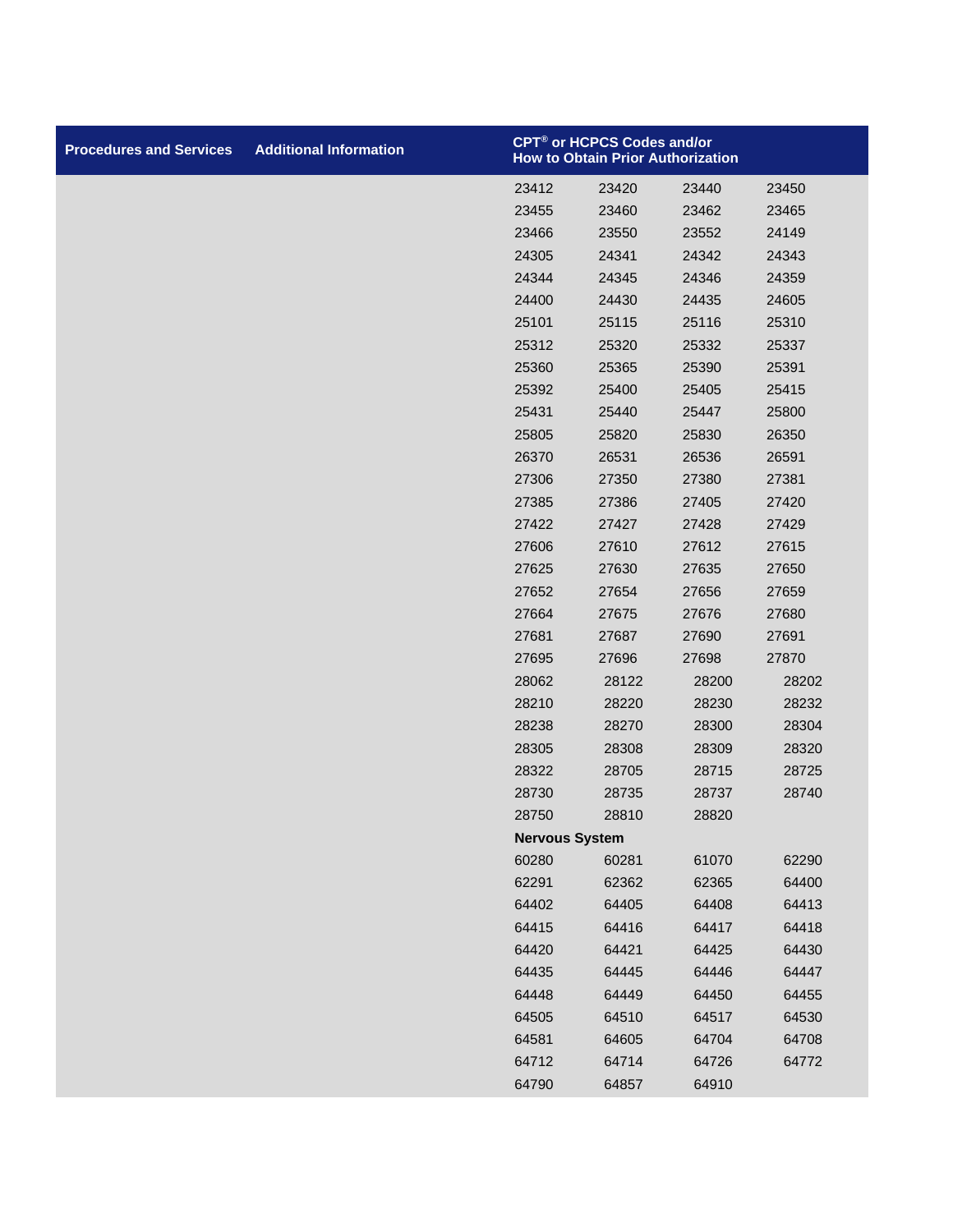| <b>Procedures and Services</b>                                                                                                                                    | <b>Additional Information</b>                                                                                                                                                                                                                                                                                                                                                                                                                                                                                                                                                      | CPT <sup>®</sup> or HCPCS Codes and/or<br><b>How to Obtain Prior Authorization</b>                       |                                                                                                          |                                                                                                          |                                                                                                          |
|-------------------------------------------------------------------------------------------------------------------------------------------------------------------|------------------------------------------------------------------------------------------------------------------------------------------------------------------------------------------------------------------------------------------------------------------------------------------------------------------------------------------------------------------------------------------------------------------------------------------------------------------------------------------------------------------------------------------------------------------------------------|----------------------------------------------------------------------------------------------------------|----------------------------------------------------------------------------------------------------------|----------------------------------------------------------------------------------------------------------|----------------------------------------------------------------------------------------------------------|
| Site of service -<br><b>Outpatient hospital</b><br>expansion                                                                                                      |                                                                                                                                                                                                                                                                                                                                                                                                                                                                                                                                                                                    | <b>Respiratory System</b><br>31572                                                                       |                                                                                                          |                                                                                                          |                                                                                                          |
| <b>Phase II (continued)</b>                                                                                                                                       |                                                                                                                                                                                                                                                                                                                                                                                                                                                                                                                                                                                    | <b>Urinary System</b>                                                                                    |                                                                                                          |                                                                                                          |                                                                                                          |
|                                                                                                                                                                   |                                                                                                                                                                                                                                                                                                                                                                                                                                                                                                                                                                                    | 52317<br>52649                                                                                           | 52318<br>53852                                                                                           | 52601                                                                                                    | 52648                                                                                                    |
| Sleep apnea procedures<br>and surgeries<br>Maxillomandibular<br>advancement or oral<br>pharyngeal tissue reduction<br>for treatment of obstructive<br>sleep apnea | Prior authorization required.<br>Applies to inpatient or outpatient<br>procedures and surgeries, including,<br>but not limited to, palatopharyngoplasty<br>- oral pharyngeal reconstructive<br>surgery that includes laser-assisted<br>uvulopalatoplasty.<br>Applies only for surgical sleep apnea<br>procedures and not sleep studies.                                                                                                                                                                                                                                            | 21685                                                                                                    | 41599                                                                                                    | 42145                                                                                                    |                                                                                                          |
| <b>Sleep studies</b><br>Laboratory-assisted and<br>related studies, including<br>polysomnography, to<br>diagnosis sleep apnea and<br>other sleep disorders        | Prior authorization required<br>Excludes sleep studies performed in the<br>home. Not applicable to sleep apnea<br>procedures and surgeries - see Sleep<br>apnea procedures and surgeries.                                                                                                                                                                                                                                                                                                                                                                                          | 95805<br>95811                                                                                           | 95807                                                                                                    | 95808                                                                                                    | 95810                                                                                                    |
| <b>Specific medications as</b><br>indicated on the<br>prescription drug list<br>(PDL)                                                                             | Notification/prior authorization required for<br>certain medications to make sure they're a<br>covered benefit for the indication for which<br>they're prescribed. For a list of medications<br>requiring notification/prior authorization,<br>please refer to the PDL at UHCprovider.com<br>> Menu > Resource Library > Drug Lists<br>and Pharmacy > UnitedHealthcare<br>Prescription Drug List.<br>Please call 800-711-4555 when prescribing<br>medications that require notification/prior<br>authorization. You may also fax specialty<br>medication requests to 877-342-4596. |                                                                                                          |                                                                                                          |                                                                                                          |                                                                                                          |
| <b>Spinal cord stimulators</b><br>Spinal cord stimulators<br>when implanted for pain<br>management                                                                | Prior authorization required                                                                                                                                                                                                                                                                                                                                                                                                                                                                                                                                                       | 63650<br>63663<br>64553<br>L8685                                                                         | 63655<br>63664<br>64570<br>L8686                                                                         | 63661<br>63685<br>L8680<br>L8687                                                                         | 63662<br>63688<br>L8682<br>L8688                                                                         |
| <b>Spinal surgery</b>                                                                                                                                             | Prior authorization required                                                                                                                                                                                                                                                                                                                                                                                                                                                                                                                                                       | 20930<br>22110<br>22207<br>22220<br>22512<br>22532<br>22551<br>22558<br>22595<br>22614<br>22634<br>22808 | 22100<br>22112<br>22210<br>22224<br>22513<br>22533<br>22552<br>22585<br>22600<br>22630<br>22800<br>22810 | 22101<br>22114<br>22212<br>22510<br>22514<br>22534<br>22554<br>22586<br>22610<br>22632<br>22802<br>22812 | 22102<br>22206<br>22214<br>22511<br>22515<br>22548<br>22556<br>22590<br>22612<br>22633<br>22804<br>22818 |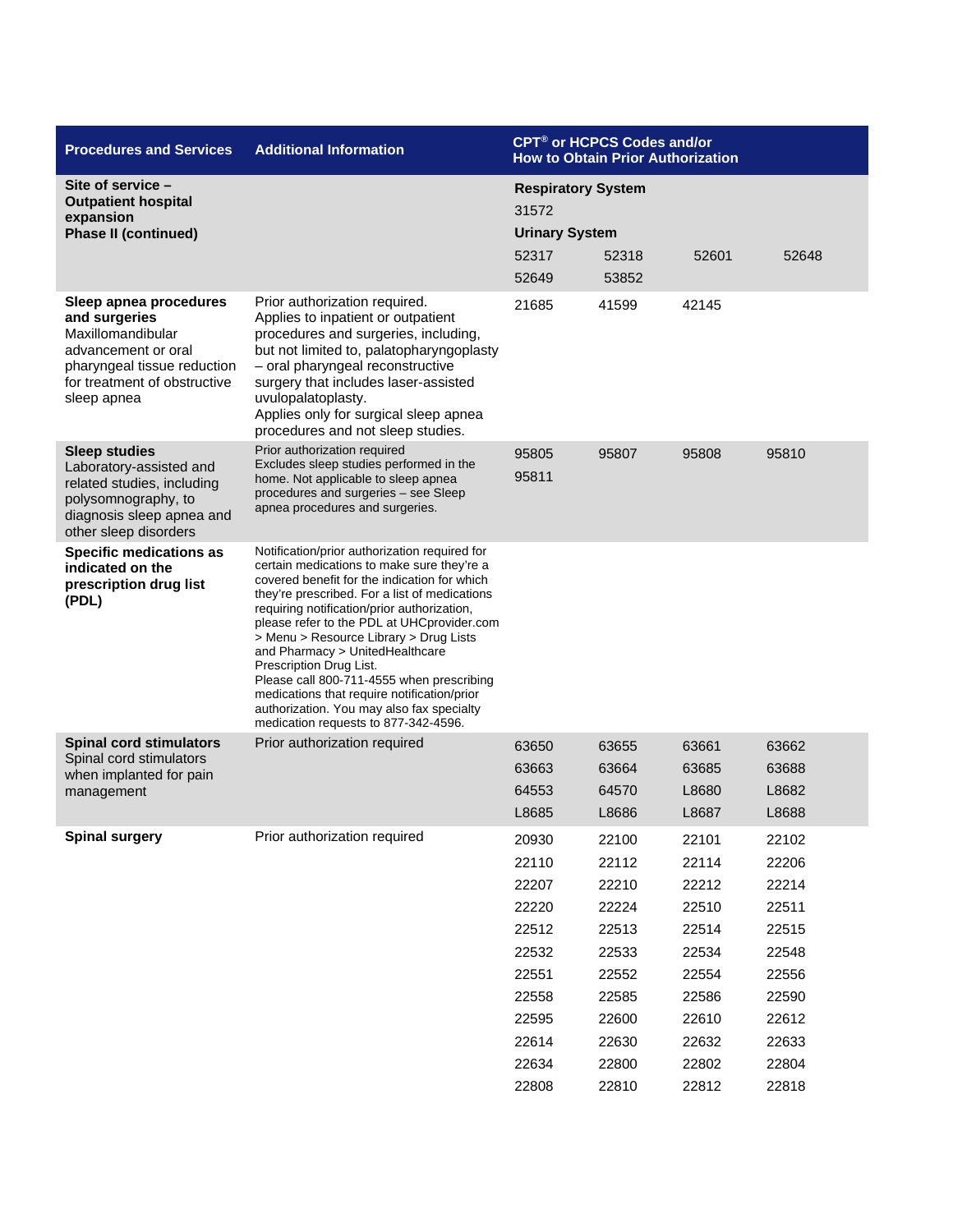| <b>Procedures and Services</b>            | <b>Additional Information</b>                                                                            | CPT <sup>®</sup> or HCPCS Codes and/or<br>How to Obtain Prior Authorization |                                                                                                                             |       |                                                           |
|-------------------------------------------|----------------------------------------------------------------------------------------------------------|-----------------------------------------------------------------------------|-----------------------------------------------------------------------------------------------------------------------------|-------|-----------------------------------------------------------|
| <b>Spinal surgery (continued)</b>         |                                                                                                          | 22819                                                                       | 22830                                                                                                                       | 22840 | 22841                                                     |
|                                           |                                                                                                          | 22842                                                                       | 22843                                                                                                                       | 22844 | 22845                                                     |
|                                           |                                                                                                          | 22846                                                                       | 22847                                                                                                                       | 22848 | 22849                                                     |
|                                           |                                                                                                          | 22850                                                                       | 22852                                                                                                                       | 22853 | 22854                                                     |
|                                           |                                                                                                          | 22855                                                                       | 22856                                                                                                                       | 22857 | 22858                                                     |
|                                           |                                                                                                          | 22859                                                                       | 22861                                                                                                                       | 22862 | 22864                                                     |
|                                           |                                                                                                          | 22865                                                                       | 22899                                                                                                                       | 27279 | 27280                                                     |
|                                           |                                                                                                          | 63001                                                                       | 63003                                                                                                                       | 63005 | 63011                                                     |
|                                           |                                                                                                          | 63012                                                                       | 63015                                                                                                                       | 63016 | 63017                                                     |
|                                           |                                                                                                          | 63020                                                                       | 63030                                                                                                                       | 63035 | 63040                                                     |
|                                           |                                                                                                          | 63042                                                                       | 63043                                                                                                                       | 63044 | 63045                                                     |
|                                           |                                                                                                          | 63046                                                                       | 63047                                                                                                                       | 63048 | 63050                                                     |
|                                           |                                                                                                          | 63051                                                                       | 63055                                                                                                                       | 63056 | 63057                                                     |
|                                           |                                                                                                          | 63064                                                                       | 63066                                                                                                                       | 63075 | 63076                                                     |
|                                           |                                                                                                          | 63077                                                                       | 63078                                                                                                                       | 63081 | 63082                                                     |
|                                           |                                                                                                          | 63085                                                                       | 63086                                                                                                                       | 63087 | 63088                                                     |
|                                           |                                                                                                          | 63090                                                                       | 63091                                                                                                                       | 63101 | 63102                                                     |
|                                           |                                                                                                          | 63103                                                                       | 63170                                                                                                                       | 63172 | 63173                                                     |
|                                           |                                                                                                          | 63180                                                                       | 63182                                                                                                                       | 63185 | 63190                                                     |
|                                           |                                                                                                          | 63191                                                                       | 63194                                                                                                                       | 63195 | 63196                                                     |
|                                           |                                                                                                          | 63197                                                                       | 63198                                                                                                                       | 63199 | 63200                                                     |
|                                           |                                                                                                          | 63250                                                                       | 63251                                                                                                                       | 63252 | 63265                                                     |
|                                           |                                                                                                          | 63266                                                                       | 63267                                                                                                                       | 63268 | 63270                                                     |
|                                           |                                                                                                          | 63271                                                                       | 63272                                                                                                                       | 63273 | 63275                                                     |
|                                           |                                                                                                          | 63276                                                                       | 63277                                                                                                                       | 63278 | 63280                                                     |
|                                           |                                                                                                          | 63281                                                                       | 63282                                                                                                                       | 63283 | 63285                                                     |
|                                           |                                                                                                          | 63286                                                                       | 63287                                                                                                                       | 63290 | 63295                                                     |
|                                           |                                                                                                          | 63300                                                                       | 63301                                                                                                                       | 63302 | 63303                                                     |
|                                           |                                                                                                          | 63304                                                                       | 63305                                                                                                                       | 63306 | 63307                                                     |
|                                           |                                                                                                          | 63308                                                                       | 0095T                                                                                                                       | 0098T | 0164T                                                     |
|                                           |                                                                                                          | 0309T                                                                       |                                                                                                                             |       |                                                           |
| Stimulators - not related                 | Prior authorization required                                                                             |                                                                             | <b>Bone growth stimulator</b>                                                                                               |       |                                                           |
| to spine<br>Implantation of a device that |                                                                                                          | E0747                                                                       | E0748                                                                                                                       | E0749 | E0760                                                     |
| sends electrical impulses                 |                                                                                                          | <b>Neurostimulator</b>                                                      |                                                                                                                             |       |                                                           |
|                                           |                                                                                                          | 43647                                                                       | 43648                                                                                                                       | 43881 | 43882                                                     |
|                                           |                                                                                                          | 61863                                                                       | 61864                                                                                                                       | 61867 | 61868                                                     |
|                                           |                                                                                                          | 61885                                                                       | 61886                                                                                                                       | 64555 | 64568                                                     |
|                                           |                                                                                                          | 64590                                                                       | 64595                                                                                                                       | 0312T | 0313T                                                     |
|                                           |                                                                                                          | 0314T                                                                       | 0315T                                                                                                                       | 0316T | 0317T                                                     |
| <b>Transplant</b>                         | Prior authorization required for<br>transplant or transplant-related<br>services before pre-treatment or |                                                                             | Kymriah <sup>™</sup> (tisagenlecleucel) and Yescarta <sup>™</sup><br>(axicabtagene ciloleucel), please call 888-936-7246 or |       | For transplant and CAR T-cell therapy services, including |

evaluation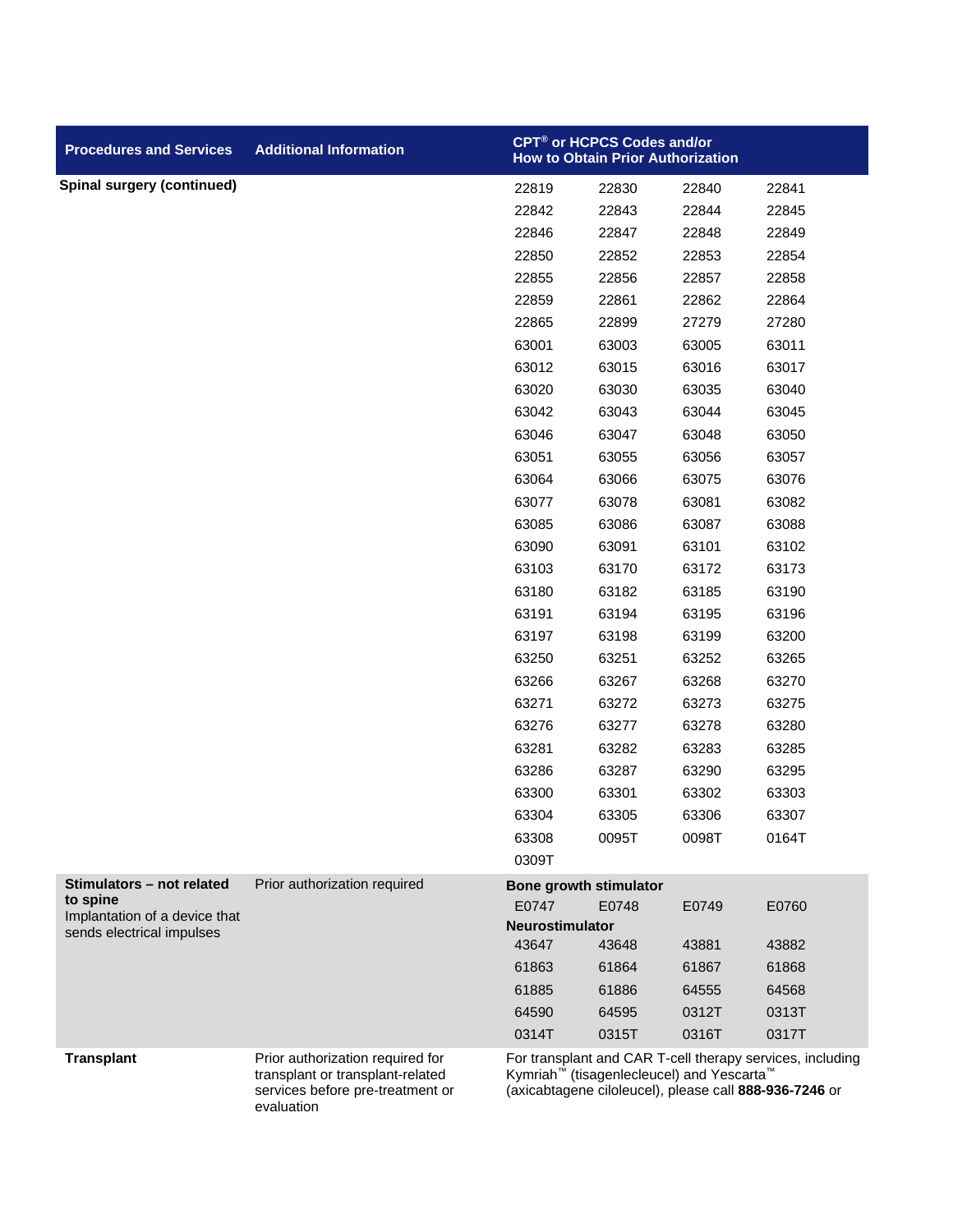| <b>Procedures and Services</b>                                                                                                                                               | <b>Additional Information</b> | CPT <sup>®</sup> or HCPCS Codes and/or<br><b>How to Obtain Prior Authorization</b> |                                                                                |       |       |  |
|------------------------------------------------------------------------------------------------------------------------------------------------------------------------------|-------------------------------|------------------------------------------------------------------------------------|--------------------------------------------------------------------------------|-------|-------|--|
| <b>Transplant (continued)</b>                                                                                                                                                |                               | the notification number on the back of the member's<br>health plan ID card.        |                                                                                |       |       |  |
| Organ or tissue transplant or<br>transplant related services                                                                                                                 |                               | <b>Bone marrow harvest</b>                                                         |                                                                                |       |       |  |
| before pre-treatment or                                                                                                                                                      |                               | 38240<br>38241<br>38242                                                            |                                                                                |       |       |  |
| evaluation                                                                                                                                                                   |                               | <b>Evaluation for transplant</b>                                                   |                                                                                |       |       |  |
|                                                                                                                                                                              |                               | 99205<br>Heart                                                                     |                                                                                |       |       |  |
|                                                                                                                                                                              |                               | 33940                                                                              | 33944                                                                          | 33945 |       |  |
|                                                                                                                                                                              |                               | Heart/lung                                                                         |                                                                                |       |       |  |
|                                                                                                                                                                              |                               | 33930                                                                              | 33935                                                                          |       |       |  |
|                                                                                                                                                                              |                               | <b>Intestine</b>                                                                   |                                                                                |       |       |  |
|                                                                                                                                                                              |                               | 44132                                                                              | 44133                                                                          | 44135 |       |  |
|                                                                                                                                                                              |                               | <b>Kidney</b>                                                                      |                                                                                |       |       |  |
|                                                                                                                                                                              |                               | 50300                                                                              | 50320                                                                          | 50323 | 50340 |  |
|                                                                                                                                                                              |                               | 50360                                                                              | 50365                                                                          | 50370 | 50380 |  |
|                                                                                                                                                                              |                               | 50547                                                                              |                                                                                |       |       |  |
|                                                                                                                                                                              |                               | Liver                                                                              |                                                                                |       |       |  |
|                                                                                                                                                                              |                               | 47135                                                                              | 47143                                                                          | 47147 |       |  |
|                                                                                                                                                                              |                               | Lung                                                                               |                                                                                |       |       |  |
|                                                                                                                                                                              |                               | 32850                                                                              | 32851                                                                          | 32852 | 32853 |  |
|                                                                                                                                                                              |                               | 32854                                                                              | 32856                                                                          | S2060 | S2061 |  |
|                                                                                                                                                                              |                               | <b>Pancreas</b>                                                                    |                                                                                |       |       |  |
|                                                                                                                                                                              |                               | 48551                                                                              | 48552                                                                          | 48554 |       |  |
|                                                                                                                                                                              |                               | Services related to transplants                                                    |                                                                                |       |       |  |
|                                                                                                                                                                              |                               | 32855                                                                              | 33933                                                                          | 38208 | 38209 |  |
|                                                                                                                                                                              |                               | 38210                                                                              | 38212                                                                          | 38213 | 38214 |  |
|                                                                                                                                                                              |                               | 38215                                                                              | 38232*                                                                         | 44136 | 44137 |  |
|                                                                                                                                                                              |                               | 44715                                                                              | 44720                                                                          | 44721 | 47133 |  |
|                                                                                                                                                                              |                               | 47140                                                                              | 47141                                                                          | 47142 | 47144 |  |
|                                                                                                                                                                              |                               | 47145                                                                              | 47146                                                                          | 50325 | S2152 |  |
|                                                                                                                                                                              |                               | <b>CAR T-Cell therapy</b>                                                          |                                                                                |       |       |  |
|                                                                                                                                                                              |                               | 0537T                                                                              | 0538T                                                                          | 0539T | 0540T |  |
|                                                                                                                                                                              |                               | Q2041                                                                              | Q2042                                                                          |       |       |  |
|                                                                                                                                                                              |                               |                                                                                    | *Code 38232 will only require prior<br>authorization for an oncology diagnosis |       |       |  |
| Vein procedures                                                                                                                                                              | Prior authorization required  | 36468                                                                              | 36473                                                                          | 36475 | 36478 |  |
| Removal and ablation of the<br>main trunks and named<br>branches of the saphenous<br>veins in the treatment of<br>venous disease and<br>varicose veins of the<br>extremities |                               | 37700                                                                              | 37718                                                                          | 37722 | 37780 |  |